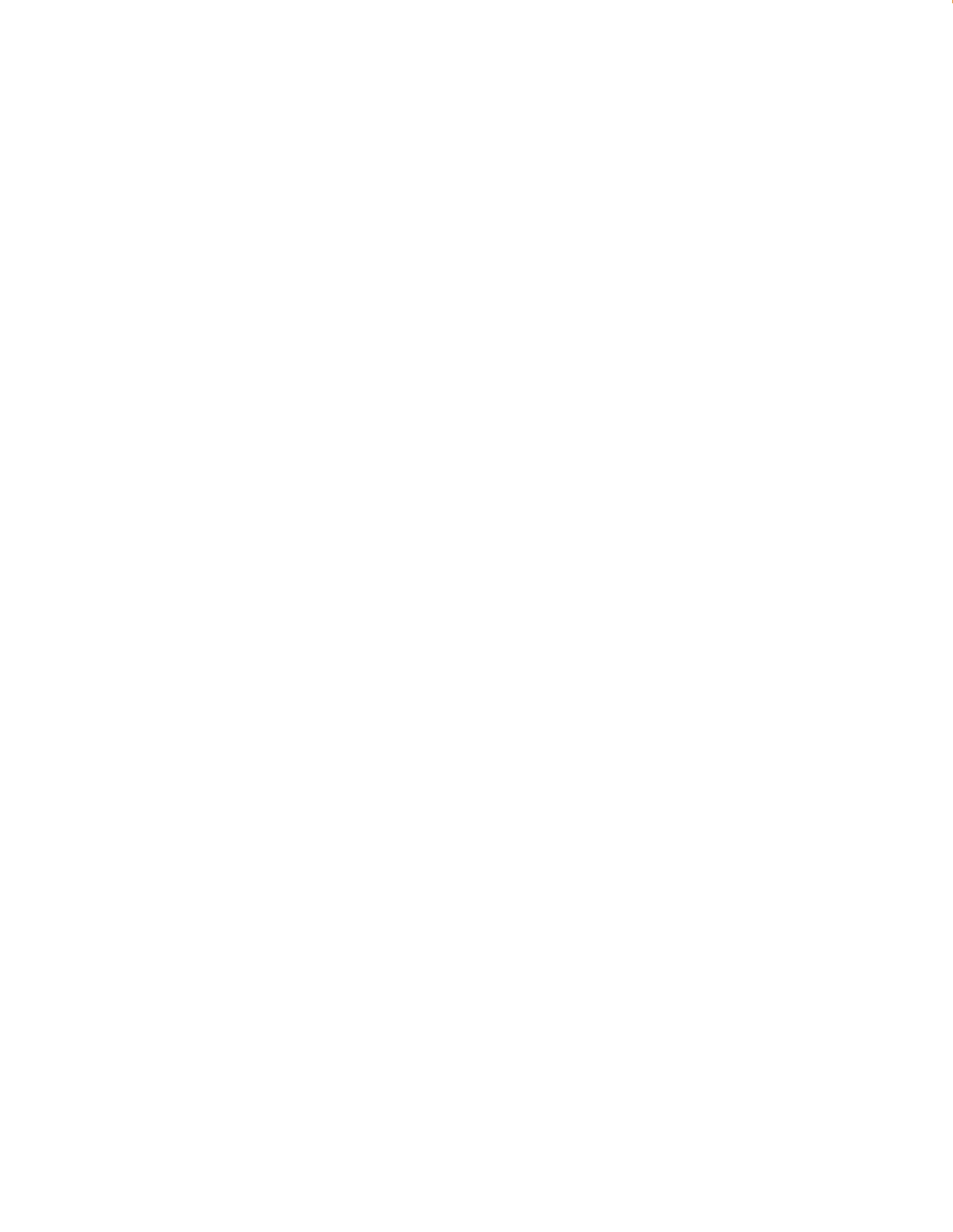## Table of Contents



| <b>Chapter 3</b> A Framework for Establishing Practices to Meet the Needs of Diverse Populations 14        |
|------------------------------------------------------------------------------------------------------------|
|                                                                                                            |
| <b>Chapter 5</b> Collecting and Using Data to Improve Services 24                                          |
| <b>Chapter 6</b> Accommodating the Needs of Specific Populations 30                                        |
| <b>Chapter 7</b> Establishing Internal and External Collaborations 40                                      |
| <b>Chapter 8</b> Tailoring Initiatives to Meet the Needs of Diverse Populations: A Self-Assessment Tool 45 |
|                                                                                                            |
|                                                                                                            |

Support for the *Hospitals, Language, and Culture* study is provided by a grant from The California Endowment.

**3**

Ţ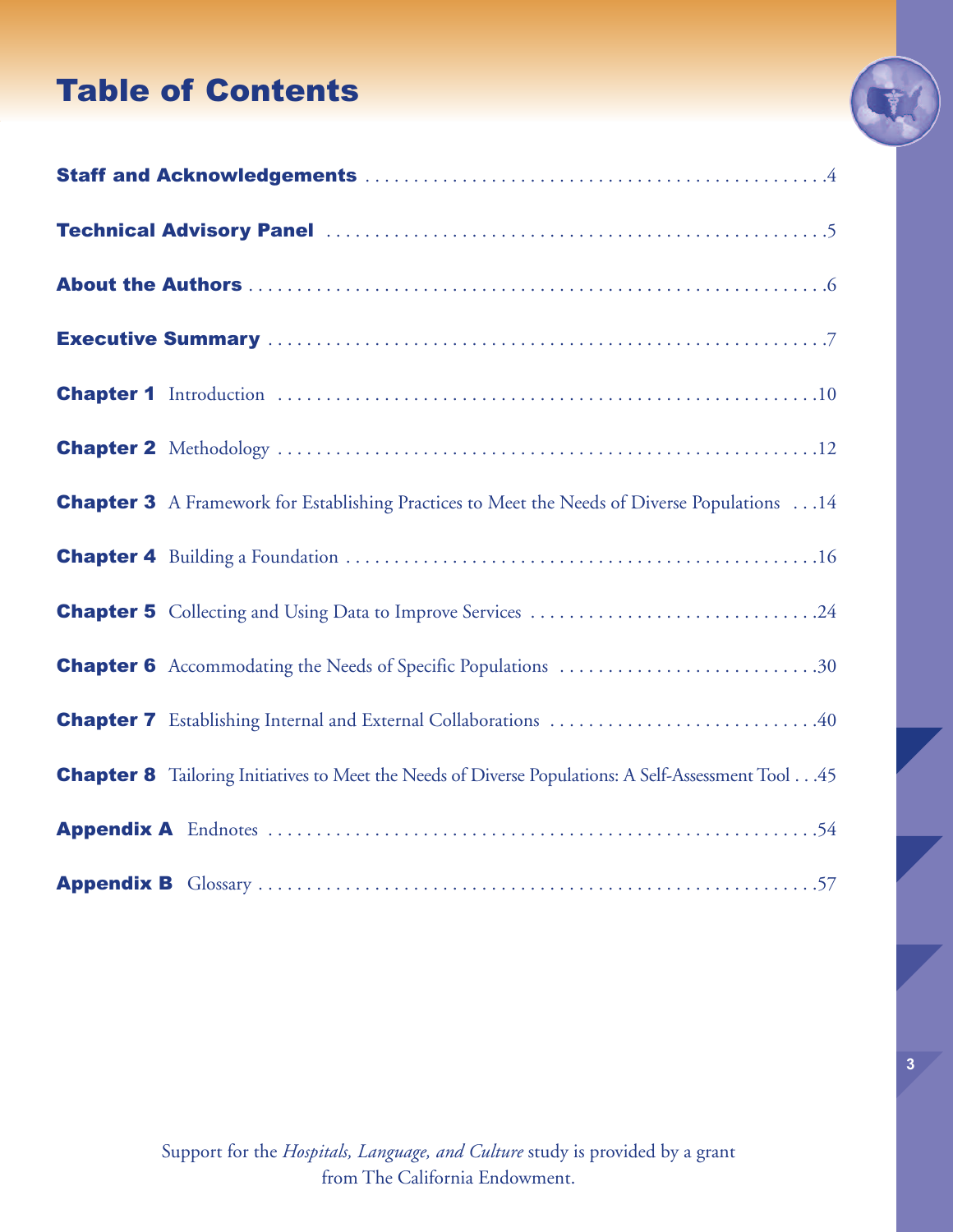## STAFF and ACKNOWLEDGEMENTS

#### Hospitals, Language, and Culture

#### **Project Staff**

Amy Wilson-Stronks, MPP, CPHQ, Principal Investigator Christina L. Cordero, PhD, MPH, Senior Research Associate Karen K. Lee, MS, Senior Research Associate Isa Rodriguez, Senior Secretary April L. Kopp, MFA, Consultant

#### **Research Advisors**

Maureen Carr, MBA, Project Director, The Joint Commission Shelby Dunster, BA, Director, The Joint Commission Erica Galvez, MA, Associate Project Director, The Joint Commission

#### Acknowledgements

#### **Project Advisors**

Felicia Batts, MPH Romana Hasnain-Wynia, PhD Elizabeth Jacobs, MD, MPP Sunita Mutha, MD, FACP

#### **Reviewers**

We would like to acknowledge the many individuals who provided thoughtful review of this report: Wilma Alvarado-Little, Dennis P. Andrulis, Felicia Batts, Ignatius Bau, Barbara Braun, Maureen Carr, Lynn Fors, Louis C. Hampers, Romana Hasnain-Wynia, Frederick Hobby, Elizabeth Jacobs, Robert C. Like, Edward L. Martinez, Jennifer Matiasek, Luben Montoya, Jason Ormsby, Yolanda Partida, Cynthia Roat, Mark Rukavina, Karin Ruschke, Gayle Tang, Sue Wintz, and Mara K. Youdelman.

#### **Editorial Support**

Many thanks for the editorial support of Johanna Rosenbohm.

#### **Graphic Design**

Bill Bullerman

#### **Suggested Citation**

Wilson-Stronks A, Lee KK, Cordero CL, Kopp AL, Galvez E. *One Size Does Not Fit All: Meeting The Health Care Needs of Diverse Populations.* Oakbrook Terrace, IL: The Joint Commission; 2008.

© 2008 by The Joint Commission. All rights reserved. This report is available for download on The Joint Commission's website at www.jointcommission.org/PatientSafety/HLC/.

Permission to reproduce this report for noncommercial, educational purposes with display of attribution is granted. For other requests regarding permission to reprint, please call (630) 792-5954.

#### **Participating Hospitals**

We would like to give special thanks to the 60 hospitals that participated in this study and the hospital liaisons who coordinated all of the activities related to the site visits. As agreed at the commencement of this study, we are not releasing the names of these hospitals, but we wish to acknowledge them for their efforts to further the understanding of providing culturally competent care.

#### **Special Thanks**

We would like to acknowledge Paul M. Schyve, Senior Vice President; Robert A. Wise, Vice President, Division of Standards and Survey Methods; and Amy Panagopoulos, Director, Division of Standards and Survey Methods, at The Joint Commission for their guidance and encouragement.

We would also like to thank Ignatius Bau, Director of Culturally Competent Health Systems at The California Endowment, for his continued support. Without his vision, we would not have been able to conduct this study.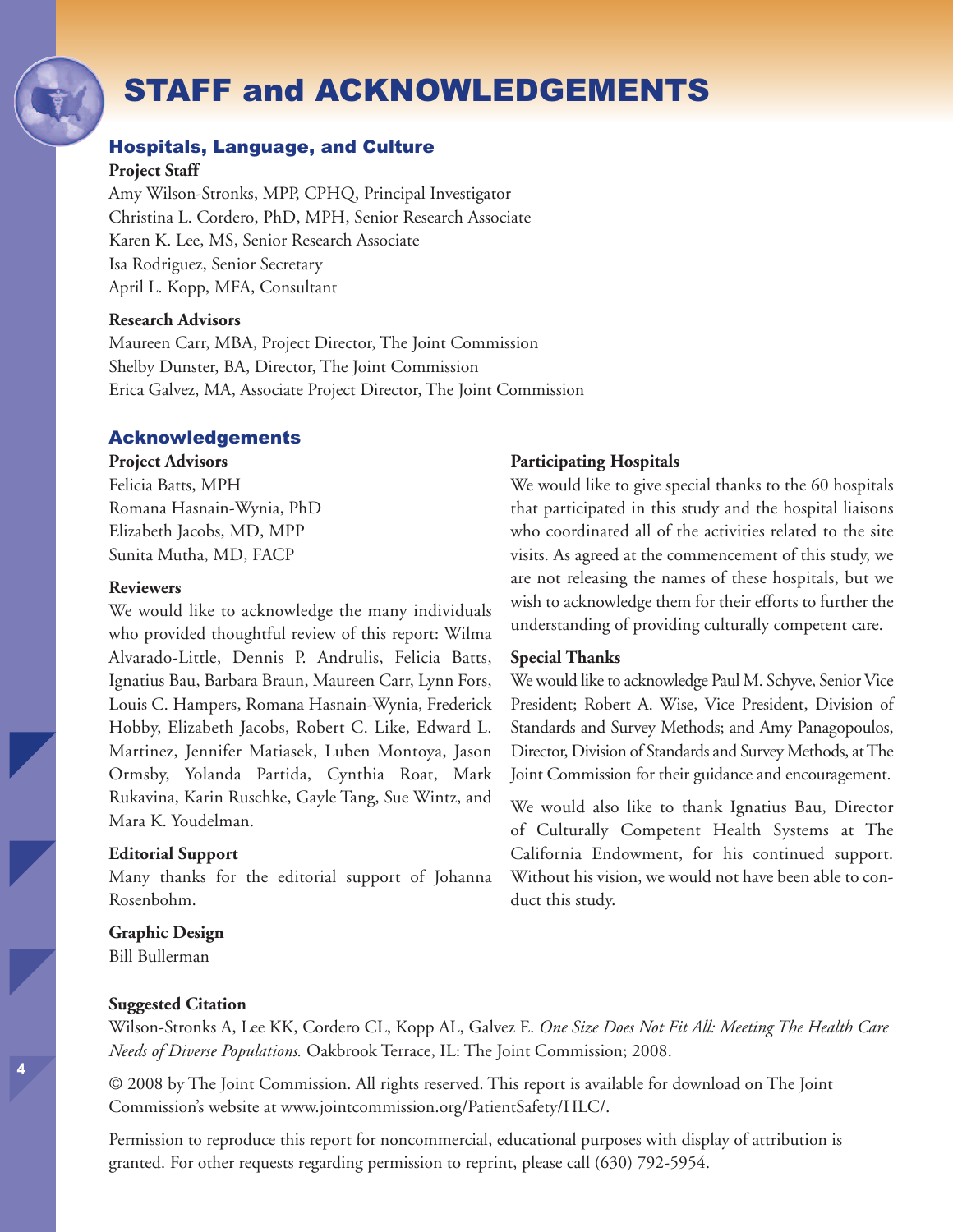## TECHNICAL ADVISORY PANEL

**Dennis P. Andrulis, PhD, MPH** Center for Health Equality, Drexel University School of Public Health

**Felicia A. Batts, MPH** Consulting By Design

**Ignatius Bau, JD** The California Endowment

**Mary Lou Bond, PhD, RN** University of Texas at Arlington

**Samuel S. Fager, MD, MBA, JD** Independent Consultant

**Heng Lam Foong** The Trust for Public Land, Healthy Parks, Health Communities

**Alexander R. Green, MD, MPH** The Disparities Solutions Center, Massachusetts General Hospital

**Louis C. Hampers, MD, MBA, FAAP** The Children's Hospital of Denver

**Romana Hasnain-Wynia, PhD** Center for Healthcare Equity, Feinberg School of Medicine, Northwestern University

**Sandral Hullett, MD, MPH** Cooper Green Hospital

**Elizabeth A. Jacobs, MD, MPP** The John H. Stroger Jr. Hospital of Cook County, Rush University Medical Center

**Lindsay K. Mann, FACHE** Kaweah Delta Health Care District

**Edward L. Martinez, MS** Health Management Consultant

**Sunita Mutha, MD, FACP** University of California – San Francisco

**Guadalupe Pacheco, MSW** Office of Minority Health, U.S. Department of Health and Human Services

**Yolanda Partida, MSW, DPA** Hablamos Juntos

**Mark Rukavina, MBA** The Access Project

**Karin Ruschke, MA** International Language Services, Inc.

**Susan C. Scrimshaw, PhD** Simmons College

**Craig Spivey, MSW** Project Brotherhood

**Gayle Tang, MSN, RN** Kaiser Permanente

**Mara K. Youdelman, JD, LLM** National Health Law Program



**5**

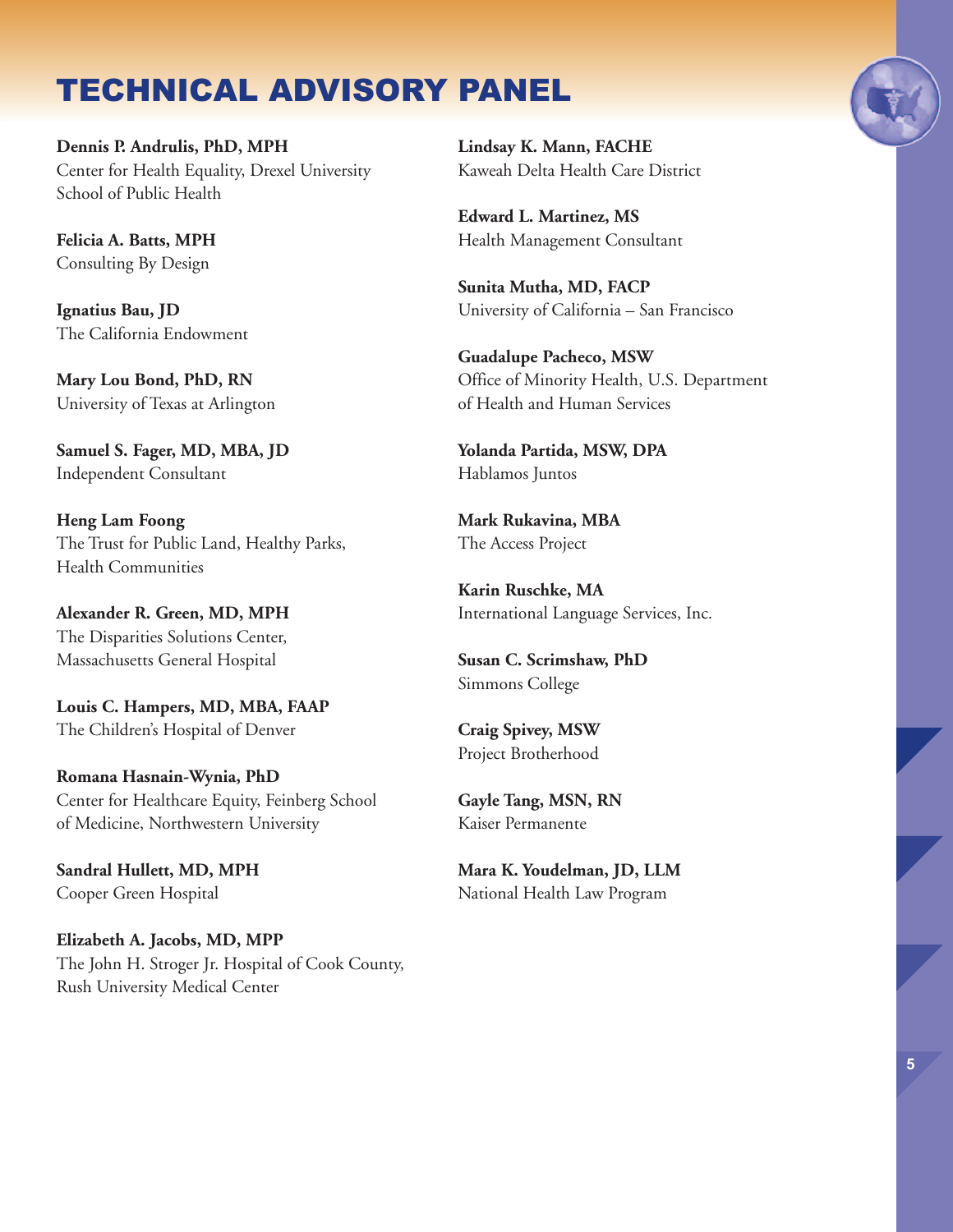## ABOUT THE AUTHORS

### Amy Wilson-Stronks, MPP, CPHQ

Amy is the project director for health disparities work in the Division of Standards and Survey Methods at The Joint Commission and is the principal investigator of the *Hospitals, Language, and Culture* (HLC) study. She is directing the work of The Joint Commission to assess and evaluate accreditation standards related to culturally and linguistically appropriate services, and is developing a comprehensive training program on these issues for Joint Commission surveyors. She also serves on a number of national advisory committees on subjects related to cultural competence and patient-centered care. Amy earned a master of public policy degree in health policy and a graduate certificate in health administration and policy from the University of Chicago, and she is a Certified Professional in Healthcare Quality (CPHQ).

## Karen K. Lee, MS

Karen is a senior research associate in the Division of Standards and Survey Methods at The Joint Commission, working on research, training, and dissemination activities for the HLC study. Before joining The Joint Commission, she developed consumer-oriented multimedia educational materials on various health topics with State of the Art, Inc., and explored issues of health communication and health disparities at the Dana Farber Cancer Institute. Karen earned her master of science in public health from Harvard University.

## Christina L. Cordero, PhD, MPH

Tina is a senior research associate in the Division of Standards and Survey Methods atThe Joint Commission, working on the HLC study and providing research and technical support for ongoing projects and training activities. Previously, she conducted basic science and public health research at Northwestern University's Feinberg School of Medicine, elucidating the role of the *Vibrio cholerae* RTX toxin in cholera disease. Tina earned both her doctor of philosophy in immunology and microbial pathogenesis and her master of public health degrees from Northwestern University.

### April L. Kopp, MA, MFA

April is a consultant for the HLC study. She earned her master of arts degree in clinical social work at the University of Chicago, and she earned a master of fine arts degree in writing from the University of Iowa. She has worked for the VA Information Resource Center (VIReC) at Hines VA Hospital as well as the University Hygienic Laboratory of Iowa, and she formerly codirected a nonprofit organization, The Patient Voice Project, with Austin Bunn. She is a coeditor of *Advocates' Forum*, a graduate social work journal of the University of Chicago School of Social Service Administration.

### Erica Galvez, MA

Erica is an associate project director in the Center for Quality, Patient Safety, and Innovation Research at The Joint Commission. Her current research focuses on various aspects of health care quality and safety, with a specific emphasis on vulnerable populations. Prior to joining The Joint Commission, she worked for the Tri-Ethnic Center for Prevention Research and conducted public policy research in Mexico and the United Kingdom. She is the coauthor of *Exploring Cultural and Linguistic Services in the Nation's Hospitals: A Report of Findings.* Erica earned her master of arts degree in political science from the University of Colorado – Boulder.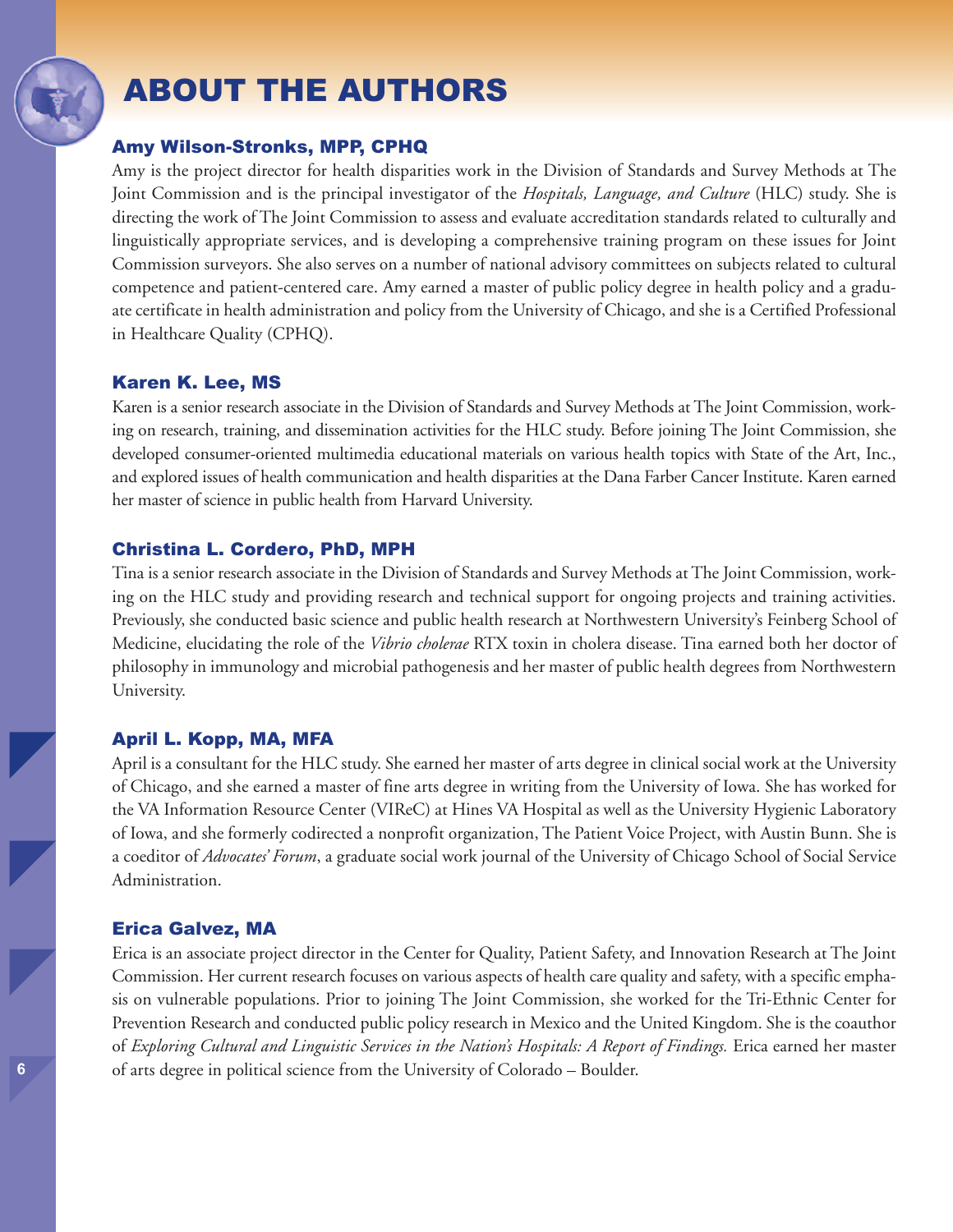## EXECUTIVE SUMMARY

Racial and ethnic health disparities are linked to poorer health outcomes and lower quality care. Language and cultural issues can have a significant impact on these disparities when not addressed by health care organizations [1]. As the diversity of our nation continues to grow, hospitals are encountering more patients with language and cultural barriers [2].The multiplicity of languages, dialects, and cultures can be overwhelming to hospitals and their staff. The *Hospitals, Language, and Culture* (HLC) study set out to better understand how the challenges associated with cultural and language (C&L) barriers are being addressed at 60 hospitals across the country. 1

The goal of this report is to build upon *Exploring Cultural and Linguistic Services in the Nation's Hospitals: A Report of Findings (HLC Report of Findings)* [3] to provide a framework for hospitals to develop and employ practices for meeting diverse patient needs. There is no "one size fits all" solution, and the road map to organizational cultural competence is unique for each hospital. While this report does not provide all of the answers for meeting the needs of diverse patient populations, it can help organizations overcome some of the challenges they face when providing safe, quality health care in an increasingly complex system. Chapter 8: Tailoring Initiatives to Meet the Needs of Diverse Populations: A Self-Assessment Tool contains a tool that hospitals and other health care organizations can use to promote discussion around their current practices and guide efforts to address the C&L needs of the populations they serve.

### Methodology

Purposive sampling was used to select the 60 hospitals in this study. Data were collected during one-day site visits at each hospital. Each site visit consisted of a series of semi-structured interviews with CEOs, administrative and clinical leaders, human resources staff, and C&L services staff such as chaplains, interpreters, and community outreach managers. "Promising" practices were identified as those practices that appeared to be effective

for improving cultural competence within hospitals and/or directly meeting the C&L needs of diverse patient populations as reported by interview participants. These practices were reviewed by the HLC Technical Advisory Panel.The practices were then reviewed to identify common themes. Together, the four themes that emerged constitute a framework that provides a systemic method for hospitals to think about how they provide health care that is culturally and linguistically appropriate.

## A Framework for Establishing Practices to Meet the Needs of Diverse Populations

The thematic framework presented is derived from *current practices* that hospitals are employing to provide care and services to their diverse patient populations. As the themes are based on practices that HLC study hospitals are already carrying out, organizations may find, as they read this report, that they are already implementing some of these same practices. Additionally, as hospitals likely face many of the same challenges and constraints in meeting the needs of diverse populations, there may be some practices within each theme that organizations can establish without allocating substantial resources. However, each individual practice is not meant to be a stand-alone solution. A range of practices spanning all four themes must be adopted in a systemic manner that is aligned with patient needs and organizational resources. While the practices identified in this report were implemented in hospitals, many of them may be relevant to other health organizations.

*Theme 1: Building a Foundation* Establishing a foundation of policies and procedures that systemically support cultural competence is a crucial component of meeting the needs of diverse patient populations. The role of leadership is inherent to these types of activities — leadership support is required to recognize, prioritize, and often drive efforts that establish policies and procedures to improve care and to better meet patient needs.

<sup>1</sup> For more information on the *Hospitals, Language, and Culture* study, including the *HLC Report of Findings*, please visit www.jointcommission.org/Patient Safety/HLC.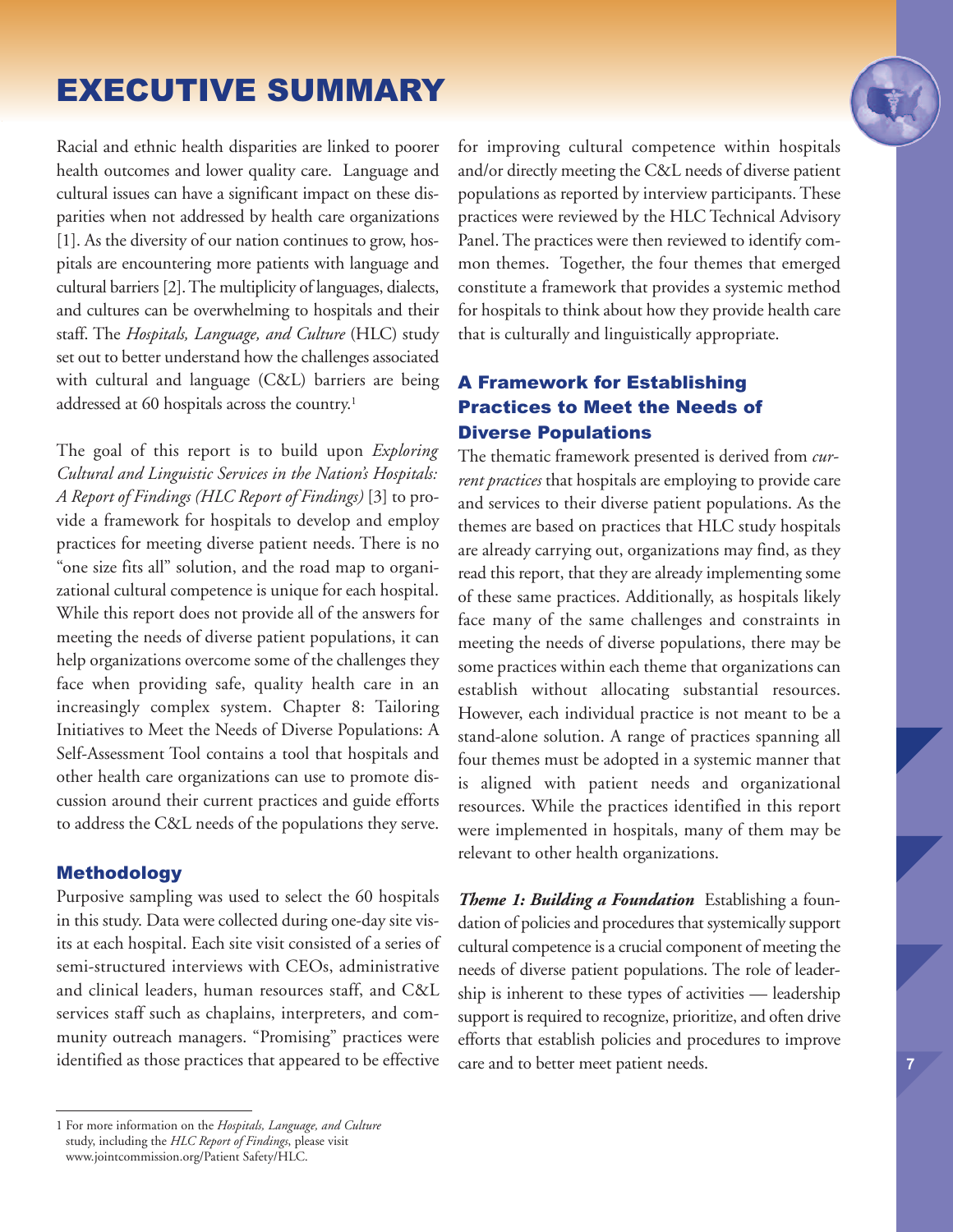### EXECUTIVE SUMMARY

Integrating C&L considerations into organizational policy and procedure requires a demonstration of commitment. Without an organizational commitment to cultural competence and subsequent action at the policy and procedure level, these initiatives can often be overshadowed by other organizational priorities. In order to resolve challenges such as lack of funding and resources for C&L services, it is important for organizations to clarify their commitment to providing culturally competent care by creating a supportive infrastructure of policies and procedures that help staff put these ideals into action.

*Theme 2: Collecting and Using Data to Improve Services* The collection and use of community- and patient-level data is essential to developing and improving services in health care, including services developed to meet the needs of diverse patient populations. Instituting practices to systematically collect data allows the effectiveness and utilization of C&L services to be monitored, measured, and evaluated. This can be useful for planning so that services can be designed to meet the specific needs of the organization.

While many hospitals across the United States already collect community- and patient-level data, few hospitals have developed systems for using them to guide service development and improvement. A thorough understanding of the need for C&L services, dependable information regarding the use of those services, and the usefulness of those data to improve C&L services can all contribute to a hospital's ability to identify and monitor health disparities and provide safe, quality health care to culturally and linguistically diverse patients.The data collected may also be used to inform short- and long-term organizational planning, help develop C&L-specific services and programs, and identify limitations in staffing and resources that collaborative partnerships may alleviate.

*Theme 3: Accommodating the Needs of Specific Populations* Accommodating the needs of specific populations includes practices aimed at providing safe, quality care and decreasing health disparities for particular populations in the service community. Accommodations targeted to the needs of specific populations evolve as hospitals search for solutions to the challenges of providing care to their diverse patients.

To ensure organizations meet changing staff and patient needs, the development of services and activities tailored for specific populations should be a continuous process. While the practices outlined in this chapter show positive steps toward the delivery of culturally and linguistically appropriate care, they also indicate the complicated reality of the long road ahead. Although knowledge, field experience, and technology have improved the delivery of C&L services, hospitals need to consider the balance between convenience, cost, patient safety, and quality.

*Theme 4: Establishing Internal and External Collaborations* Collaborative practices encompass those that bring together multiple departments, organizations, providers, and individuals to achieve objectives related to culturally and linguistically appropriate care. Within each hospital, different stakeholders should be brought together to develop, implement, evaluate, and improve initiatives aimed at meeting the needs of diverse patients. External collaborations can help hospitals engage their community and share information and resources.

Collaboration, whether internal or external, may provide new avenues for hospitals currently undertaking cultural competence initiatives. There is no doubt that collaboration needs to play a role in all the practices outlined in this report. Building active relationships with cultural brokers, traditional healers, chaplains, religious leaders, and other individuals may enhance and extend the hospital's existing C&L services. While collaborative efforts come with their own challenges, building partnerships that bring together the champions of culturally and linguistically appropriate care has the potential to move the entire field forward.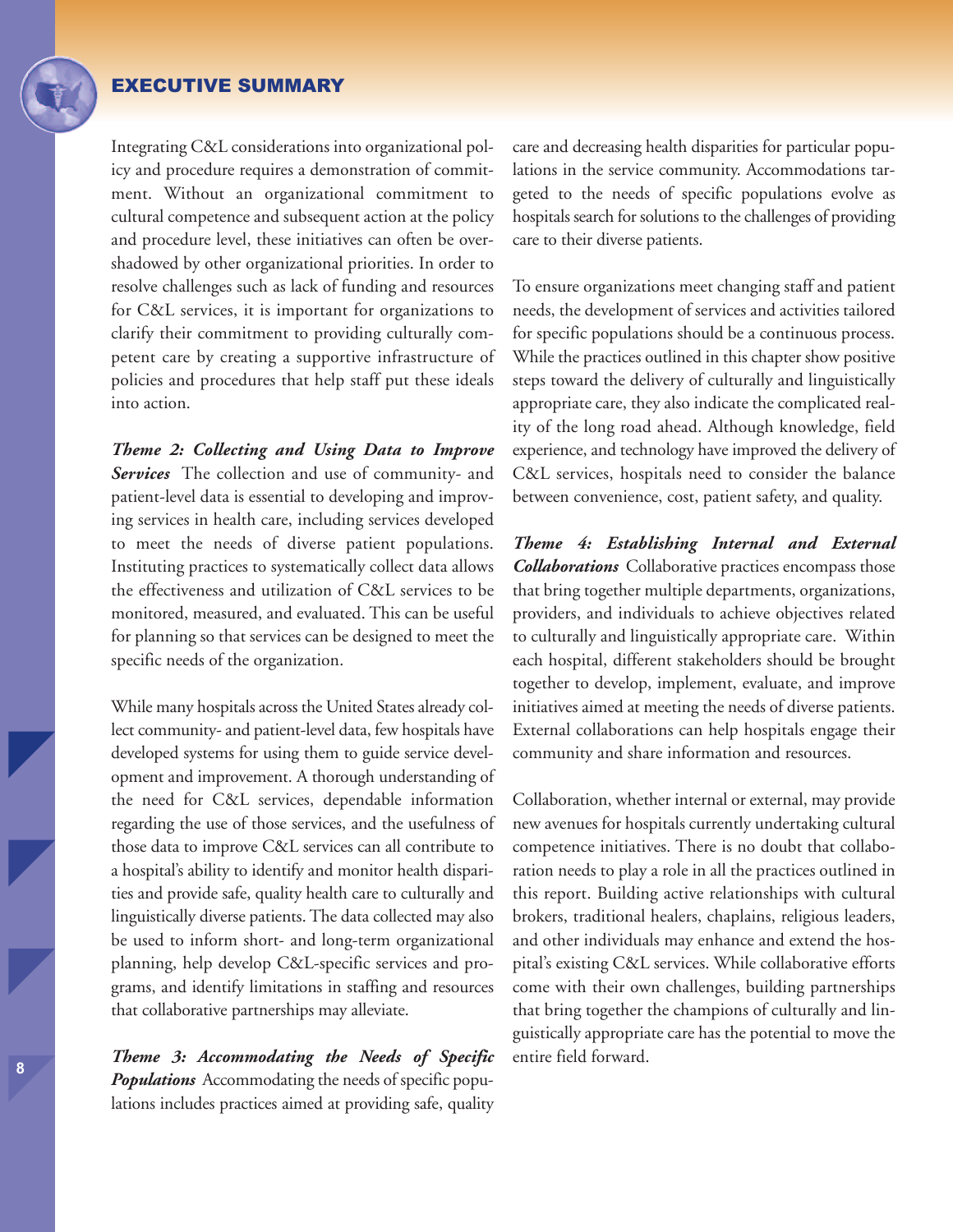#### EXECUTIVE SUMMARY

## Tailoring Initiatives to Meet the Needs of Diverse Populations: A Self-Assessment Tool

The self-assessment tool can be used to engage members of the organization in discussions about the needs, resources, and goals for providing the highest quality care to every patient served. The tool is intended to address the main issues that emerged from the HLC study, and the questions are designed to promote discussion around an organization's need to improve or expand current C&L services.

The authors hope that this report will be a useful guide for hospitals and other health care organizations to develop and improve practices that address the needs of diverse patients.The framework presented in this report can help organizations assess their current practices and take action to provide high quality care to the populations they serve in order to achieve optimal patient outcomes.

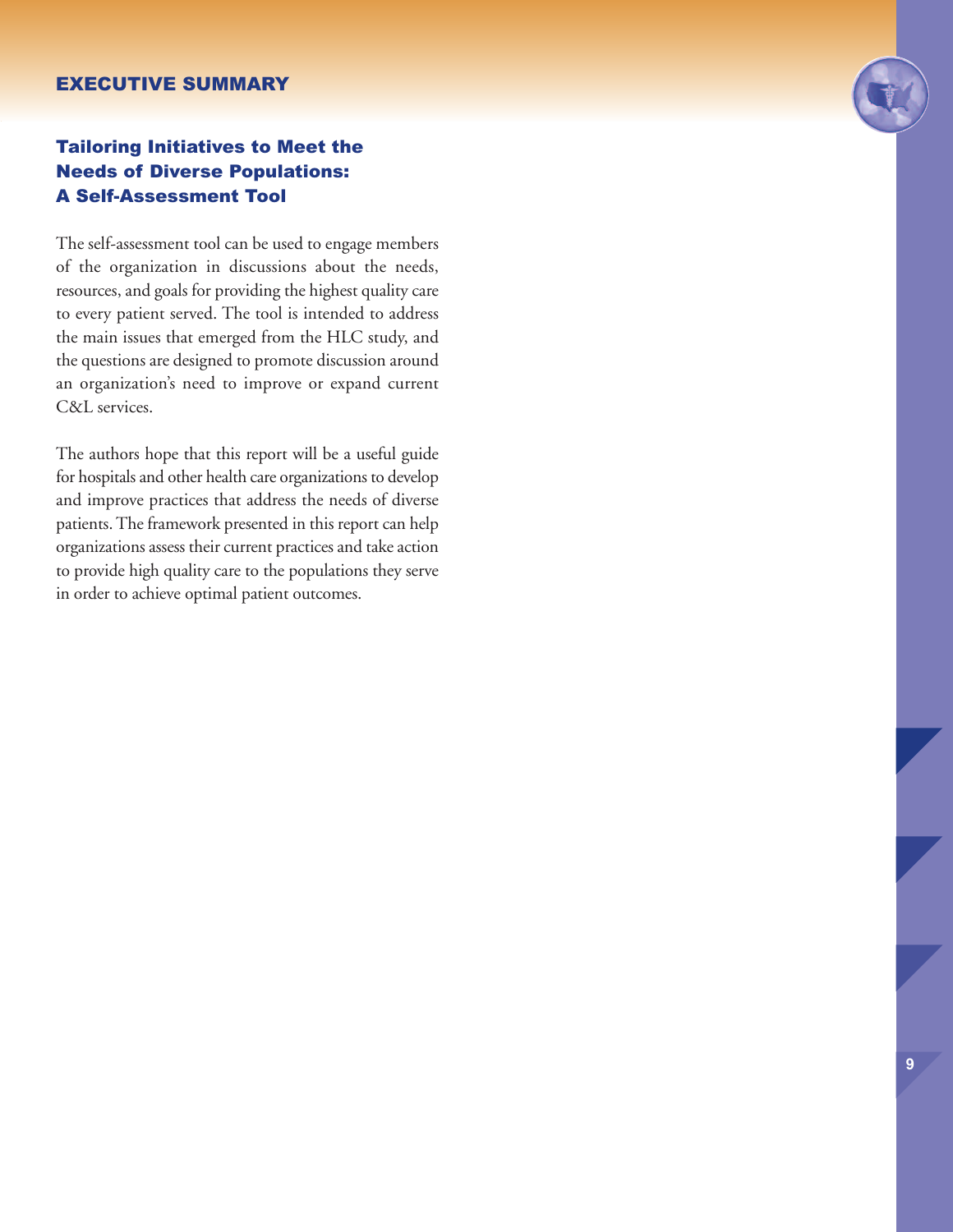## CHAPTER 1: *Introduction*

Racial and ethnic health disparities reflect poorer health outcomes and lower quality care. Language and cultural issues can have a significant impact on these disparities when not addressed by health care organizations [1]. As the diversity of our nation continues to grow, hospitals are encountering more patients with cultural and language (C&L) barriers [2].The multiplicity of languages, dialects, and cultures can be overwhelming to hospitals and their staff. The *Hospitals, Language, and Culture* (HLC) study set out to better understand how the challenges associated with C&L barriers are addressed at 60 hospitals across the country. The findings demonstrate that there is much work to be done to address C&L barriers, particularly in the areas of language access services, informed consent and related patient education processes, and the collection and use of patient demographic data [3].

The health care environment of today presents many challenges — for health care organizations, individual practitioners, patients, and families. Health care organizations are challenged to meet legal, regulatory, and accreditation standards, improve health care outcomes and safety among their patients, and respect bottom lines. Individual practitioners are challenged by time and financial restrictions as well as the impact these restrictions have on their ability to provide the best care to all patients. Lastly, patients and their families face challenges navigating the complex health care system, asking the right questions, and providing the right information so they can participate in their health care [4, 5].

The goal of this report is to build upon *Exploring Cultural and Linguistic Services in the Nation's Hospitals: A Report of Findings (HLC Report of Findings)* to provide a framework for developing and employing practices for meeting the needs of diverse patients. This report will outline a framework of four themes that reflect concepts the authors believe contribute to culturally and linguistically appropriate care. This framework is further discussed in Chapter 3: A Framework for Establishing Practices to Meet the Needs of Diverse Populations. The meaning of each theme is then explored in greater depth in chapters 4 through 7.Themes are exemplified by practices that illustrate how hospitals are currently putting these ideas into action. However, each individual practice is not meant to be a stand-alone solution. A range of practices spanning all four themes must be adopted in a systemic manner that is aligned with the needs of patients and the resources of the organization.

## Why Is It Important to Meet the Needs of Diverse Patients?

It is well recognized that communication is essential to quality care and patient safety. Direct communication can be inhibited by primary language barriers, hearing or vision impairment, literacy, culture, cognitive limitation, intubation, or disease. Individuals whose care is inhibited due to a communication barrier or a lack of sensitivity to a cultural belief may be at risk for poor outcomes [6, 7]. Data reported to The Joint Commission demonstrate that communication is the most common underlying root cause of sentinel events [8]. In addition, a study conducted by Woolf et al. (2004) determined that miscommunication plays an important role in medicine [9].

The financial benefit of providing C&L services is difficult to measure. Previous studies have attempted to quantify financial benefit, but none have demonstrated an undeniable return on investment [10-12]. However, if we understand and accept that effective communication is inextricably linked to language, culture, and health literacy, then it becomes clear that addressing these issues plays a significant role in improving quality and safety, resulting in a positive cost-benefit ratio [13].

## A Framework for Establishing Practices to Meet the Needs of Diverse Populations

In order to decrease health disparities, hospitals need to take action to understand the needs of their patient populations and employ practices that help address those needs.This report presents a framework for organizations to use when considering the practices they utilize to meet the diverse needs of their patients. Four themes emerged from practices in the HLC data. First, we recognize the importance of **building a foundation** (chapter 4) of organizational policies and procedures that can support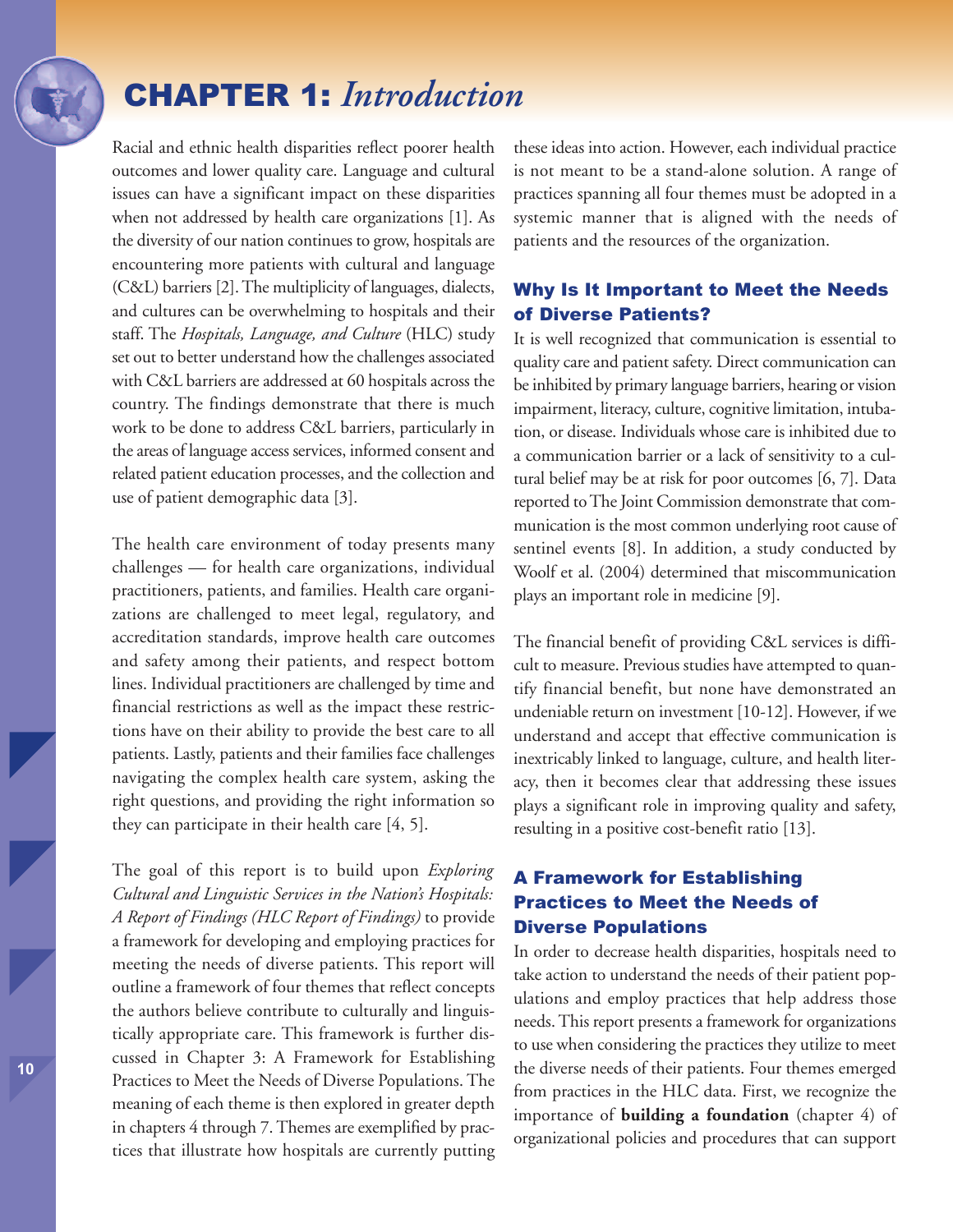## CHAPTER 1: *Introduction*

practices to reduce disparities in care. The second theme, **collecting and using data to improve services** (chapter 5) recognizes the importance of using data to identify needs, evaluate services, and improve care provided to diverse patients. The third theme, **accommodating the needs of specific populations** (chapter 6), states that organizations will need to target efforts to meet diverse C&L needs. The fourth theme involves **establishing internal and external collaborations** (chapter 7) to identify needs, share resources, and work together to meet the needs of populations served. These four themes serve as the structural backdrop for this report and for the tool in Chapter 8: Tailoring Initiatives to Meet the Needs of Diverse Populations: A Self Assessment Tool.

#### Support for Practices in this Report

The HLC study did not conduct evidence-based studies for the practices identified in this report, but many of the practices reflect recommendations, guidelines, and performance measures from other reports and the current literature. As applicable, practices are mapped to a series of consensus-based performance expectations that support effective communication from the Ethical Force Program found in the American Medical Association's report *Improving Communication* — *Improving Care: How Health Care Organizations Can Ensure Effective, Patient-Centered Communication with People from Diverse Populations* [14]. In addition, practices are mapped to the federal Office of Minority Health's National Standards for Culturally and Linguistically Appropriate Services (CLAS) in Health Care [15], recommendations from the *HLC Report of Findings* [3], and The Joint Commission's public policy white paper *"What Did the Doctor Say?:" Improving Health Literacy to Protect Patient Safety* [16]. These supporting references are included throughout the report.

#### How to Use this Report

While this report does not provide all of the answers for meeting the needs of diverse patient populations, it can help organizations overcome some of the challenges they face when providing safe, quality health care in an increasingly complex system. The authors hope this report will inspire ideas for addressing diverse needs and encourage

organizations to work together to evaluate new and existing practices as a means of continued improvement.

One of the goals of the HLC study has been to provide the field with information that is useful and relevant to improve care for diverse patient populations. This report accomplishes this task not only through sharing current ideas and practices from hospitals that participated in the HLC study, but by creating a self-assessment tool that hospitals and other health care organizations can use to help them develop, implement, evaluate, and improve their systems for addressing the care they provide to meet the needs of diverse patients. The self-assessment tool is presented in chapter 8, along with suggested uses for the tool within organizations.

#### **Terminology**

The following two terms are used frequently throughout this report. Additional terms are defined in the glossary (appendix B).

**cultural competence:** the ability of health care providers and organizations to understand and respond effectively to the cultural and language needs brought by the patient to the health care encounter. Cultural competence requires organizations and their personnel to: 1) value diversity; 2) assess themselves; 3) manage the dynamics of difference; 4) acquire and institutionalize cultural knowledge; and 5) adapt to diversity and the cultural contexts of individuals and communities served [17].

**culturally and linguistically appropriate services:** health care services that are respectful of and responsive to cultural and language needs [15].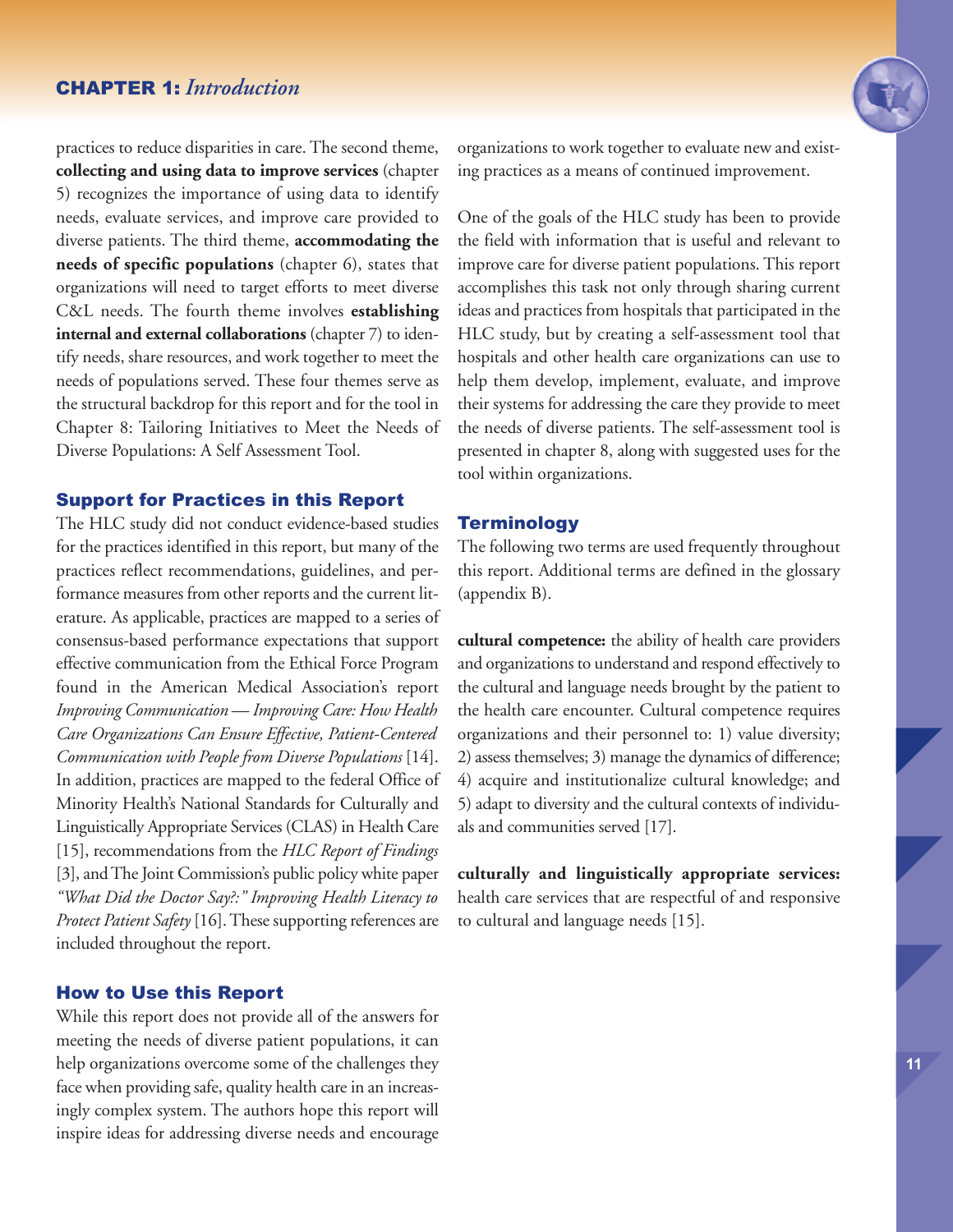## CHAPTER 2: *Methodology*

The framework described in this report is based on information collected during interviews with individuals working in a variety of hospitals across the country. Hospital sampling and data collection methods are discussed in detail in *Exploring Cultural and Linguistic Services in the Nation's Hospitals: A Report of Findings (HLC Report of Findings*); therefore these two methodological components are revisited only briefly below [3].

The HLC study was approved by The Joint Commission contracted institutional review board, Independent Review Consulting, Inc., and the institutional review boards of several participating hospitals.

#### Hospital Sample

Sixty hospitals from 32 states participated in the HLC study. Half of the participating hospitals  $(n = 30)$  were selected using 1990 and 2000 United States Census and American Hospital Association data. Counties that satisfied specific size, language, nativity, and racial and ethnic population criteria were randomly selected; hospitals within selected counties were then recruited for study participation. The other 30 hospitals were hand-selected by the project team to ensure that hospitals making a concerted effort to address the cultural and language (C&L) needs of their patients were included in the study. These hospitals were either self-nominated or nominated by a member of the project team or Technical Advisory Panel (TAP) who had first-hand knowledge of their efforts.

### Data Collection

A one-day site visit was conducted at each participating hospital between September 2005 and March 2006 by HLC project staff and members of a trained research team.Two individuals conducted each site visit (a trained interviewer and a trained note-taker), one of whom was always a project staff member. Each site visit consisted of a series of semistructured interviews with hospital administrative staff and a separate series of interviews with floor staff that have direct patient contact on a regular basis. This report reflects only the information gathered during hospital administrative interviews.

Administrative interviews consisted of a single-person interview with each hospital CEO, and leadership, human resources, and C&L services group interviews, consisting of three hospital staff members from each area. Participants were engaged in dialogues about the challenges their hospitals face when providing care to culturally and linguistically diverse patients, how they are able to overcome those challenges, and what they perceive to be the strengths and weaknesses of their current systems for providing culturally and linguistically appropriate care.

#### Data Analysis

The study began with the following research question: *Are there promising practices that are helpful to and can be replicated by other hospitals?* Two researchers independently identified and coded promising practices in administrative interview transcripts that appeared to be effective for improving cultural competence within organizations and/or directly meeting the C&L needs of diverse patient populations as reported by interview participants. Qualitative research software NVIVO 2.0 (QSR International, Victoria, Australia) was used to code and store transcripts. Because the HLC study was not able to measure or validate the effectiveness of practices discussed during interviews, the researchers developed an independent set of criteria to assess each coded practice. Coded practices had to meet at least one of the following criteria to remain a promising practice:

- 1. The practice is reported to benefit the quality or safety of patient care as evidenced by at least one of the following:
	- Improved patient satisfaction
	- Reduction in medical errors/risks
	- Improved staff competence
	- Improved access to language services
	- Facilitation of the continuity of care
- 2. The practice is reported to respond to a challenge or need in an innovative manner.
- 3. The practice is reported to improve the hospital's market position or financial status while benefiting the quality or safety of patient care.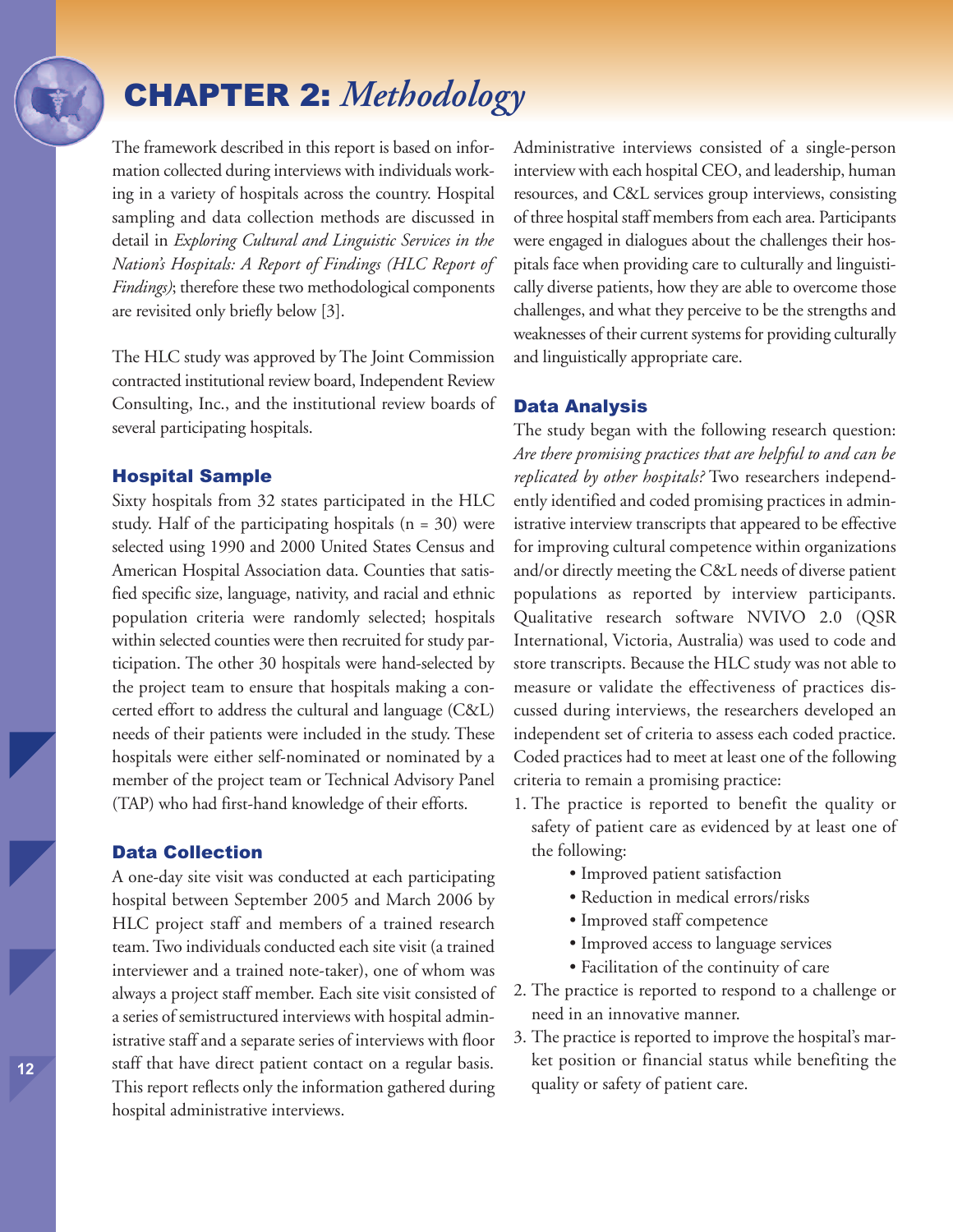The same two researchers jointly reviewed each practice to determine whether it sufficiently met one or more criterion; 163 practices were identified through this process.

*Technical Advisory Panel Survey* Members of the project's TAP2 completed a survey to classify each of the 163 practices as promising or not promising based on the criteria used by HLC staff, in addition to their own professional expertise. Twenty-four surveys were disseminated; 15 completed surveys were returned. Practices that were identified as promising by at least 60% of respondents who answered each question were considered eligible for this report. After applying this criterion, 118 practices (72% of the original pool) were identified.

*Development of themes* Based on the large number of promising practices identified by the TAP survey, study personnel determined that a detailed discussion of these practices was not possible and thus the original research question was no longer appropriate. Therefore, the research question was modified to: *What common themes exist among the practices identified as promising?* The 118 promising practices were subsequently assessed for common themes and patterns; four major themes emerged from this analysis.

## Major Themes from the Framework for Establishing Practices to Meet the Needs of Diverse Populations:

- 1. Building a foundation
- 2. Collecting and using data to improve services
- 3. Accommodating the needs of specific populations
- 4. Establishing internal and external collaborations

Together, these themes constitute a framework that provides both an overarching context for each practice, and a systemic method for hospitals to think about how they provide health care that is culturally and linguistically appropriate. The four themes are discussed in detail in chapters 4 through 7. Due to space constraints and a desire to emphasize the thematic framework of this report rather than practices alone, a subset of the 118 promising practices is presented. Only salient practices that project staff members believe can be replicated in most hospitals regardless of size, resources, and patient population are discussed.

#### Challenges and Limitations

Due to the abundance of practices initially identified as promising, the length of the TAP survey deterred some TAP members from participating. Survey length may have also affected TAP members' ability to thoroughly review practices listed toward the end of the document. As a result, practices near the end of the survey may have had a smaller likelihood of being identified as promising by TAP members due to their placement in the survey rather than their comparative merit.

Additionally, none of the practices described in this report were measured, tested, or validated by HLC project staff. Inclusion of a practice in this report does not imply, nor is it intended to imply, that there is inferential, empirical evidence of its effectiveness.



<sup>2</sup> The TAP consists of professionals from the health care field with expertise in language and culture. A list of TAP members can be found on page 5.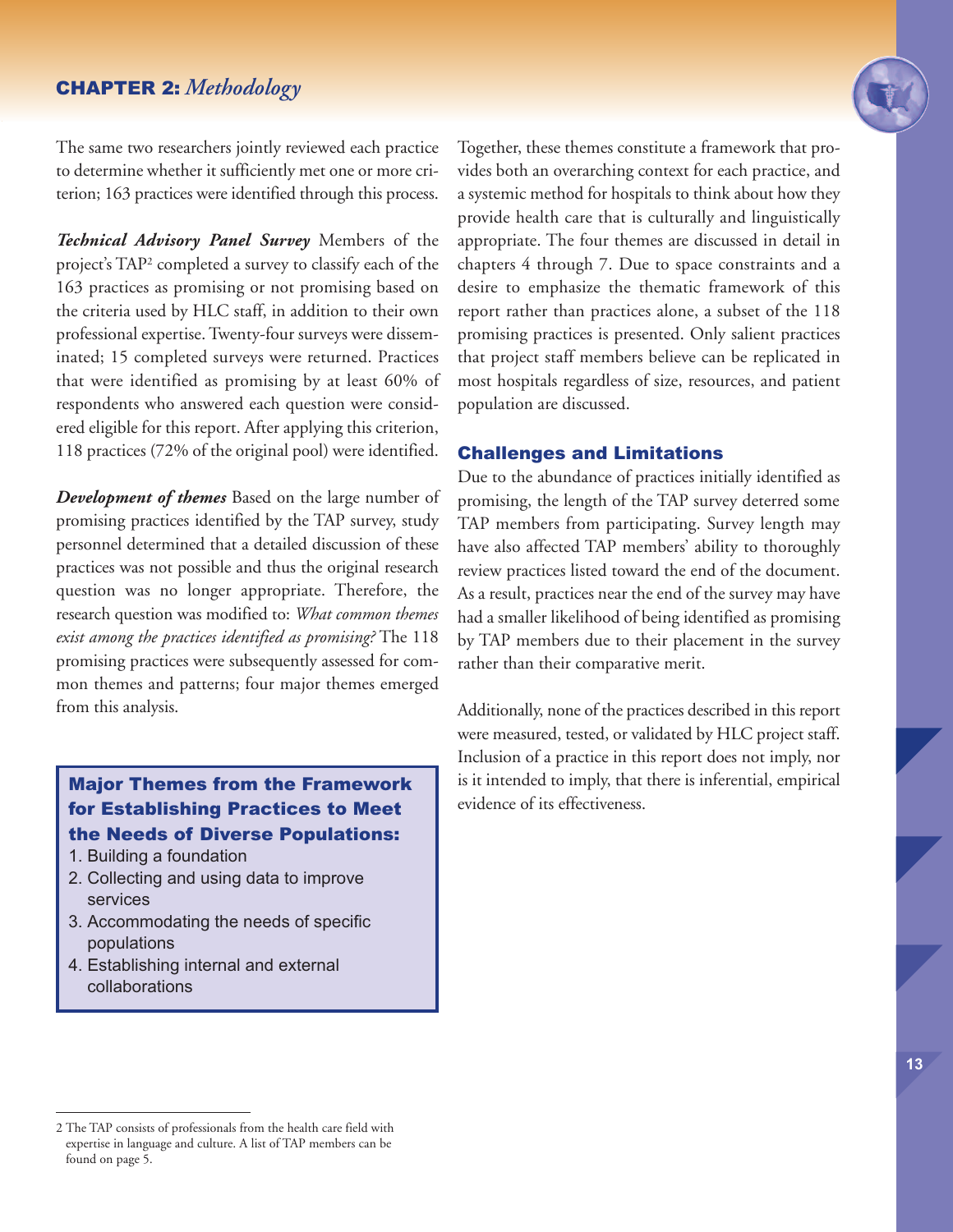## CHAPTER 3: *A Framework for Establishing Practices to Meet the Needs of Diverse Populations*

*Exploring Cultural and Linguistic Services in the Nation's Hospitals: A Report of Findings (HLC Report of Findings)* presented a research framework consisting of six domains: leadership, quality improvement and data use, workforce, provision of care and patient safety, language services, and community engagement. The research framework was based upon *recommendations and existing frameworks from the literature* for providing culturally and linguistically appropriate care and was used to develop the research protocol and interview questions for the HLC study.

The current report presents a framework for establishing practices to meet the needs of diverse populations. As this framework is based upon data collected from the HLC study, it is inherently related to the research framework. While it addresses many of the same issues as the research framework, the framework presented here provides a new perspective.

This thematic framework was derived from the*current practices* that hospitals are employing to provide care and services to diverse patient populations. <sup>3</sup> In comparison to existing frameworks in the literature — which are often developed to reach the ideals of culturally and linguistically appropriate care — the framework in this report is based upon practices that hospitals are currently implementing. As each of the following themes is based upon current practices, organizations may find that they are already implementing some of the practices discussed within these themes. Additionally, as hospitals likely face many of the same challenges and constraints in meeting the needs of diverse populations, there may be some practices within each theme that organizations can establish without allocating substantial resources. To help engage members of health care organizations in discussions about the needs, resources, and goals for providing safe, quality care, chapter 8 presents a series of self-assessment questions organized by the same four themes.

#### Building a Foundation

Organizational policies and procedures can provide a supportive base for meeting the needs of diverse populations. Establishing a foundation of policies and procedures that systemically support efforts to meet the diverse needs of patients can help elevate the priority of these issues within the organization, drive additional efforts, and draw support from staff. The role of leadership is inherent to these types of activities — leadership support is required to recognize, prioritize, and often drive efforts that establish policies and procedures for improving care to better meet patient needs.

Hospitals are developing supportive infrastructures for cultural competence by incorporating cultural and language (C&L) considerations into mission, vision, and value statements; organizational planning; and hospitalwide policies. These high-level initiatives are supported by assigning responsibility for C&L initiatives and infusing cultural competence into organizational systems such as recruitment processes and budget systems. C&L considerations are included in patient care through processes for tracking patient needs, providing staff with the tools to address these needs appropriately, developing processes for incorporating interpreters into the continuum of care, and developing systems for providing written materials in understandable formats. Integration of C&L issues into organizational policy and procedure requires a demonstration of commitment. Without an organizational commitment to cultural competence and subsequent action at the policy and procedural level, these initiatives can often be overshadowed by other organizational priorities.

## Collecting and Using Data to Improve Services

The collection and use of community- and patient-level data is essential to developing and improving services in health care, including services developed to meet the needs of diverse patient populations. Hospitals are collecting and reviewing data to assess community and patient needs, monitor the use of C&L services, identify areas for expansion or improvement of services, and identify any disparities in patient care. Instituting practices to systematically collect data allows the effectiveness and utilization of C&L

<sup>3</sup> The methods for developing the HLC research framework are outlined in chapter 3 of the *HLC Report of Findings*; the process for developing the thematic framework presented in this report can be found in Chapter 2: Methodology.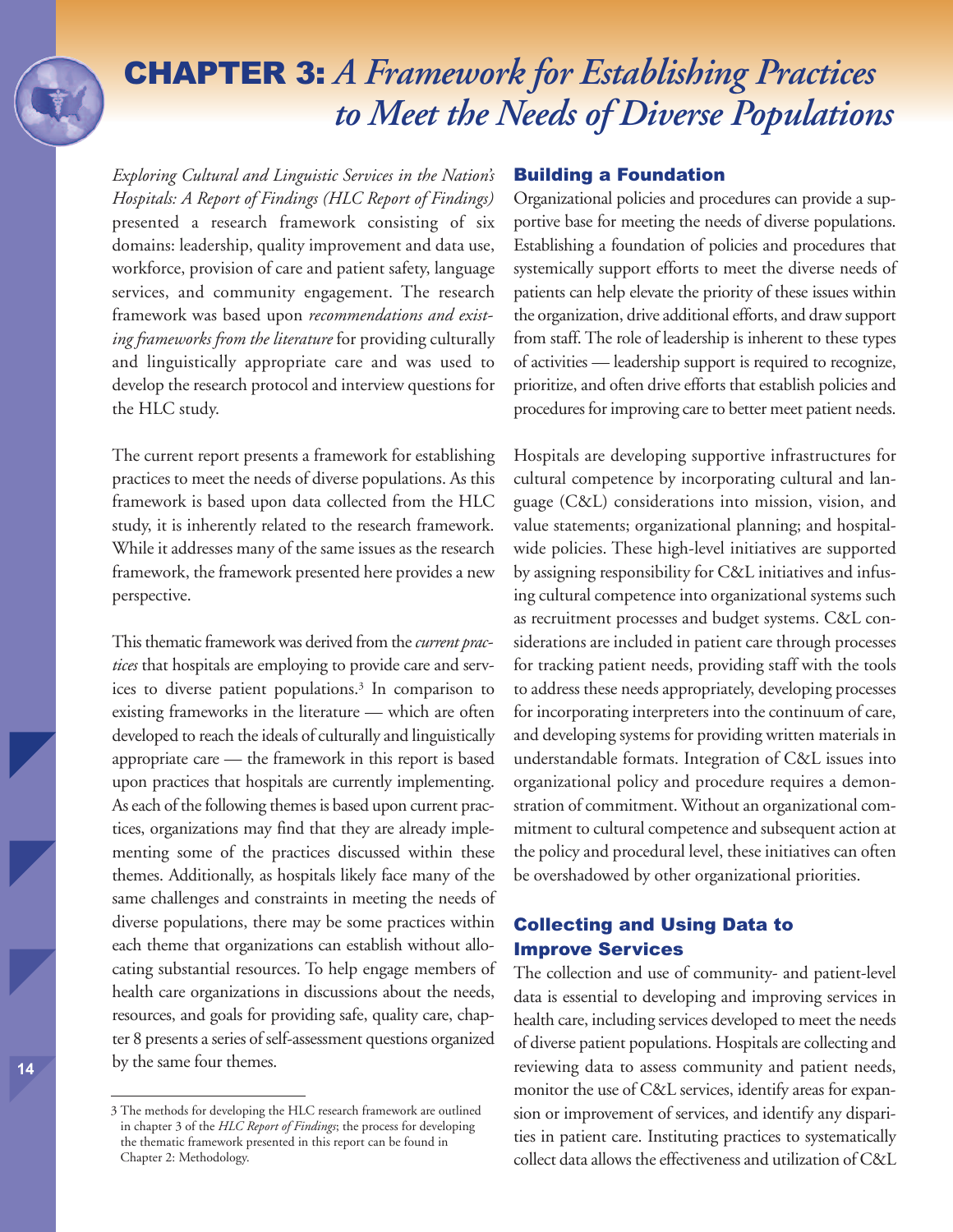services to be monitored, measured, and evaluated. This can be useful for planning so that services can be designed to meet the specific needs of the organization.

It is important to collect and review demographic data to assess both community and patient needs before determining which C&L services are most appropriate to implement. Additionally, it is critical to track how often these services are used to better evaluate an organization's current C&L services. Some of the services that may be monitored include language services, religious and spiritual care services, and special dietary requests that are cultural in nature. To support C&L services, data collected before, during, and after provision can be used to identify areas for service improvement or expansion. While many hospitals across the United States already collect such data, few hospitals have developed systems for using their demographic data to guide service development and improvement. Analyzing data from different sources and stratifying data by various factors can help organizations strengthen their C&L services and address disparities in care for diverse patients.

## Accommodating the Needs of Specific Populations

Culturally competent initiatives targeted to specific populations can help reduce disparities in service provision and care. Hospitals are developing practices to meet the language, cultural, and health literacy challenges of specific populations within their service community. As part of these initiatives, hospitals are integrating the concept of culturally competent care into staff training and education. Hospitals are providing staff with training that encompasses a range of activities from self-study educational materials to interactive group learning sessions.To create an environment that is inclusive of all patients, hospitals have modified or altered various aspects of their physical space, programs, and services. Other ways hospitals are better serving diverse populations are by offering services that allow patients to more easily navigate the health care system and educating patients to empower them to advocate for their own care.

Some centralized programs have also emerged as a means of addressing the specific needs of populations that may consist of a significant percentage of patients.These types of programs have been created largely in response to diverse cultural and religious needs. Accommodations targeted to the needs of specific populations evolve as hospitals search for solutions to the challenges of providing care to their diverse patient populations.To ensure that organizations continue to meet staff and patient needs, the development of services and activities tailored for specific populations should be a continuous process.

## Establishing Internal and External Collaborations

Developing partnerships within hospitals and with external organizations can provide a means for undertaking practices within the other themes. Hospitals are bringing together diverse stakeholders, collaborating with other organizations to share information and resources, and pooling existing resources with other organizations to implement C&L initiatives by creating new materials and services. Within each hospital, different stakeholders should be brought together to develop, implement, evaluate, and improve initiatives aimed at meeting the needs of diverse patients.

External collaborations with other hospitals or health care organizations can help hospitals better address challenges such as limited resources and high costs for developing new materials and programs. Hospitals are also making use of community resources to help recruit and train a more diverse workforce, bridge cultural or religious barriers, and raise patient awareness of hospital services and available public programs related to the continuum of care. Resources and programs that may benefit from collaboration include staff training in cultural competence, language services, signage and written materials available in multiple languages, and resources for patients who speak languages not commonly encountered by the hospital.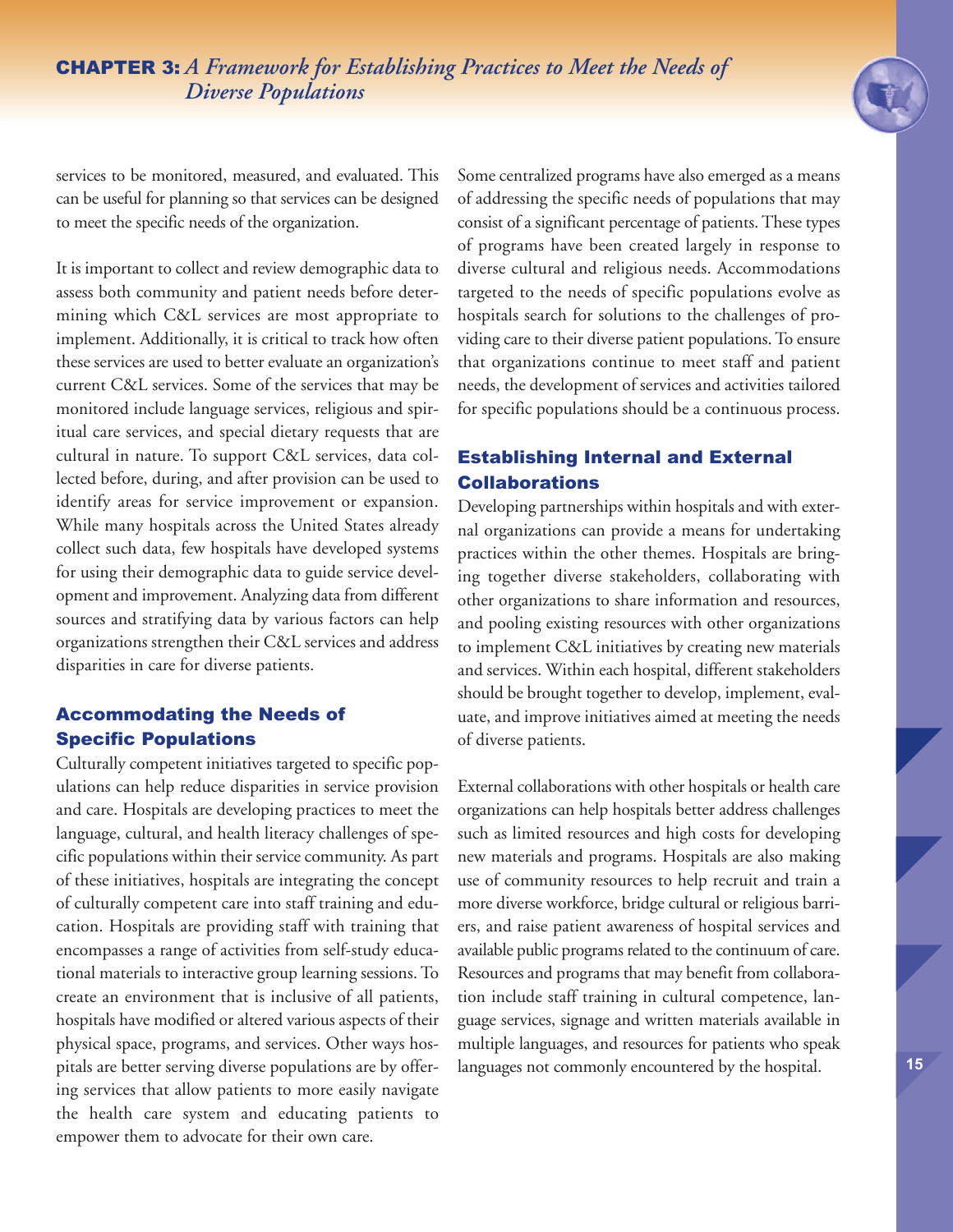## CHAPTER 4: *Building a Foundation*

Practices that help hospitals build a foundation for meeting the needs of diverse patients include any practices within an organization which are codified and set as official processes, or which are a part of an organization's general practices, operations, and/or culture. The role of leadership is inherent to these types of activities — leadership support is required to recognize, prioritize, and often drive efforts that establish policies and procedures that improve care to better meet the needs of diverse populations. Establishing a foundation of policies and procedures that systemically support efforts to meet the diverse needs of patients can help elevate the priority of these issues within the organization, drive additional efforts, and draw support from staff.

## Developing a Supportive Infrastructure for Cultural Competence

A commitment to culturally competent care can be reflected at the highest level by incorporating these ideals into an organization's guiding principles, organizational planning, and hospital-wide policies. These types of highlevel activities can help hospitals develop a cohesive message about meeting the needs of diverse populations and better communicate this vision to staff, patients, and the public.<sup>4</sup> As exemplified by hospitals in the study sample, a number of different opportunities exist for incorporating cultural competence into system-wide practice.

*It Starts with a Mission* As a hospital's policies, procedures, and overall practice are often driven by its mission, vision, or values, organizations may want to incorporate a commitment to cultural competence in these guiding principles, especially in the mission statement. Review of the mission statements of the 60 study hospitals revealed

#### Make the Mission Actionable

Interviews with hospital staff revealed that it is vital to operationalize guiding principles into actions or processes throughout the organization. Members of the TAP supported this sentiment with such comments as "This could be promising if there were real initiatives to address this," and "In theory, this should drive all leadership behavior." Hospital staff concurred with these ideas, with a CEO from a northeastern hospital stating, "It's one thing to put it in a mission and vision statement and plaster it on the wall and to say we serve all people in the community regardless of ethnicity or race; it's another thing to actually do it." While it is an important step forward for hospitals to express their commitments to cultural competence in their organization's guiding principles, the mere statement is empty without turning these words into supporting actions, procedures, services, and resources.

The distinction between making a statement and turning that statement into action was quite evident in interviews with hospital staff. For example, one CEO from a southern hospital mentioned the importance of their mission statement to the provision of cultural and language (C&L) services, noting, "We call it our community benefit strategy. In the early '90s we created a new mission provide health and medical services to meet [the needs] of the community we serve. It is based on a strategy of improving health status. . . . The board pushed the hospital to really live the mission/vision." Although this particular hospital's mission statement does not include language referring directly to cultural competence, they have operationalized their mission of "meet[ing] the needs of the community [they] serve" into actions that include the implementation of C&L services. As this hospital exemplifies, statements of commitment to meeting the needs of diverse populations in an organization's guiding principles must go hand in hand with operationalizing those commitments into supporting hospital practices.

<sup>4</sup> Literature in the field has supported the development of an organizational infrastructure to serve as the foundation for and reinforce initiatives that help better meet the needs of diverse patient populations. As the CLAS standards mention, "Health care organizations should develop, implement, and promote a written strategic plan that outlines clear goals, policies, operational plans, and management accountability/oversight mechanisms to provide culturally and linguistically appropriate services" (CLAS Standard 8). In addition to having this infrastructure in place, as the *HLC Report of Findings* recommends, "Hospital CEOs and other hospital leaders should make their commitment to culturally and linguistically appropriate care highly visible to hospital staff and patients" (Recommendation 1-2). Similarly, *Improving Communication — Improving Care* advises that "the workforce [be] knowledgeable about leadership commitment" (Content Area 1, Performance Expectation 6.1).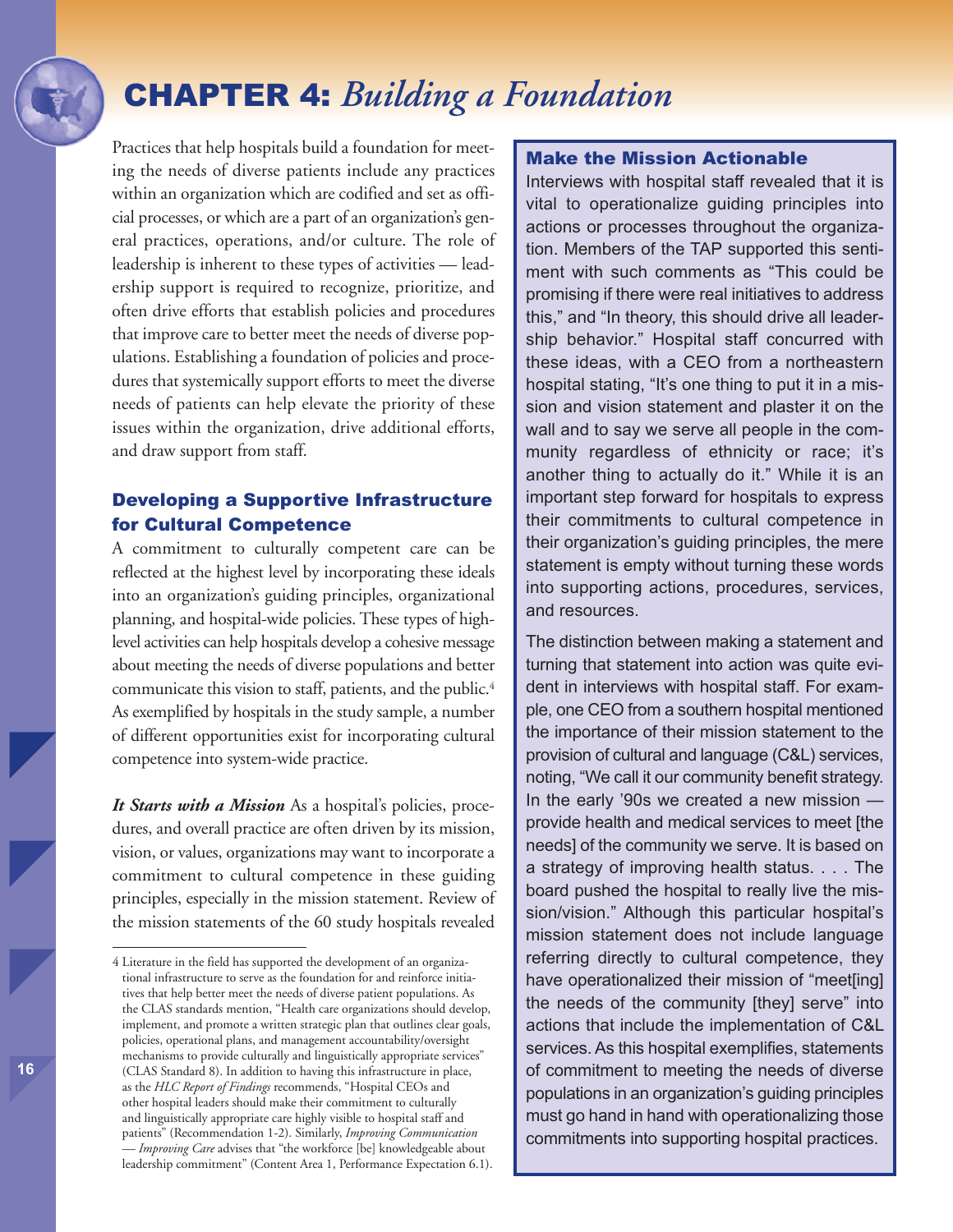## CHAPTER 4: *Building a Foundation*

that only one hospital, located in the west, directly referenced the term *cultural competence.* Although other hospitals did not directly mention cultural competence in their mission statements, many had vision or value statements that referred to "vulnerable populations," "underserved populations," "diverse populations," or "diverse needs." Hospitals seem to be using a variety of terms to refer to their commitment to meeting the needs of diverse populations. While it can be argued that a verbal commitment to serving the needs of "vulnerable" or "diverse" populations is not equivalent to providing "culturally competent care," it is important to recognize that hospitals are making strides by including cultural competence issues at high administrative levels and mentioning them in their organization's mission, vision, or values statements.

#### *Making Cultural Competence a Part of Organizational*

Planning Hospitals can integrate cultural competence into their organizational planning. As hospitals in the HLC study demonstrated, one way to integrate these needs into organizational planning is to use the Office of Minority Health's National Standards for Culturally and Linguistically Appropriate Services (CLAS) in Health Care as a blueprint to guide equitable care [15].<sup>5</sup> One TAP member shared from personal experience, "This practice has yielded good results for us program-wide. [We have] used CLAS as a vehicle to achieve a national diversity agenda and organizational mission." While the CLAS standards are neither exhaustive nor prescriptive in how organizations should provide culturally and linguistically appropriate care, they present a starting point or a general framework, outlining distinct areas in which hospitals should have systems or processes in place to address patient needs.

Hospitals can use other standards and frameworks from the literature to guide organizational planning. Other resources includeThe Joint Commission's standards, <sup>6</sup> the

HLC research framework from *Exploring Cultural and Linguistic Services in the Nation's Hospitals: A Report of Findings (HLC Report of Findings)* [3], and performance expectations from AMA's Ethical Force report *Improving Communication — Improving Care: How Health Care Organizations Can Ensure Effective, Patient-centered Communication with People from Diverse Populations* [14].

*Developing Policies for Cultural Competence* Policies offer an additional vehicle to clearly communicate the organization's commitment to cultural competence and equitable care to staff. <sup>7</sup> The study findings suggest that many staff are not aware of ways to meet the needs of diverse patients and are sometimes not aware that it is part of their responsibility. Organizational policies articulate to staff the "dos" and "don'ts," but are limited in their ability to provide guidance beyond that. Despite these limitations, policies can help ensure that staff recognize the importance of culturally and linguistically appropriate care to the organization and to patient care as well as their role in upholding those ideals.

We d<br>
guide p<br>
we are<br>
with<br>
equitab "We don't say [using CLAS standards to guide planning is] the be-all, end-all. What we are saying, however, is that consistent with the system's goal to provide an equitable experience, [CLAS] is a blueprint that helps us know what to target, what to focus on. We wouldn't know [otherwise]. We [would] know by what people tell us about their experiences, but we wouldn't have a more formalized approach for doing it if we hadn't found the standards."

*–CEO from a northeastern hospital* The role of organizational policies that support cultural competence

<sup>5</sup> Integrating cultural competence into organizational planning is an important step toward meeting the needs of diverse patient populations. *Improving Communication — Improving Care,* for example, advises that "the organization's written strategic and operational plans address identifying and appropriately meeting the communication needs of communication-vulnerable populations" (Content Area 1, Performance Expectation 1.0).

<sup>6</sup> The Joint Commission's standards have been mapped to the CLAS Standards in a document available at www.jointcommission.org/ PatientSafety/HLC/.

has been recognized in the literature. *Improving Communication — Improving Care* suggests that "the organization has policies that address the communication needs of communication-vulnerable populations and that place these needs in the context of other organizational needs and priorities" (Content Area 1, Performance Expectation 4.0).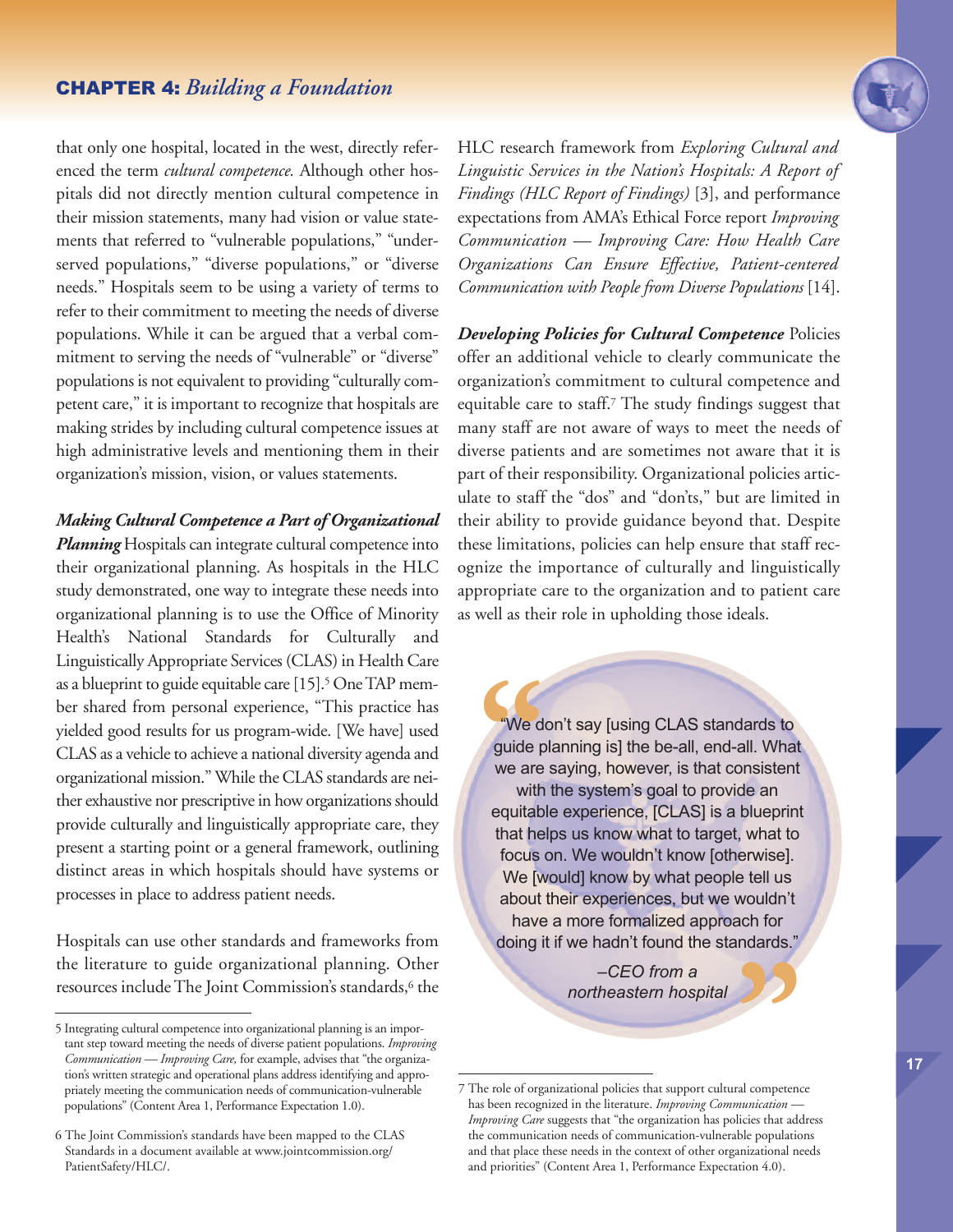Several HLC study hospitals mentioned that organizational policies reinforce cultural sensitivity in the provision of care. In some cases, this included punitive measures that would be taken if violations occurred, such as removal of staff or mandatory facilitation of a peer discussion group on cultural sensitivity. <sup>8</sup> While policies may provide a definitive means of addressing the needs of diverse patients, they are not a substitute for education or a means for monitoring compliance. Staff awareness and cultural competence should be built upon a shared desire to understand and meet the needs of patients, rather than a means of avoiding punishment.

In addition to general staff behavior, organizational policies can lend support for hospital procedures such as the use of professional health care interpreters. Several of the hospitals in the study mentioned that their organizations refrain from the use of family, minors, or other untrained individuals as interpreters, although staff interviews revealed that many of them face challenges when handling situations in which patients bring a family member or friend and prefer this individual over the hospital-provided interpreter. Hospital policies may play a significant role in addressing such challenges by communicating to staff a clear, universal procedure for navigating this type of situation. Any organizational policies should be accompanied by staff training (see Chapter 6: Accommodating the Needs of Specific Populations).

## Integrating Culture and Language into Organizational Systems

Incorporating the ideals of cultural competence into planning processes, guiding principles, and policies is a strong starting point for cultural competence; the infusion of these principles into organizational systems is the next logical step. For the purposes of this report, organizational systems encompass processes that are at a higher level in the organization than the direct delivery of patient care.

## What is a Professional Health Care Interpreter?

The "interpreters" referred to within this report are considered professional, trained, and evaluated interpreters, not simply bilingual individuals. The National Council on Interpreting in Health Care defines a professional health care interpreter as "an individual with appropriate training and experience who is able to interpret with consistency and accuracy and who adheres to a code of professional ethics" [18]. Interpreters can be on-site interpreters; interpreting services could also be provided via telephone or video.

*Recruiting and Sustaining a Diverse Workforce* Hospitals can prioritize diversity within recruitment and hiring processes in order to incorporate cultural competence considerations at the workforce level. <sup>9</sup> Some hospitals reported efforts to increase the ethnic and/or language concordance between their staff and patient population. As a human resources staff member from a midwestern hospital stated, "We advertise in local neighborhood papers for certain positions, and participate in job fairs. There is one [job fair] focused on Latinos. Nurse recruitment is a big issue everywhere — bilingual nurses get the red carpet treatment."

Once hospitals recruit a diversified staff, they must also consider how they will maintain their workforce, <sup>10</sup> which presents its own set of challenges. A midwestern hospital transformed its obstetrics workforce from a branch consisting entirely of male doctors to a bilingual department with more female than male physicians over the course of seven years. This practice subsequently increased their patient population. As the CEO of the hospital noted,

<sup>8</sup> Having specific actions tied to the violation of policies on respect or cultural sensitivity is supported by *Improving Communication — Improving Care,* which recommends that "the organization has a protocol for identifying and responding to members of its workforce who communicate with individuals in ways that lack respect, compassion or socio-cultural sensitivity" (Content Area 5a, Performance Expectation 4.0).

<sup>9</sup> Practices that help organizations diversify staff through their recruitment and hiring processes is addressed by CLAS Standard 2: "Health care organizations should implement strategies to recruit, retain, and promote at all levels of the organization a diverse staff and leadership that are representative of the demographic characteristics of the service area."

<sup>10</sup> To help formalize processes around maintaining a diversified staff, *Improving Communication — Improving Care* suggests that the organization have "a written plan that includes goals and policies for maintaining a workforce that meets the needs of the populations it serves especially its communication-vulnerable populations" (Content Area 4, Performance Expectations 1.0).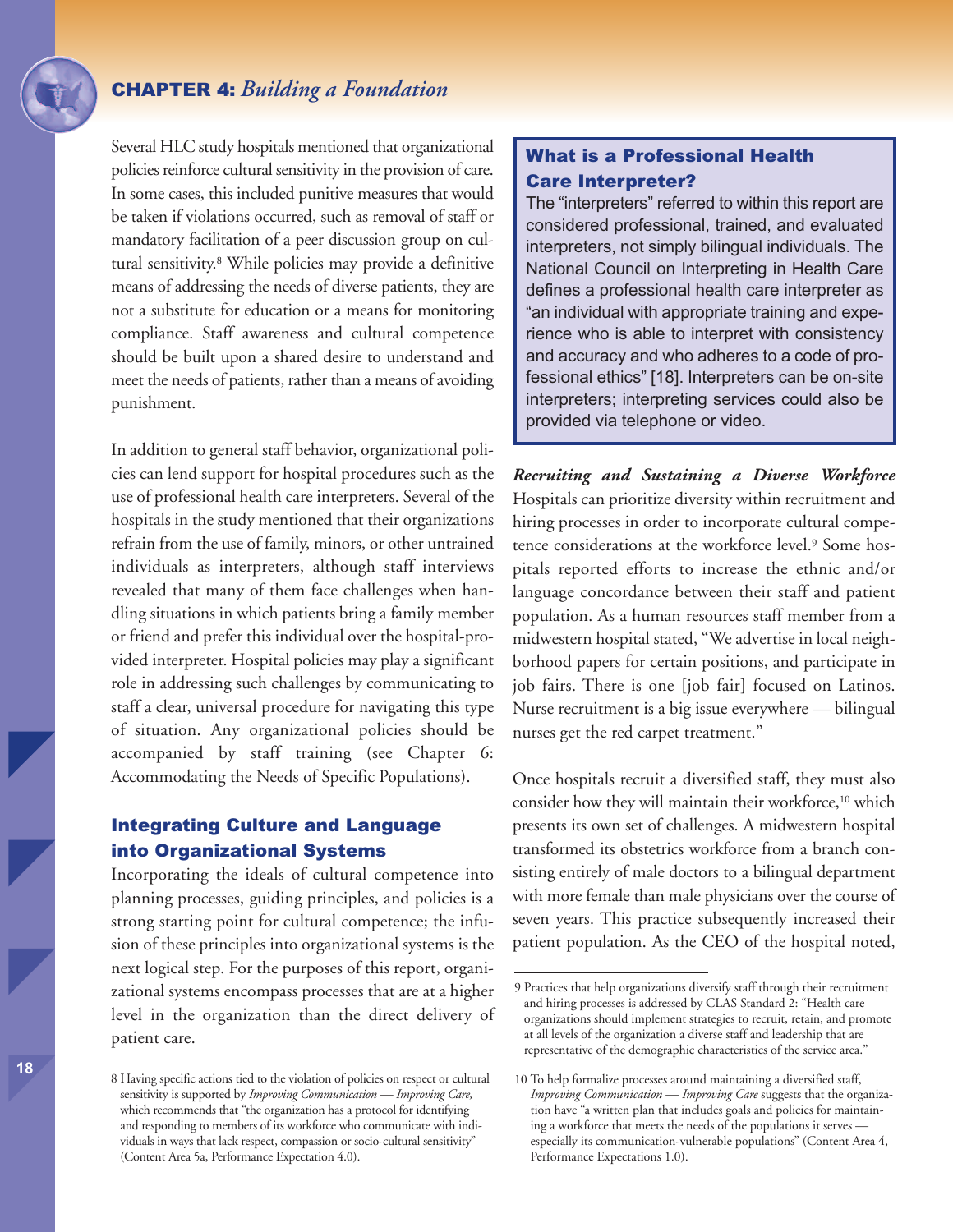"The environment is different from most other hospitals. There is a hospitality focus. [This hospital's staff] needs to deal with patients [and] their cultural demands; therefore, people choose this hospital for its approach to [obstetrics]."

Recruiting a diversified workforce does not come without challenges. A lack of resources for undertaking these types of recruitment efforts was cited by hospitals as one of the major challenges they face. The competitive environment of recruitment can pose additional challenges for sustaining a diverse workforce. As the aforementioned CEO said, "Other hospitals are stealing the staff [we have] trained."

Some hospitals are resolving the issue of sustaining a diverse workforce by providing financial incentives. A member of leadership from a western hospital noted, "We have put waivers on some positions so that only people who are bilingual can be hired for that position. We also pay our staff to interpret. It [provides] incentives [for] staff to work on these skills so that they can get additional pay." It is important to keep in mind that any staff used to interpret should be trained and assessed in both the target language and English. Hospitals can provide incentives for staff members who are currently or who become professional interpreters. Some hospitals mentioned that they are not sure how to start recruiting more diverse staff. As hospitals try to address these challenges, some have targeted ethnic media outlets to aid their recruitment efforts. Collaboration with other entities such as community organizations or academic institutions may provide additional resources and opportunities (seeChapter 7: Establishing Internal and External Collaborations).

*Creating a High-Level Task Force* Hospitals felt it was important to establish a high-level task force to drive initiatives and take responsibility for diversity-related issues within the organization. <sup>11</sup> While having any organizational committee or entity driving its diversity initiatives is valuable, the committee's recognition by hospital leadership is key to its influence in effecting change within the hospital.

The practice suggested here is to have a task force that operates at a *high level*, which means taking responsibility for and driving initiatives around cultural competence. As C&L service staff from a midwestern hospital said, "When we started a small committee, we only had a core group of dedicated people.Then, [from] 1995 to 1996, [the hospital] decided to revise the delivery of care with managed care [and] realized that profitability was related to providing C&L service. The committee became more of a strategic team. . . . No hospital can do an adequate job unless it formulates a high-quality task force group. A committee just can't do it, but once we were at the system-wide task force level, we were able to get 'clout'." As this example shows, creating a task force that has the power to influence planning and organizational-level change is a substantial undertaking that requires the active participation of a number of stakeholders from throughout the organization, including leadership. Involving high-level managers and organizational decision makers may help move initiatives forward. While the hospital in this example is part of a system, the high-level task force can be implemented in independent organizations. The important piece of this practice is assembling a group that will lead and take responsibility for meeting the needs of diverse patients. This may help streamline activities and drive outcomes. Ideally, this highlevel task force would consist of a multidisciplinary group of members with diverse backgrounds (see Chapter 7: Establishing Internal and External Collaborations).

*Structuring Supportive Budget Systems for Culturally and Linguistically Appropriate Care* Another crucial element needed to support cultural competence within an organization is the establishment of internal budget systems that support culturally and linguistically appropriate care. <sup>12</sup> This is especially important given that the majority of HLC study hospitals — ninety percent mentioned a lack of funding as a challenge for C&L services. When asked what would give C&L services the greatest boost, respondents overwhelmingly stated "more money" or "reimbursement for interpreter services." Some of these financial challenges can be overcome through

<sup>11</sup> *Improving Communication — Improving Care* states, "At least one individual or committee has as one of its charges a focus on addressing the specific needs of communication-vulnerable populations" (Content Area 1, Performance Expectation 5.1).

<sup>12</sup> Budget systems that promote the use of language services is supported by the *HLC Report of Findings*: "Financial incentives should be created to promote, develop, and maintain accessibility to qualified health care interpreters" (Recommendation 1-4).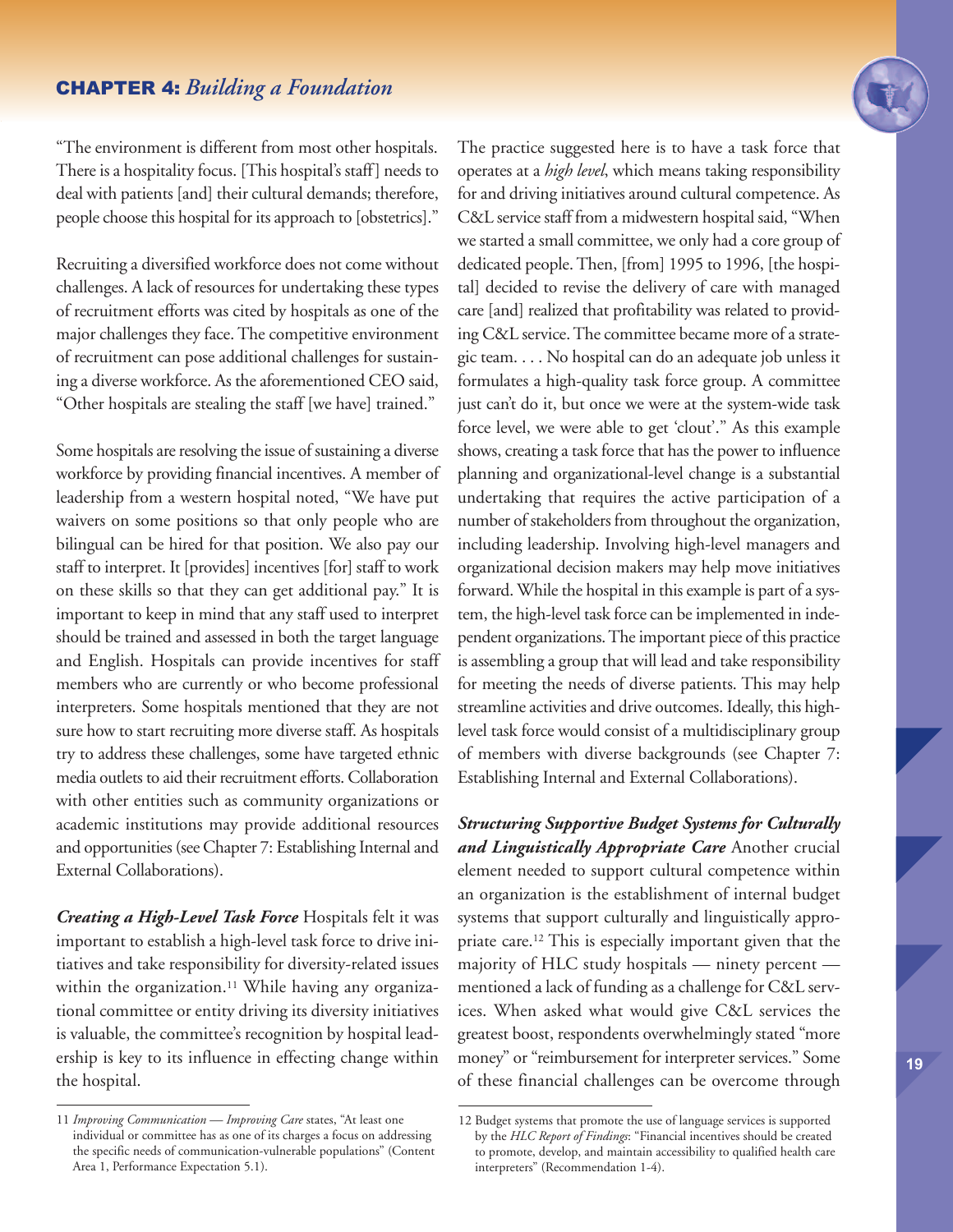external funding sources, including reimbursement through Medicaid and State Children's Health Insurance Program (SCHIP) programs, joint collaborations, and grant funding. 13

While these sources may address funding issues overall, it is equally important to examine the internal budget systems, which may inadvertently create barriers. While there is no ideal universal budget system for the provision of language services, hospitals are finding different ways to remove such financial barriers. One midwestern hospital has centralized its budget for interpreter services so that the use of interpreter services is no longer budgeted and charged to individual departments. Although this was a relatively new practice at this hospital at the time of the study, its results were promising. A C&L service staff member remarked, "[It is] amazing how [the centralization] has changed the resistance to using interpreters." As budget systems may create a considerable disincentive to utilizing C&L services, hospitals should consider how these fundamental systems may impact the services they provide. Staff should not be inhibited to use C&L services to meet patient needs. Even if budgets for these services are not centralized, monitoring patient needs and utilization of C&L services (see Chapter 5: Collecting and Using Data to Improve Services) may help organizations evaluate the effectiveness of their current systems or processes.

This information may include the patient's age, gender, race/ethnicity, primary spoken and/or written language, religion, sexual orientation, disabilities, cultural needs, dietary needs, and health literacy level. The data can serve multiple purposes and will help inform staff of the patient's communication needs throughout the health care encounter. Additionally, on the aggregate level, these measures may serve as one way for hospitals to track demand for language services, such as interpreters or other language access services (see Chapter 5: Collecting and Using Data to Improve Services). Hospitals utilized a wide range of tracking systems, such as the use of stickers or other flagging devices in the chart indicating the need for language services; direct documentation in the patient record; a patient summary face sheet including categories for language barriers, physical constraints, etc.; and color-coded armbands that identify the different languages spoken by a patient.

While a wide variety of tracking systems exist, the need for consistency in using these systems is paramount. One member of C&L services from a midwestern hospital noted that although their electronic record system includes a field for recording a patient's C&L needs, a challenge they continually face is that the field is not mandatory. Despite the fact that this hospital has made notable efforts to establish a process for identifying patient needs, it is unclear how effective these systems will be without consistent documentation. Additionally, although the initial

## Integrating Cultural Competence into Patient Care

Changes in patient care are necessary to complement cultural competence at the organizational planning and systems levels. These practices include any processes that hospitals use to identify patients' diverse needs, to match these needs to appropriate services, and to effectively communicate with patients throughout the provision of care.

*Tracking Patient Needs* Oneimportant component of caring for diverse populations is providing staff with the necessary tools to easily collect information on patient needs. **14**<br>
[inter<br>
centra<br>
departm<br>
avoid ca "We are trying to capture [interpretation services] in one central budget — trying not to put departments in the position that they avoid calling language line because it will come out of their budget. Now it comes out of the Guest Services budget…we don't want people to be reticent because of the budget."

**"** *–A member of leadership from a midwestern hospital*

<sup>13</sup> To provide health care organizations with more information on reimbursement models, the Access Project and the National Health Law Program (NHeLP) released the *Language Services Action Kit,* available at www.accessproject.org/adobe/language\_services\_action\_kit.pdf.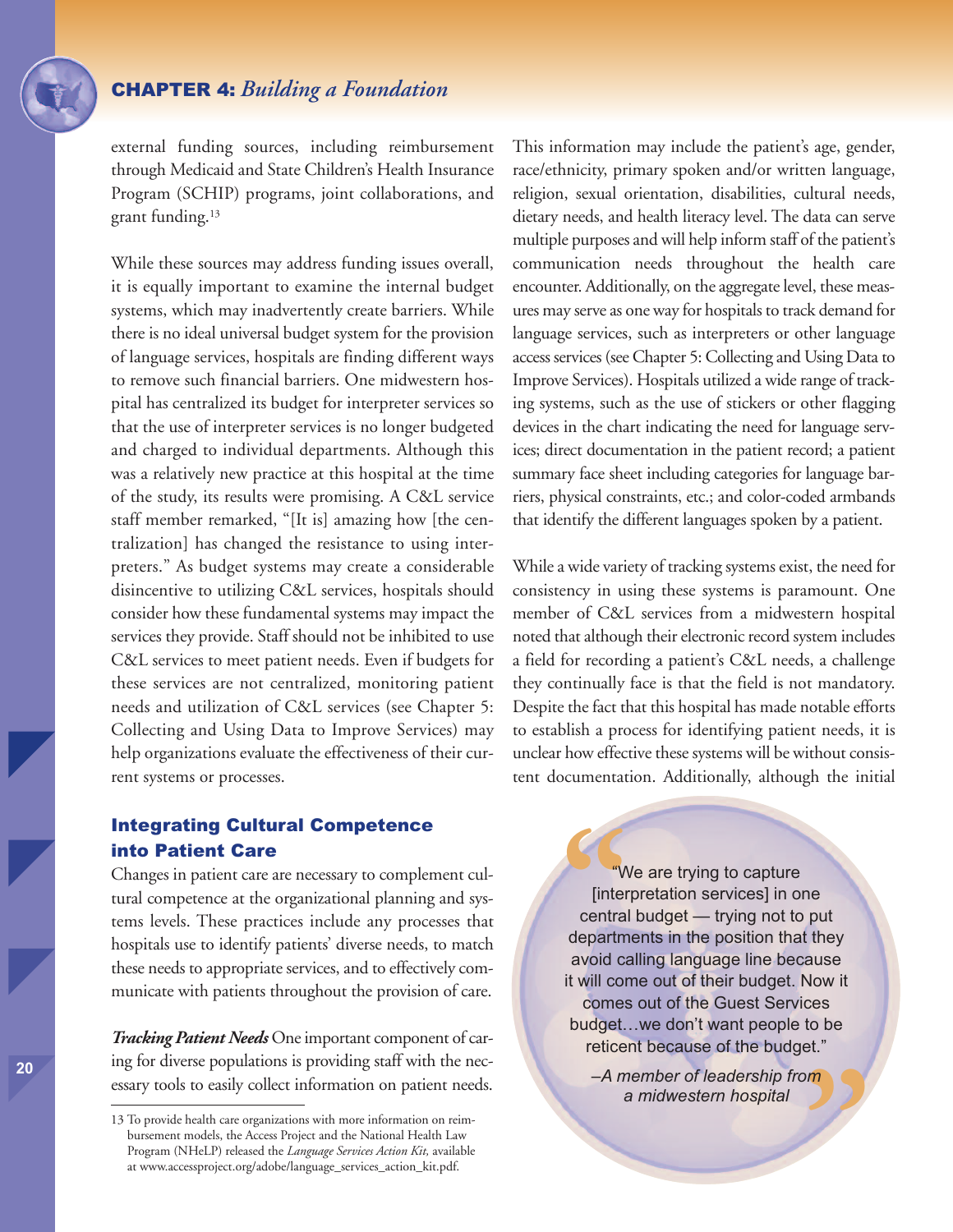## CHAPTER 4: *Building a Foundation*



identification of patient needs is important, organizations should keep in mind that all of a patient's C&L needs may not have been captured in that first assessment. Patient needs should subsequently be documented over time as they are identified in order to provide both effective handoff and patient-provider communication.

*Determining Appropriate Language Services* As with systems for tracking patient needs, hospitals developed a variety of tools, including decision trees and charts to help guide staff through the decision process of selecting appropriate language services and present information for accessing those services. <sup>14</sup> These tools give hospitals an additional opportunity to communicate to staff any related policies or procedures regarding C&L-specific services. By clearly communicating these procedures and giving decision-making tools to staff, hospitals can increase the likelihood that staff will access the appropriate services more consistently.

These tools are meant to complement and reinforce not replace — other communication, education, and training activities. For example, one of the challenges mentioned by hospital leadership is that staff may not be using the telephone interpreter service as much as they should. While staff may not be aware of this service or the appropriate situations in which hospital procedure dictates its use, hospitals should not overlook other factors that may contribute to the problem. In this case, the low rate of telephone service use may be linked to the staff's perception or ease of use of the telephone service, cost issues, environmental barriers, or low-quality equipment. In order to address such challenges, hospitals should communicate directly with staff and provide tools that streamline procedures. One approach in this example would be to collect data on the utilization of telephone services and in-person interpreters as well as the costs associated with those services (see Chapter 5: Collecting and Using Data to Improve Services). These data can then be coupled with feedback from staff to reconcile any C&L-specific service issues.

*Incorporating Interpreters into Patient Care* As many of the hospitals shared, interpreters can facilitate patientprovider communication throughout the continuum of care. <sup>15</sup> For example, in addition to providing services during the patient-provider encounter, hospitals utilized interpreters throughout a patient's visit, from the admission process to explaining their rights and through the duration of laboratory tests.

Interpreters can be used to facilitate pre-visit scheduling and logistics. One northeastern hospital, for example, developed a partnership between their Interpreter Department and doctors' offices within the area.To streamline this process, interpreters would schedule and attend visits with the patient as well as call before outpatient visits to ensure that patients knew where to go. Utilizing interpreters to help with scheduling and logistics in this way can help alleviate navigational burdens and potentially reduce the number of no-shows for office visits.

*Translating Written Materials* While the practices discussed so far have primarily revolved around oral communication and the use of interpreter services, C&L considerations are applicable to all points of communication with patients, including any printed materials. 16 Examples of printed patient materials that hospitals may need to provide in multiple languages or in plain language include informed consent forms, educational materials, written instructions, navigational signage, and medication information. HLC study hospitals developed systems for providing medication information and prescription labels in a patient's primary language. Hospitals may also consider using symbols to bridge barriers presented by health literacy. A western hospital, for example, used symbols on medication labels to communicate instructions for taking medications to patients. Hospitals should keep in mind

<sup>14</sup> Providing staff with information on accessing appropriate services is addressed by *Improving Communication — Improving Care,* "The workforce knows, or has access to information outlining, the primary contact person or office for interpretation services, workforce development, communication training and other relevant communication issues" (Content Area 1, Performance Expectation 6.2).

<sup>15</sup> Joint Commission standards require that organizations provide "interpretation (including translation) services as necessary." In addition, as recommended in the *HLC Report of Findings,* "Health care interpreters should be used to facilitate communication during all informed consent processes involving patients with limited English proficiency, and cultural brokers should be used as a resource when a patient's cultural beliefs impact care" (Recommendation 4-2).

<sup>16</sup> Joint Commission standards require that "written information provided is appropriate to the age, understanding, and, as appropriate to the population served, the language of the patient."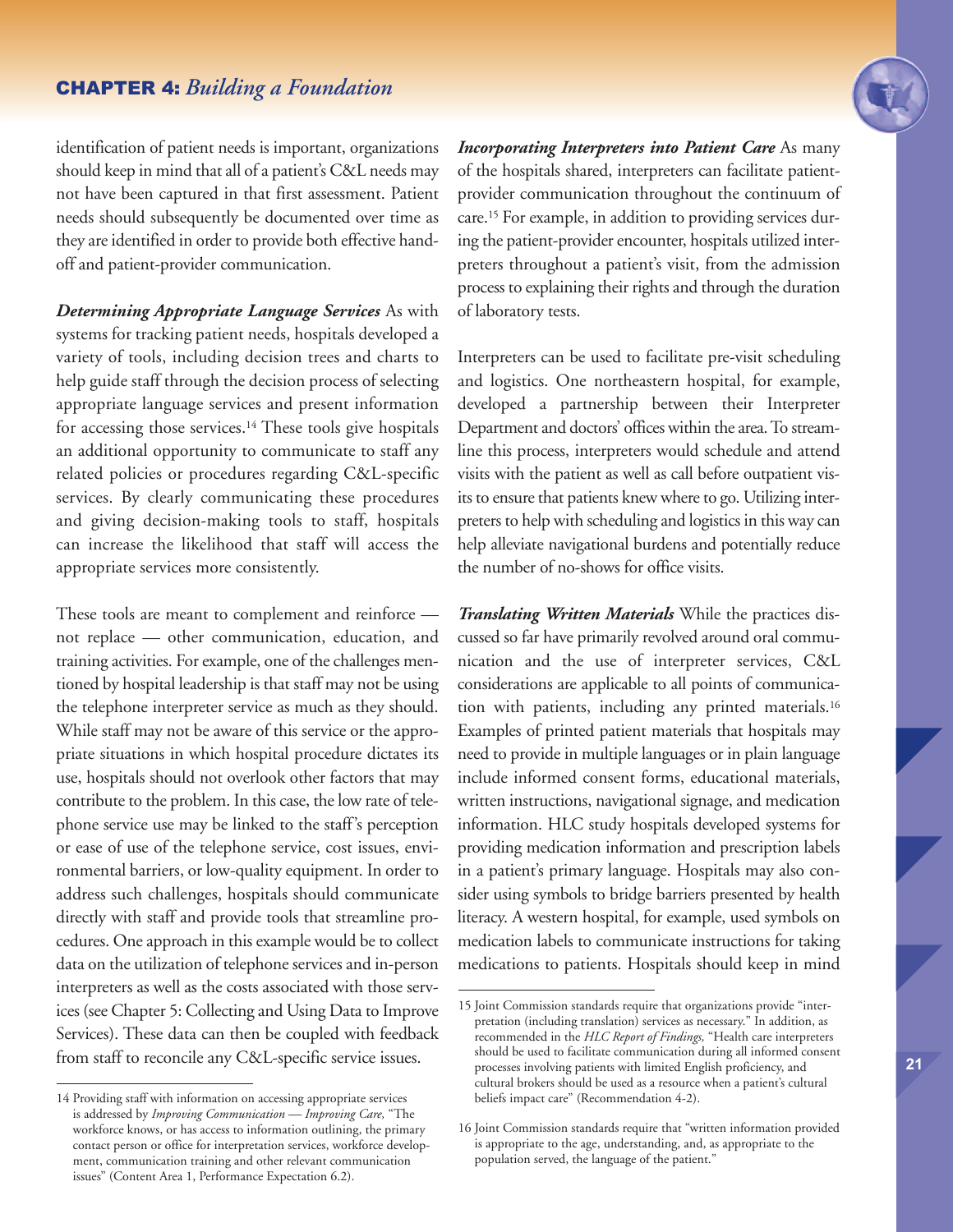that any written materials that are translated should be evaluated in order to ensure that the intended information is accurately conveyed.

Hospitals are making strides in providing written materials in multiple languages. Despite these successes, hospitals continue to struggle to provide materials in languages they encounter less frequently. As resources are often limited, this may be another area in which collaboration with other organizations may provide supplemental resources (see Chapter 7: Establishing Internal and External Collaborations).To help hospitals with these types of initiatives, available resources include the Agency for Healthcare Research and Quality's (AHRQ) report, *Is Our Pharmacy Meeting Patients' Needs?*, which guides hospitals through conducting a health literacy assessment of their pharmacy and patient needs [19].

## Which Written Materials Need to be Translated?

Written information is difficult to classify as "vital" or "nonvital," and some documents may include both vital and nonvital information. However, examples of vital and nonvital written materials include:

#### Vital:

- Consent and complaint forms
- Information about free language assistance programs or services
- Notices of eligibility criteria, rights, denial, loss, or decreases in benefits or services
- Intake forms that may have important consequences

## Nonvital:

- Menus
- Third-party documents, forms, or pamphlets distributed as a public service
- Large documents such as enrollment handbooks (although vital information contained within these documents may need to be translated

*Source: Office for Civil Rights [20]*

## **Conclusions**

Building an infrastructure by developing hospital policies and procedures that support cultural competence is a crucial component of meeting the needs of diverse patient populations. Integrating C&L considerations into organizational policy and procedure requires a demonstration of commitment. Without an organizational commitment to cultural competence and subsequent action at the policy and procedure level, these initiatives can often be overshadowed by other organizational priorities. One of the most prominent challenges identified by HLC study hospitals is the constant competition between C&L services and other hospital priorities, which often results in a lack of financial and other resources for C&L services. Another common challenge is a lack of clarity in organizational communication to staff regarding the importance of cultural competence and identifying who, ultimately, is responsible for providing culturally competent care.

In order to resolve these challenges, it is important for organizations to clarify their commitment to providing culturally competent care by creating a supportive infrastructure of policies and procedures that help staff put these ideals into action. The self-assessment questions provided in chapter 8 can help hospitals and other health care organizations further explore the types of policies

**"** "Educational materials, we always have, at least in Spanish as far as informed consent documents [and] patient education materials. Our computerized system also has a drop-down option…some of the printed things are in the two languages."

> **"** *–A member of leadership from a southern hospital*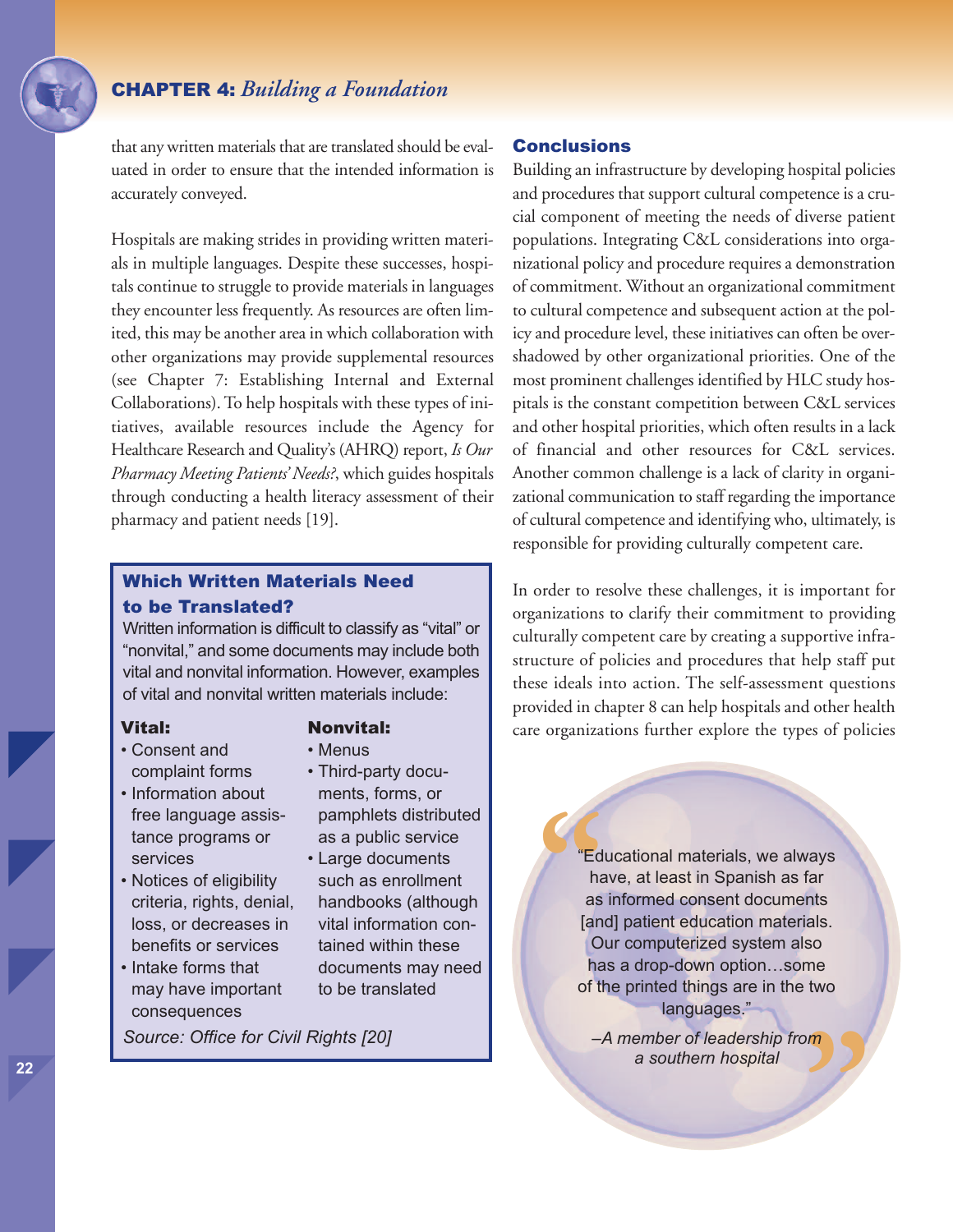## CHAPTER 4: *Building a Foundation*

and/or procedures that will support their organizations in better meeting the needs of diverse patient populations. Other resources, such as the California Health Care Safety Net Institute's *StraightTalk: Model Hospital Policies and Procedures on Language Access* and the Georgetown National Center for Cultural Competence's *Cultural and Linguistic Competence Policy Assessment,* can provide additional guidance as hospitals work to build their supportive foundation of policies and procedures [21, 22].

While these types of policies and procedures are important, they are only one of the building blocks and should be accompanied or supported by data collection and evaluation (chapter 5), accommodations to patient needs (chapter 6), and internal and external collaborations (chapter 7). For example, data collection on patient needs and community demographics is crucial to developing strategic initiatives, determining staff recruitment targets/staff-patient concordance goals, and developing patient-centered visits and communications. Data are needed for continually evaluating or monitoring of the effectiveness of these policies and procedures once they are in place. Remember that while policies and procedures that support cultural competence are vital to meeting the needs of diverse population, they make up only one component of the framework.

<sup>"</sup><sup>"</sup><sup>"</sup><br>
is m<br>
employe<br>
This is a<br>
as the **"** "I think the biggest challenge is making certain that staff and employees [practice] cultural sensitivity. This is a people business and as much as the CEO might issue an edict. . . . [cultural sensitivity] does not happen unless you invest in your employees."

*–CEO from a western hospital*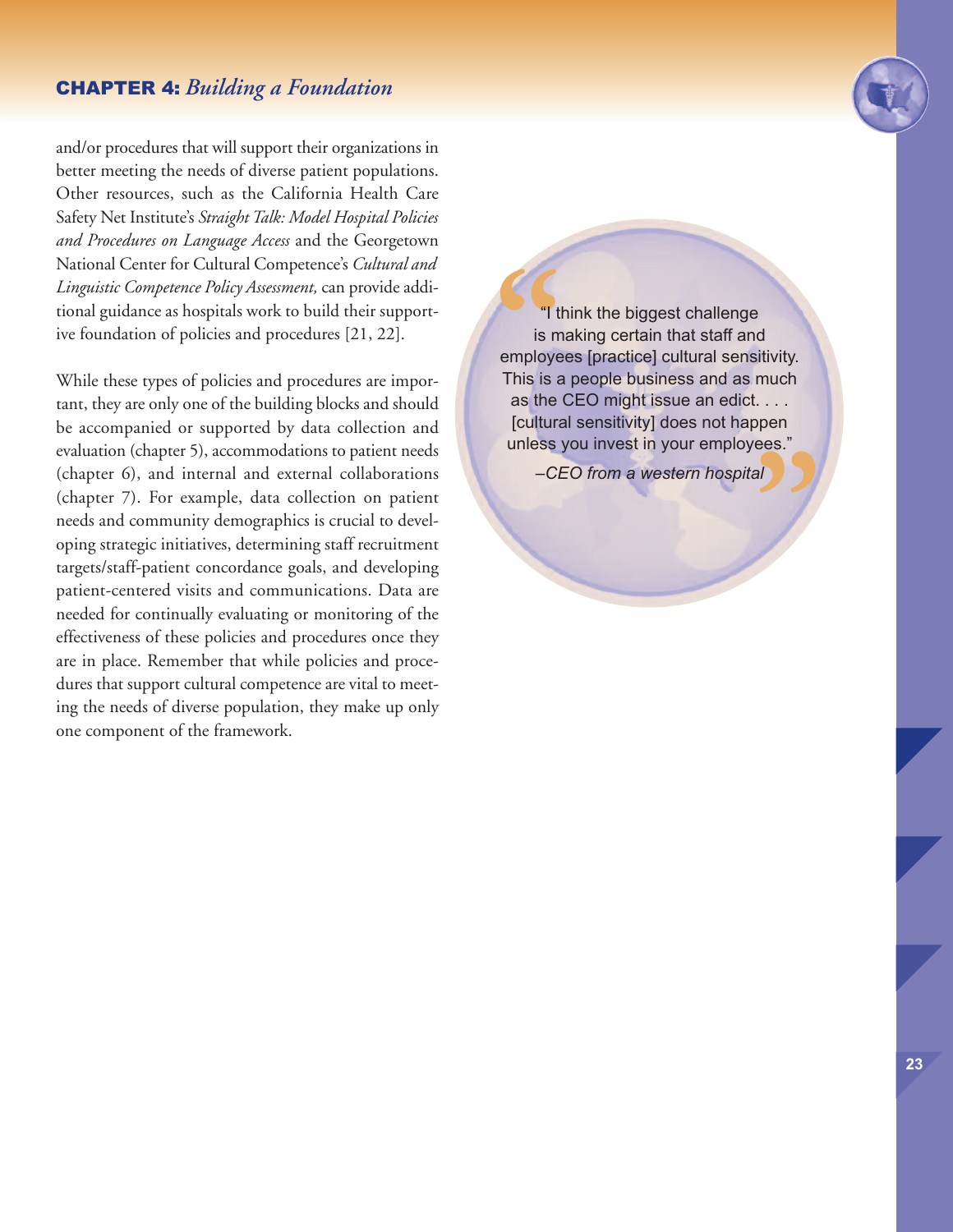## CHAPTER 5: *Collecting and Using Data to Improve Services*

The collection and use of data is essential to improving health care services, including those services developed to meet the needs of diverse patient populations. 17 Instituting practices to systematically collect data allows the effectiveness and utilization of cultural and language (C&L) services to be monitored, measured, and evaluated. These practices can be useful for planning and designing services to provide safe, quality care and decrease health disparities.

#### Assessing the Need for C&L Services

As there is no "one size fits all" plan for providing culturally competent care, each organization must assess its needs and resources and plan accordingly. Before determining which C&L services are most appropriate to implement, it is important to collect and review data to assess community and patient needs.

*Collecting Community-Level Data* Demographic information about the service area population is essential to an organization's ability to fully appreciate and accommodate the needs of its community. <sup>18</sup> Data collected at the community level provide insight into populations that actively use hospital services as well as groups that may need targeted outreach to increase access and interaction with the organization. Demographic data may include a variety of

**24**

## Examples of Demographic Data to Collect

- Age Primary spoken and/or
- 
- 
- Disability\* Religion
- 
- Cultural needs\* written language • Dietary needs\* • Race/ethnicity
	-
- Gender Sexual orientation\*
- Health literacy level\* Socioeconomic status
- \* *denotes demographic variables that may be collected on the patient- and patient population-levels only*

characteristics such as age, gender, race/ethnicity, primary spoken and/or written language, religion, health literacy, and socioeconomic status.

Identifying different populations within the community allows an organization to respond to changing demographics, changing health needs, and the changing market. Among the many benefits of understanding the service community, several hospitals reported an increase in market share as a result of their efforts to reach out to the community and respond to the community's health needs.

**Co**<br>
you<br>
langu<br>
[scruti what Collection of data is critical. Data shows you who your population[s] [are] and what languages these populations speak. Further [scrutiny] of the data allows the facility to see what services they are most apt to seek. It allows the facility to develop staff training based on their cultures as well as medical risks and tendencies. Data allows [human resources] to conduct an annual comparison of employee mix to community and patient load. If the patient data does not proportionately match the community data, then the facility must ask if there is a reason why that population is not accessing services. What is missing from the services or are their needs even addressed?"

*–HLC TAP member*



<sup>17</sup> Support for the systematic collection and analysis of data and its use in quality improvement can be found throughout the current literature. The *HLC Report of Findings* recommends that hospitals "implement a uniform framework for the collection of data on race, ethnicity, and language" and that "researchers should partner with hospitals to use stratified quality measurement data to discern potential disparities and develop follow-up measures of cultural and linguistic competence to monitor actions toward improvement" (Recommendations 2-1 and 2-6). Several national standards also require the collection of community- and patient-level data, including CLAS Standard 11, "health care organizations should maintain a current demographic, cultural, and epidemiological profile of the community as well as a needs assessment to accurately plan for and implement services that respond to the cultural and linguistic characteristics of the service area," and Joint Commission standards require that medical records contain "the patient's language and communication needs."

<sup>18</sup> As mentioned in *Improving Communication — Improving Care*, organizations should collect "population-level information about its communication-vulnerable populations and their communication needs" (Content Area 2, Performance Expectation 4.0). In addition, it is recommended that "the organization works with community and advocacy groups that service its community to collect information about new and emerging racial, ethnic and language populations" (Content Area 2, Performance Expectation 4.1).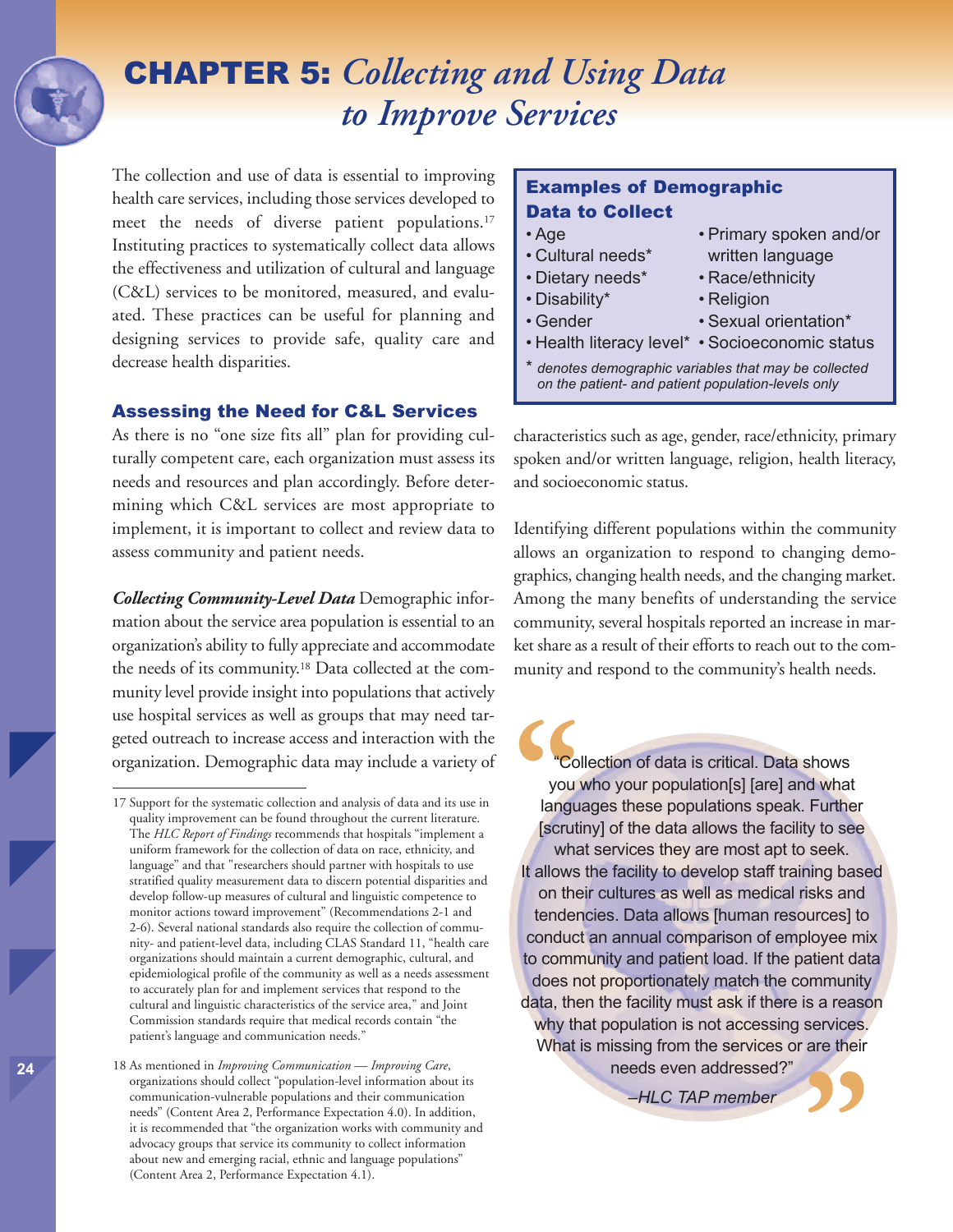

Some hospitals collected community-level data by performing a community health needs assessment. Community health needs can be assessed through various methods, including conducting public forums, surveys, or focus groups with members and leaders in the community [23]. In addition, data are available regarding racial and ethnic disparities in health care that hospitals can use to better understand the community they serve. Data on age, gender, race/ethnicity, primary spoken and/or written language, religion, socioeconomic status, and other demographic characteristics can be accessed from several sources, such as state, county, and municipal departments of health; national census figures; and United States Department of Education statistics. One hospital convened a steering committee to review demographic data from the community to determine community health needs and plan for appropriate services.

*Collecting Patient-Level Data* Collecting data on age, gender, race/ethnicity, primary spoken and/or written language, religion and other demographic characteristics during patient encounters can help organizations monitor which populations currently seek C&L services and what services should be provided in the future. <sup>19</sup> In order to make sure that the appropriate data are collected, organizations may ask patients open-ended questions such as, *Is there anything else about you, your cultural background, or your family that we should know that might help us provide the best quality care for you?* Questions such as these allow unique patient-level information to be captured and addressed.

It is important, of course, to ensure that the data are accurate and systematically collected. As discussed in Chapter 4: Building a Foundation, several hospitals have implemented policies to identify and track a patient's language needs throughout the continuum of care, though few are able to confidently state that this information is collected consistently. Race and ethnicity data are often more difficult to collect. The current classification of the Office of Management and Budget (OMB) does not identify categorization of ethnicity beyond "Latino/Hispanic" or "non-Latino/Hispanic" [24]. This is insufficient when organizations serve large populations that do not identify themselves among the existing OMB classifications. In addition, collecting this information can prove to be sensitive both to patients and to the staff who are asked to collect it.

## Notes on Collecting Race and Ethnicity Data

The Health Research and Educational Trust Disparities Toolkit (www.hretdisparities.org) is a free, valuable resource that provides recommendations and guidelines to facilitate the process of collecting race and ethnicity data [25]. Included in the toolkit are training guidelines and scripts for staff to use when collecting these data from patients.

**We**<br>the interesting<br>committed to committed<br>what our "We have been doing research on the internet not only on census data but education data [as well] . . . The [steering] committee will look at that and say, 'Here's what our services looked like this year for our patients; these are the major languages we interpreted, here are some of the difficulties we had, here's what our community demographics look like-does it match up?' . . . We are going to do this on an annual basis by looking at internal and external data to see how we are doing and [whether] our services are structured correctly."

**"** *–C&L services staff from a northeastern hospital*

<sup>19</sup> *Improving Communication — Improving Care* states that "when possible, information on an individual's race and ethnicity is collected directly from the individual," and that an "organization ensures that information on how individuals need to communicate is collected, including primary language" (Content Area 2, Performance Expectations 2.1, 3.0, and 3.1). CLAS Standard 10 requires health care organizations to "ensure that data on the individual patient's/consumer's race, ethnicity, and spoken and written language are collected in health records, integrated into the organization's management information systems, and periodically updated."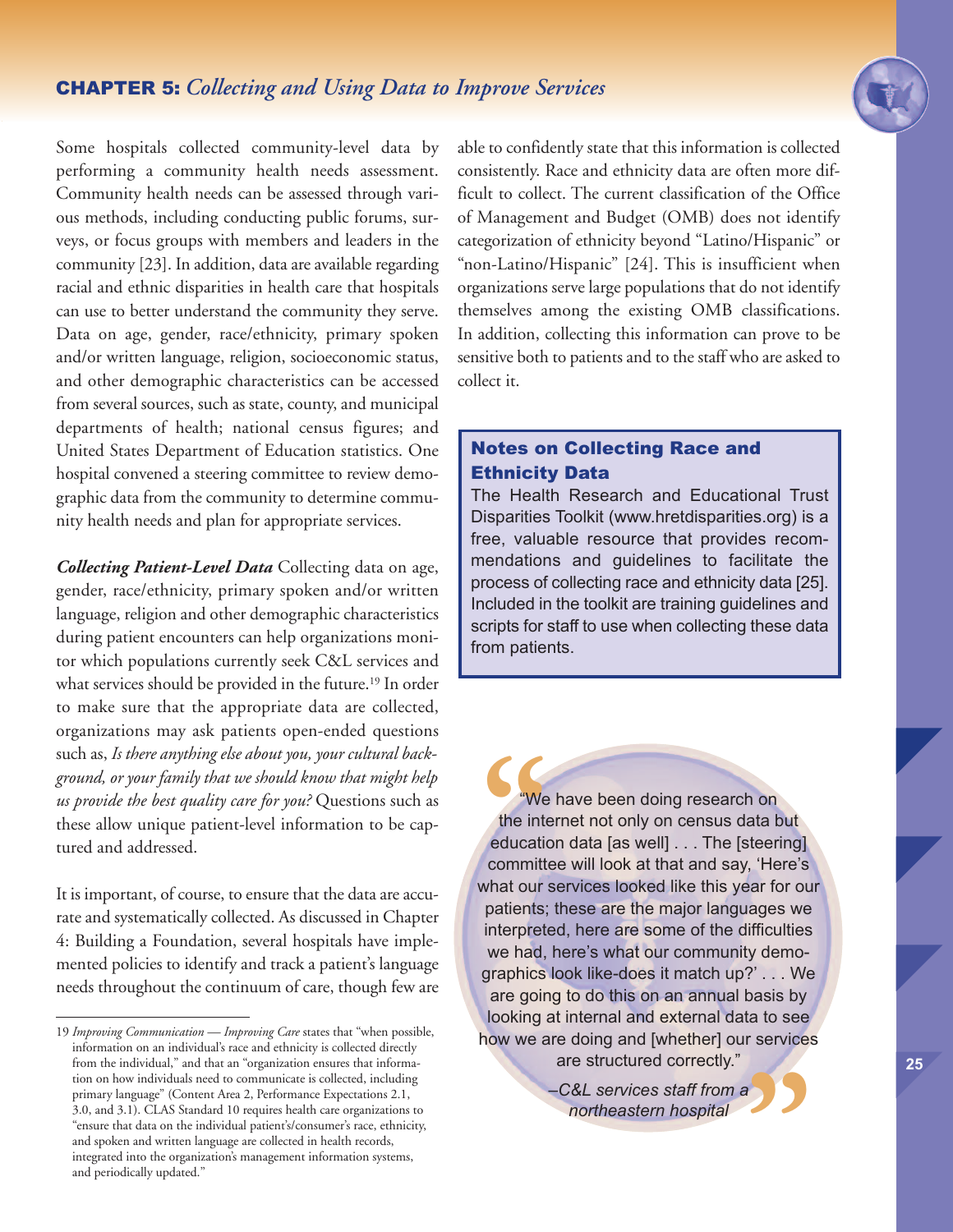## CHAPTER 5: *Collecting and Using Data to Improve Services*

A northeastern hospital collected and used data on race, ethnicity, and primary language to strengthen patientcentered care and staff recruitment processes, and to compare clinical outcomes. As C&L services staff said, "[We're] making the commitment as an organization to collect race- and ethnicity-related data. Along with that comes the country of birth and primary language. It's opened up a lot of opportunities for us to see how can we take that information and make sure that it continues with the patient throughout his/her stay here, and also how can we use that information internally to strengthen or enhance some of our patient-centered care [and] our recruitment processes."This hospital plans to incorporate these demographic data into their strategic and business plans to better serve their community. This practice may also be extended to include data on religious or spiritual preferences, as these data are also important for assessing the need for C&L services.

Other hospitals are using patient focus groups to gather information regarding patient needs.20 A HLC TAP member in support of this practice said, "Focus groups are . . . a way to collect data, but instead of relying on surveys, which have a very low rate of return for the limited English proficient (LEP) population, you get your data from the source, provided you can get enough patients to participate."

#### Monitoring C&L Service Utilization

To better evaluate an organization's current C&L services, it is critical to monitor how often the services are used.21 Collecting data is one way to measure the frequency of C&L service provision. Some of the services that may be monitored include language services, religious and spiritual care services, and special dietary requests that are of a cultural nature.

*Collecting Data on C&L Service Use* Providing language services is essential to meeting the communication needs of diverse patient populations. Collecting data on how often language services are used allows an organization to quantify usage, justify a need for the services, and strengthen financial and staff support to provide those services. Hospitals measured language service use by documenting the frequency of interpreter encounters during patient care. Interpreter encounters can be documented in a variety of ways, depending on an organization's policies, such as directly in the medical record or in interpreter logs that are maintained by the interpreter services department. Documentation may also include interpreter scheduling databases, given that the organization has an electronic system to plan and track encounters. The type of language service used may also influence how usage data are collected. For example, records containing information on the use of telephone interpreting services may be kept by individual departments rather than in a centralized location.

Documenting interpreter encounters may also be useful for the analysis of sentinel events. As communication issues have been reported as the root cause of over 60% of sentinel events [8], collecting data on interpreter encoun-

**C**<br>scumenta<br>guage or<br>and the ty<br>nether it v "We tell them exactly what the documentation needs to be. We tell them the language or preferred method of communication and the type of communication assistance whether it was a telephonic, backup language bank employee, or speech impaired."

> **"** *–C&L services staff from a northeastern hospital*

<sup>20</sup> *Improving Patient Care — Improving Communication* encourages hospitals to convene focus groups on a "regular basis to get feedback on the perceptions of care and communication needs of communication-vulnerable populations" (Content Area 5, Performance Expectation 6.3).

<sup>21</sup> CLAS Standard 4 requires that "health care organizations must offer and provide language assistance services, including bilingual staff and interpreter services, at no cost to each patient/consumer with limited English proficiency at all points of contact, in a timely manner during all hours of operation." The *HLC Report of Findings* also recommends that "health care interpreters should be used to facilitate communication during all informed consent processes involving patients with limited English proficiency, and cultural brokers should be used as a resource when a patient's cultural beliefs impact care" (Recommendation 4-2).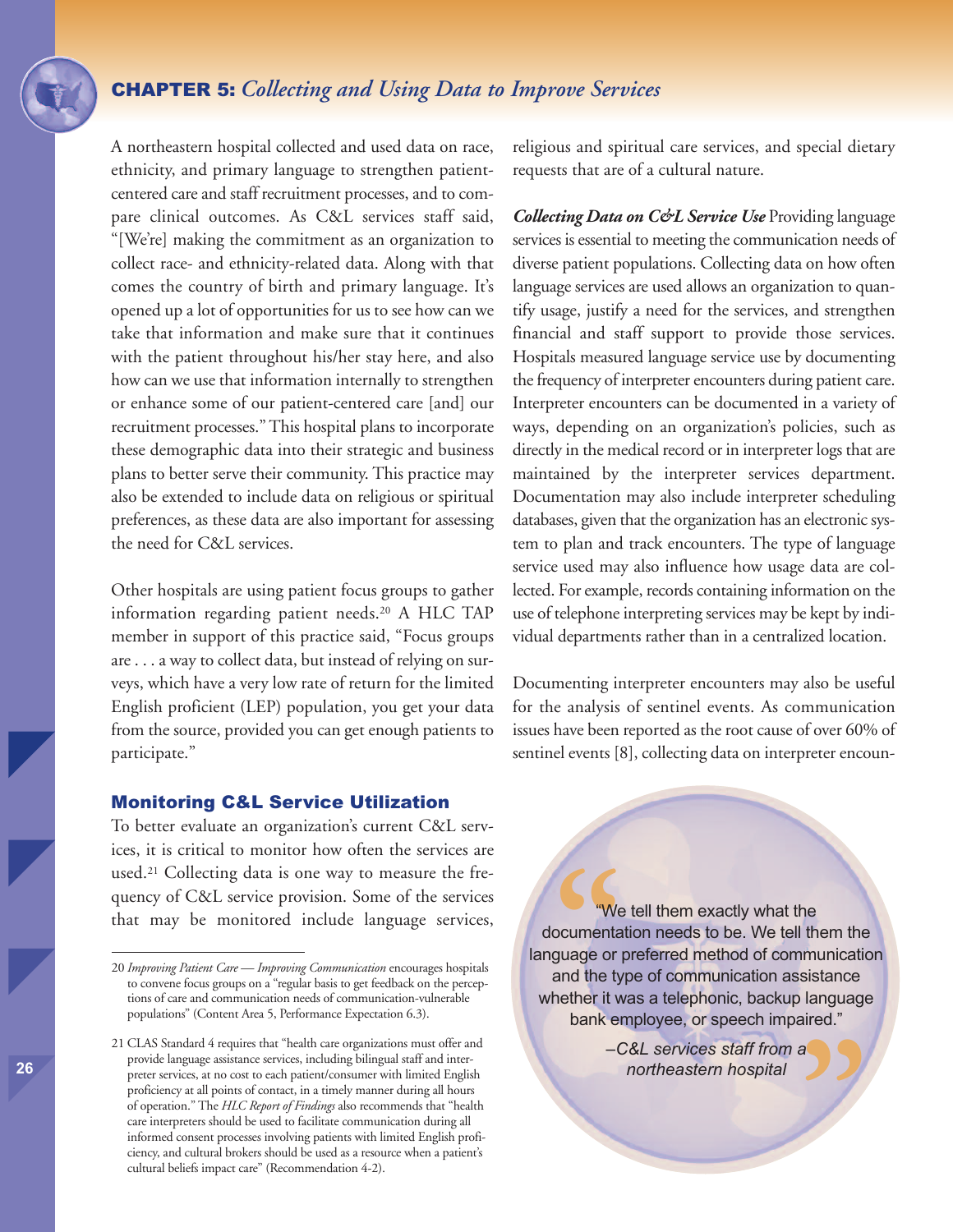## CHAPTER 5: *Collecting and Using Data to Improve Services*



ters can provide additional information. One southern hospital had an adverse event reporting system that included data on patients' language needs and whether or not an interpreter was provided. The appropriate documentation of language services, combined with an adverse event reporting system that connects interpreter information with event details, can provide further insight into the effectiveness or weaknesses of specific interpreting methods and provide data for future studies.

One caveat of documenting interpreter encounters to monitor language service use is that documentation should be mandatory throughout the organization. Sporadic or inconsistent data collection may inadvertently diminish the importance of providing language services, based on an underestimate of the frequency of use or an inaccurate representation of the need for language services. Organizations are encouraged to develop system-wide policies to require the routine documentation of interpreter encounters throughout the continuum of care (see Chapter 4: Building a Foundation).

Organizations may also consider extending the practice of documenting interpreter encounters to address other C&L services. Documenting patient encounters with religious and spiritual care providers can help organizations measure the frequency of use for such services. It is also useful to document information regarding patient dietary preferences so that these preferences can be considered as care is provided. For example, if the patient has specific dietary preferences such as vegetarian, kosher, or halal, these should be documented so hospital services can be adapted to accommodate the patient's specific needs (see Chapter 6: Accommodating the Needs of Specific Populations).

*Building Upon C&L Service Utilization Data* Quantifiable language service provision data can also contribute to studies beyond merely understanding how often patients use language services. For example, with the practice of documenting interpreter encounters as a model, data regarding the frequency of language service use may serve as a foundation for inquiries into the effectiveness of interpreter services, the allocation of resources, clinical outcomes for diverse populations, and patient satisfaction studies. A number of staffing issues may also emerge from these data, including the need for education and training to increase awareness of the availability of language services, to ensure that the services are accessed and provided correctly, and to address compliance problems with organizational policies or procedures for data collection. Data on interpreter encounters and language service use may also promote changes in staff recruitment that alleviate workload concerns.

#### Using Data to Improve C&L Services

Data collected before, during, and after the provision of C&L services can be used to identify areas for service improvement or expansion. Analyzing data from different sources and stratifying it by various factors can help organizations strengthen their C&L services and address disparities in care for diverse patient populations.

*Establishing a Baseline of C&L Services* Before hospitals can evaluate C&L service improvements, it is important to assess the organization's commitment to providing services to diverse patients and establish a baseline of the services provided. <sup>22</sup> A midwestern hospital hired a

"[We] do root cause analysis, [and] the<br>language issues that come up in root cause<br>analysis are interpretation issues. Was [the<br>information] adequately interpreted? Do we<br>really know what was interpreted? One of the **ants.** "[We] do root cause analysis, [and] the language issues that come up in root cause analysis are interpretation issues. Was [the information] adequately interpreted? Do we things we've done to assist with that is we now have interpreters sign on [forms] that [identify that] they have interpreted for [patient] care, especially on consents."

*–CEO from a western hospital*

<sup>22</sup> CLAS Standard 9 advocates that "health care organizations should conduct initial and ongoing organizational self-assessments of CLASrelated activities and are encouraged to integrate cultural and linguistic competence-related measures into their internal audits, performance improvement programs, patient satisfaction assessments, and outcomes-based evaluations."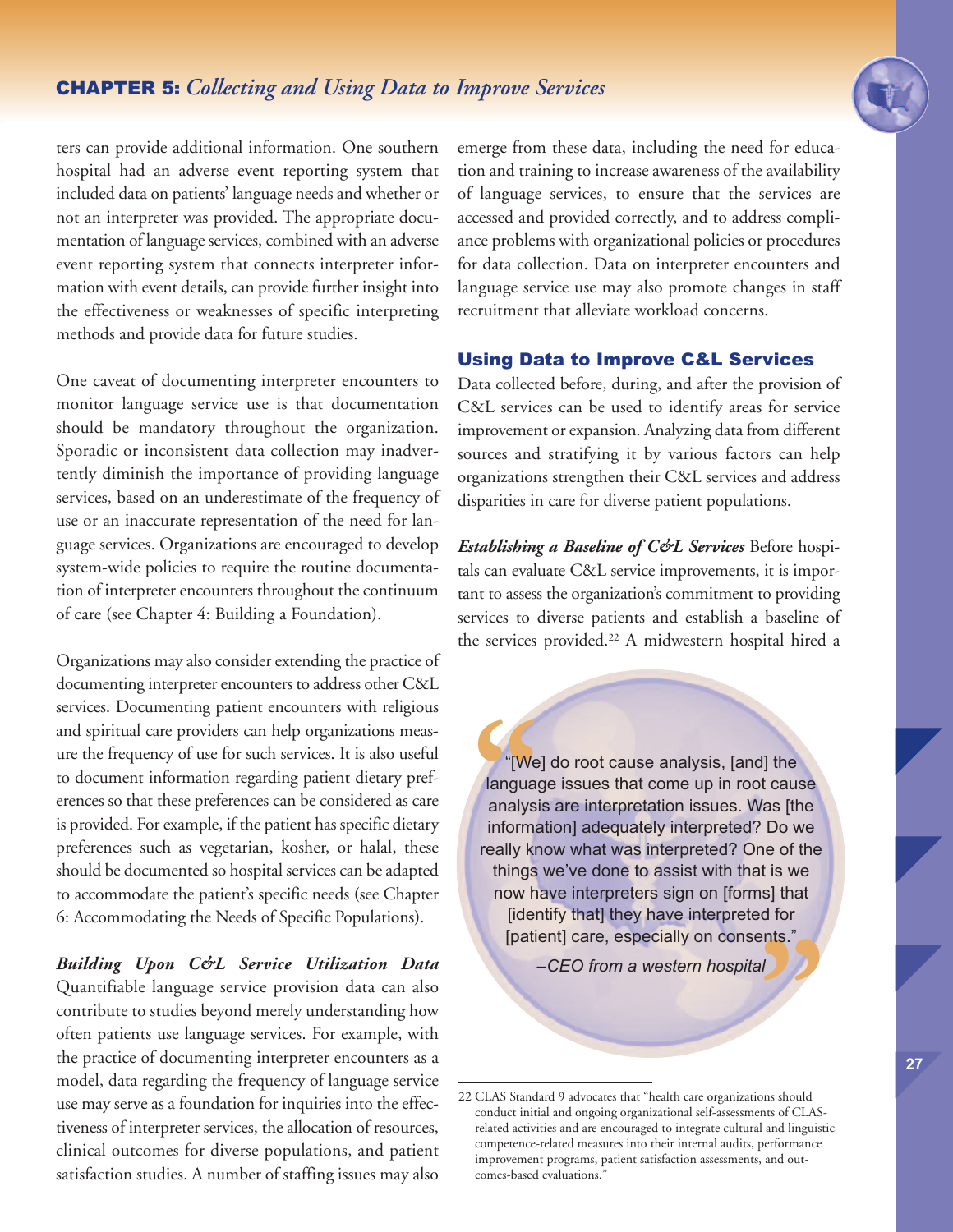## CHAPTER 5: *Collecting and Using Data to Improve Services*

consulting firm to conduct a comprehensive diversity audit across multiple categories, including supplier diversity, building accessibility, policies, education programs, communication, and marketing. According to the hospital's CEO, "[It gave] us a baseline on how we were [doing] in those categories. We could see, compared to the industry, that we are not doing too bad, or [that] we have a long way to go.... We had our results given to our executives, which we prioritized and said, 'Okay, based on all of that information, we have to work on *this*.' So we set some priorities."

*Obtaining Patient Feedback* Collecting patient feedback data following the provision of C&L services allows an organization to evaluate those services from the patient perspective. Patient feedback data can help hospitals determine the effectiveness and appropriateness of their C&L services or suggest additional services. Several HLC study hospitals collected and reviewed patient complaint and/or patient satisfaction data to identify issues that could be better addressed by their C&L services. One caveat to this practice is that patient complaint and satisfaction data are often collected through paper surveys, and organizations may need to conduct focus groups or adapt their written data collection tools to accommodate C&L needs. <sup>23</sup> Community resources and leaders may also be helpful in both obtaining and assisting in the analysis of patient feedback (see Chapter 7: Establishing Internal and External Collaborations).

A northeastern hospital obtained patient feedback through informal patient interviews with staff managers to identify patient care issues as a way to collect data to improve care and C&L services. In some cases, bilingual staff interpreted during patient interviews. The potential wealth of data obtained from direct interaction with patients can be used for many purposes and provides an invaluable patient perspective on existing and much-needed services.

*Stratifying Data* As mentioned earlier, collecting accurate data regarding patient age, gender, race/ethnicity, primary spoken and/or written language, religion, and other demographic characteristics can help organizations better assess the need for C&L services. In addition, these data can be used in the analysis of service and technical quality measures (including clinical outcomes) and adverse events as a way to separate and stratify results by demographic category.<sup>24</sup> Organizations are encouraged to use the demographic data they collect to identify disparities in the care and services provided for diverse patients.

Stratifying data by demographic variables can help hospitals pinpoint areas in which patients from specific populations need targeted services or programs. For example, a southern hospital stratified their patient outcome data by primary language, and the results prompted the organization to translate patient education materials into other languages to improve clinical outcomes for patients whose primary language was not English. Other hospitals stratified adverse event data by primary language, or stratified their performance and quality indicators by race and ethnicity. Using data to better understand how certain populations receive care can also inform the way organizations examine their core measures.

**Example 19**<br> **Example 19**<br> **Example 1991**<br> **Example 2014**<br> **Example 2014**<br> **Example 2014**<br> **ODETA "** "Focus groups are excellent ways to 'hear' about how well or not a facility is doing. They can also serve as an opportunity for the community to learn about how the facility operates. If done correctly, they allow a facility to learn from population groups who may not participate in paper surveys."

*–HLC TAP member*

<sup>23</sup> As stated in CLAS Standard 13, "Health care organizations should ensure that conflict and grievance resolution processes are culturally and linguistically sensitive and capable of identifying, preventing and resolving cross-cultural conflicts or complaints by patients/consumers."

<sup>24</sup> The *HLC Report of Findings* suggests that the "collection and analysis of adverse event data by language, race, and ethnicity should be undertaken and be standardized as a means to support patient safety initiatives" (Recommendation 4-7). *Improving Communication—Improving Care* further advises that "the organization [cross-link] demographic information with clinical quality measures" (Content Area 2, Performance Expectation 6.0).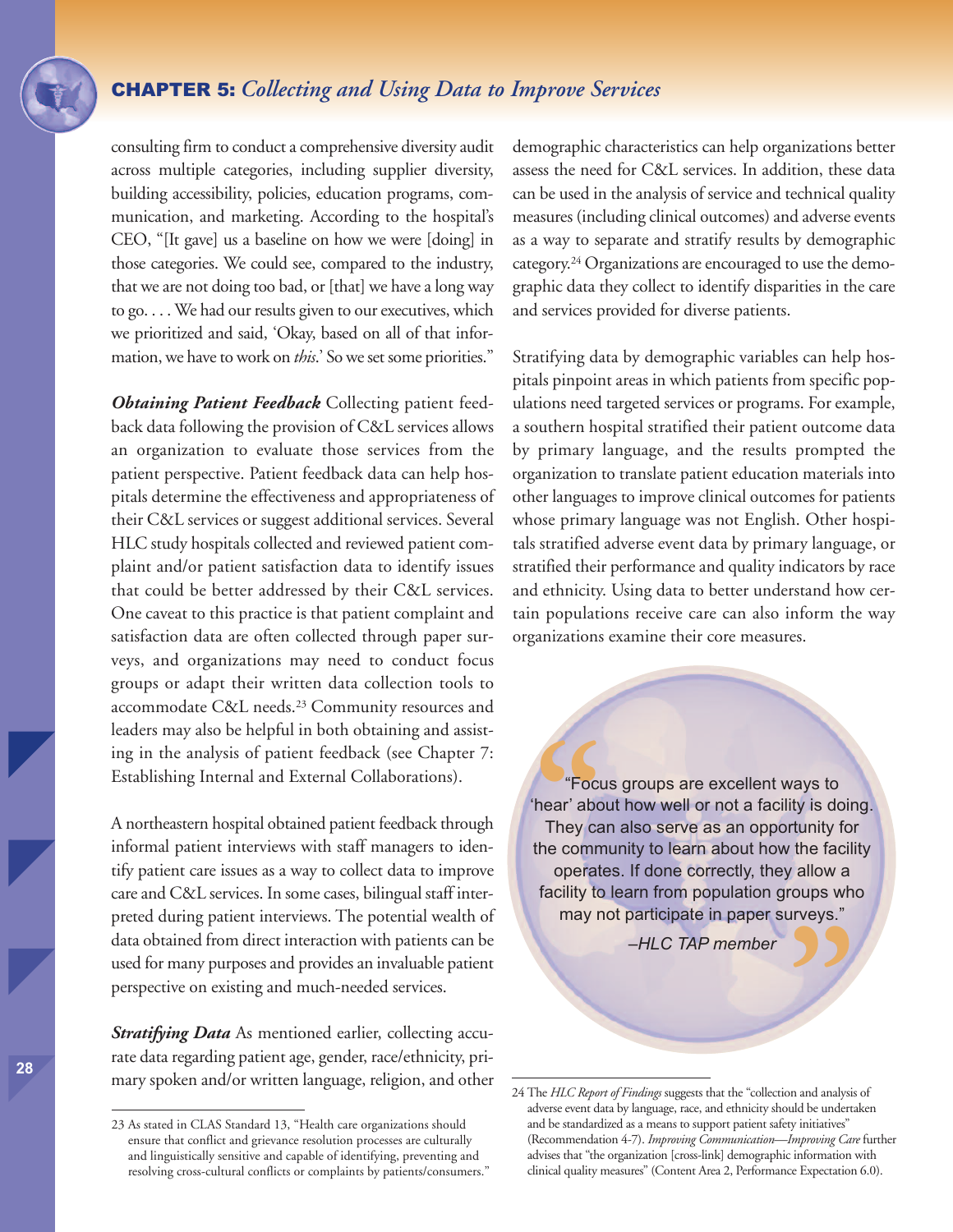

Although *Exploring Cultural and Linguistic Services in the Nation's Hospitals: A Report of Findings (HLC Report of Findings)* advocates using technology as a tool to facilitate data stratification, <sup>25</sup> there were no practices identified in this study that specifically addressed the use of information systems to stratify data. As this report focuses on the current practices performed in hospitals around the country, one possible explanation for the absence of technology-based practices may be a lack of resources and technological infrastructure available in the present environment. However, it is also possible that organizations that have the technology in place do not use their data to the fullest potential. Given the national attention to developing and applying standards for health information technology and electronic medical records, hospitals must support the inclusion of race, ethnicity, and language as minimum, mandatory fields for the collection of C&L-related data. Data systems that support the collection and facilitate the use of these data will allow hospitals to refine their quality, performance, and outcome measures in order to improve C&L services.

We'v<br>
who the<br>
to look a<br>
perform<br>
We've iu "We've begun to break down not just who the patients are, but we've also begun to look at patient care issues [and] overall performance and quality indicators. . . . We've just started in the last year to break that down into different cultures or ethnicities to see if there are any differences there and draw correlations to see why one population has a longer length of stay. Are there resource issues? Socioeconomic levels? Are there resources available to them after discharge?. . . . [Can we] maybe change the way we treat patients [as we go] forward?"

> *–A member of leadership from a southern hospital*

#### **Conclusions**

This chapter highlights various considerations when developing or evaluating current practices to collect and use data to improve C&L services. While many hospitals across the United States already collect these data, few hospitals have developed systems for using them to guide service development and improvement. The self-assessment questions provided in chapter 8 were developed to generate ideas and discussion about identifying the types of data to collect, existing databases that can be used, methods for collecting the data, and ways to use the data to improve services.

A thorough understanding of the need for C&L services, dependable information regarding the use of those services, and the usefulness of those data to improve C&L services can all contribute to an organization's ability to identify and monitor health disparities and provide safe, quality health care to culturally and linguistically diverse patients. The data collected may also be used to inform short- and long-term organizational planning (see Chapter 4: Building a Foundation), help develop C&Lspecific services and programs (see Chapter 6: Accommodating the Needs of Specific Populations), and identify limitations in staffing and resources that collaborative partnerships may alleviate (see Chapter 7: Establishing Internal and External Collaborations).

<sup>"</sup>The starts whow if<br>
not? What<br>
you're do "The performance improvement cycle starts with cycle thinking. . . . How do you know if you're providing good services or not? What data do you have that shows that you're doing what you want to do and you're not providing services you want to provide? If you're not meeting your goals, then you move into the next part of performance improvement which is planning, planning for improvement."

*–A member of leadership from a western hospital* **"**

<sup>25</sup> The *HLC Report of Findings* recommends that "health information technology work groups need to determine practical ways of integrating patient demographic data such as race, ethnicity, and primary language into information systems" (Recommendation 2-5). **S**<br> **h** information<br>
ways of integ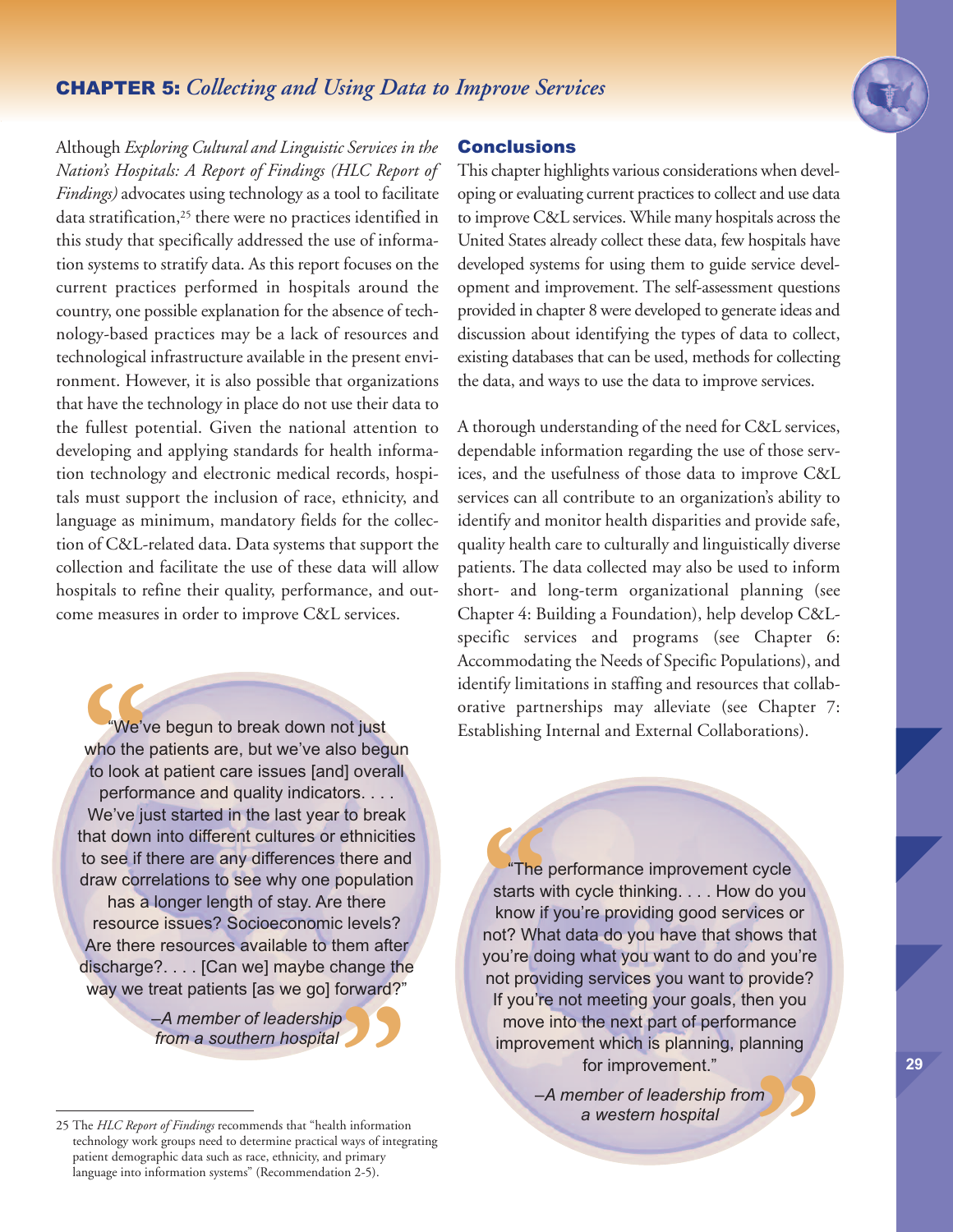Accommodating the needs of specific populations includes practices aimed at providing safe, quality care and decreasing health disparities for particular populations in the service community. <sup>26</sup> Although all the practices mentioned in this report can help hospitals care for their diverse patients, the majority of practices reported by health organizations have a macro-level approach. In contrast, this chapter focuses on micro-level practices designed to meet the challenges of certain populations. The practices included also relate to other themes in this report, but are placed in this chapter because they best reflect the organizational efforts that directly address the language, cultural, and health literacy issues of specific populations.

## Promoting Staff Awareness through Training, Dialogue, and Support

In order to provide safe, quality health care for all patients, it is essential to integrate the concept of culturally competent care into staff training and education as a means toward quality improvement. <sup>27</sup> One of the challenges hospitals reported is a lack of awareness among staff regarding the importance of cultural and language (C&L) issues and how they affect patient care. To address this challenge, hospitals are providing staff with training that encompasses a range of activities, from self-study educational materials to interactive group learning sessions.

*Training to Support Effective Communication* The role of effective communication in patient safety has been well documented in the current literature [13]. Organizations can highlight the importance of communication throughout the continuum of care by training staff to improve their communication skills with patients. By building awareness of how communication contributes to patient safety and setting expectations for effective communication at all levels of the organization, hospitals may be able to diminish resistance to C&L initiatives and make effective communication a customary part of their overall services.

Some organizations may elect to start their training efforts with high-level staff to ensure leadership buy-in for C&Lrelated activities. One northeastern hospital developed a senior-level training session that had a "focus on communication as the cornerstone to patient safety and discusse[d] negative outcomes correlated to [limited English proficient] and non-English speakers." Hospitals may gain stronger organizational support for C&L initiatives if members of leadership champion efforts for better communication between staff and patients.

Another way to enhance communication with patients is to provide staff education on how to work with a professional health care interpreter during medical encounters. <sup>28</sup> It is important to acknowledge that professional health care interpreters are a key component of the medical team and have abilities that extend beyond facilitating communication between patients and providers. Given that interpreters have received the appropriate training, they may also be used as cultural brokers to lend insight into cultural practices and beliefs and identify potential cultural conflicts. 29

A number of hospitals provided staff with language courses such as English as a Second Language, accent reduction, and one-day elementary medical language classes. While such courses may alleviate some specific communication barriers staff members may have, they do not provide a means of bridging language barriers

<sup>26</sup> CLAS Standard 1 states, "Health care organizations should ensure that patients/consumers receive from all staff members effective, understandable, and respectful care that is provided in a manner compatible with their cultural health beliefs and practices and preferred language."

<sup>27</sup> The *HLC Report of Findings* recommends that "hospitals should engage staff in dialogues about meeting the needs of diverse populations" and "hospital staff should be provided ongoing in-service training on ways to meet the unique needs of their patient population, including regular in-services on how and when to access language services for patients with limited English proficiency" (Recommendations 3-1 and 3-2). CLAS Standard 3 requires that "health care organizations should ensure that staff at all levels and across all disciplines receive ongoing education and training in culturally and linguistically appropriate service delivery."

<sup>28</sup> As mentioned in the *HLC Report of Findings*, "Health care interpreters should be used to facilitate communication during all informed consent processes involving patients with limited English proficiency, and cultural brokers should be used as a resource when a patient's cultural beliefs impact care" (Recommendation 4-2).

<sup>29</sup> Guiding principles and competencies for cultural brokering programs are outlined in *Bridging the Cultural Divide in Health Care Settings: The Essential Role of Cultural Broker Programs,* available at www.culturalbroker.info/index.html.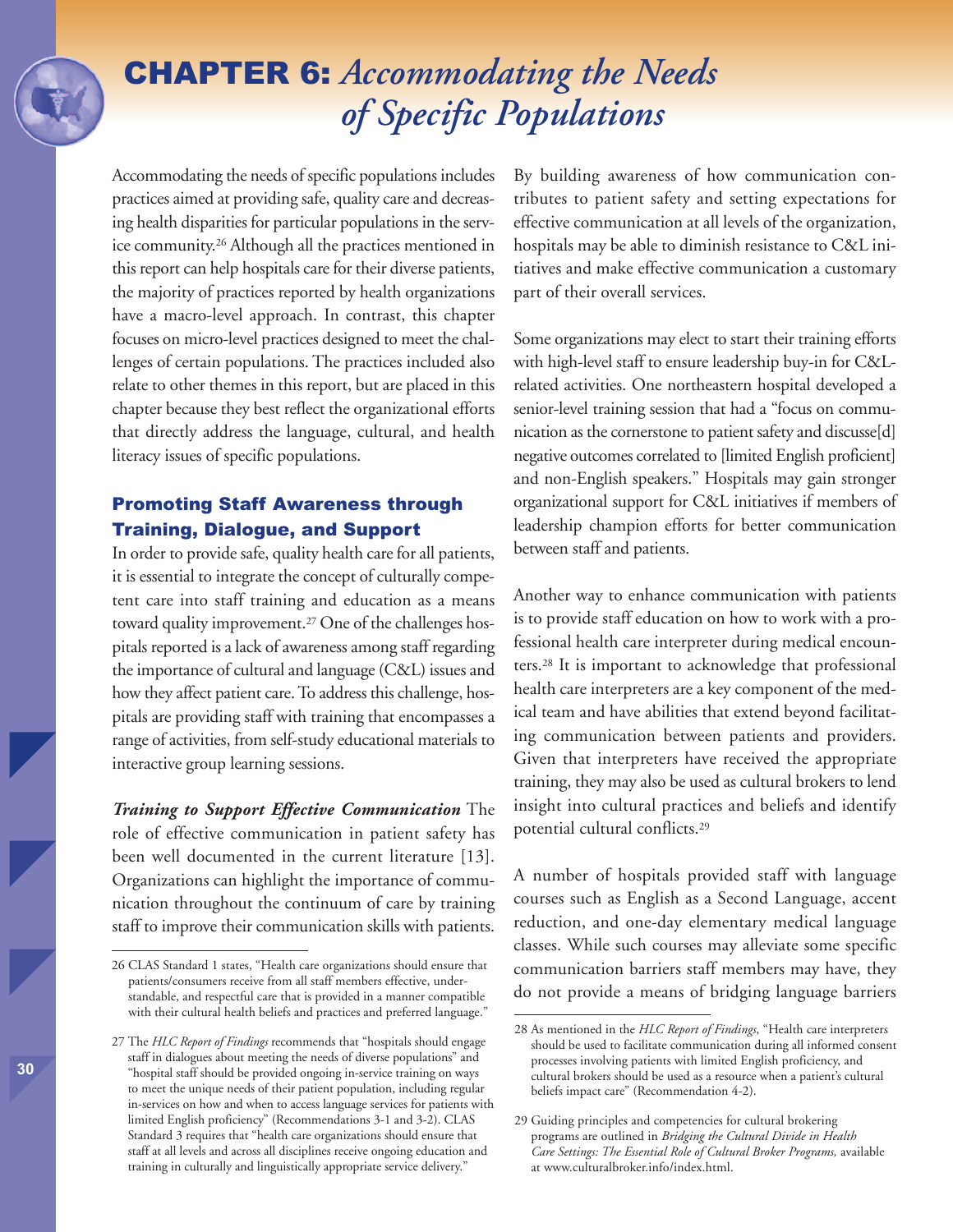

between staff and patients. Staff should be cautioned not to rely upon elementary second-language skills to communicate with patients; instead, the use of professional health care interpreters is vital to avoiding patientprovider miscommunication.

Several of the hospitals that provided staff language classes reported that the classes were offered only to specific clinical staff, such as physicians. Hospitals should keep in mind that the ability to communicate effectively is important for all staff, as it is not only physicians who interact and communicate with patients during the health care encounter.

*Training to Support Cultural Competence* In addition to addressing the importance of effective communication, hospitals should also consider providing staff training around cultural competence and sensitivity. <sup>30</sup> While it is equally important to train on effective communication, training to support cultural competence serves a distinct function.

Hospitals reported that staff education supporting cultural competence took many forms, including staff in-services, online resources, sessions with guest speakers, and specific cultural-focused classes. Topics varied from cultural traditions and rituals to the roles of traditional healers and faith in the health and healing process. At one southern hospital, for example, pharmacists lead training sessions for physicians on types of herbal remedies they may encounter with their patient population. As C&L services staff described, "Our doctors have learn[ed] to become aware of different herbal preparations and some of the various mixtures, and they are aware of some of the medical side-effects of these mixtures. They have a wealth of experience in asking and assessing what patients are taking." As a result, physicians may be better able to both collect a more accurate assessment of what their patients are taking as well as have a more complete understanding of the impact these remedies may have on their patients' health. Staff training that supports cultural competence may also include gaining knowledge and skills for addressing cross-cultural encounters, such as being aware of biases and tendencies for stereotyping.

Staff turnover is expected in hospitals, and it is important to develop ongoing training to maintain a consistent staff commitment to culturally competent care. A number of teaching hospitals worked with their training programs to formalize cultural competency training and incorporate it into their residency programs. As a member of leadership from a western hospital described, "We [have] a three-year curriculum that includes topics on various cultures. In particular, we talk about Hispanic, Vietnamese, and Middle Eastern culture[s], teach[ing] [staff] about various aspects of [patients'] cultural needs, and use actual patient cases to [illustrate] needs."

## Cultural Competence Learning Modules

A number of learning modules related to cultural competence are available online including the Health Resources and Service Administration's *Unified Health Communication 101: Addressing Health Literacy, Cultural Competency, and Limited English Proficiency* (www.hrsa.gov/ healthliteracy/training.htm) [26], and the Office of Minority Health's *A Physician's Practical Guide to Culturally Competent Care* (cccm.think culturalhealth.org) [27].

<sup>"</sup>[We] do cultural competency training<br>for two reasons. We have a very diverse<br>staff and want to develop cohesion betwee<br>them, and the more understanding that we<br>can create, the better the services will be. **"** "[We] do cultural competency training for two reasons. We have a very diverse staff and want to develop cohesion between them, and the more understanding that we We try to train staff on the patient populations we serve. We don't do enough of it and frankly we don't do enough research to understand what culturally sensitive care is."

*–CEO from a western hospital*

<sup>30</sup> Support for cultural competence training may increase when there is clearer evidence of its effect on patient care. According to the *HLC Report of Findings*, "More research is needed to evaluate the quality and safety impact of diversity and cultural competence training provided to health care workers" (Recommendation 4-8).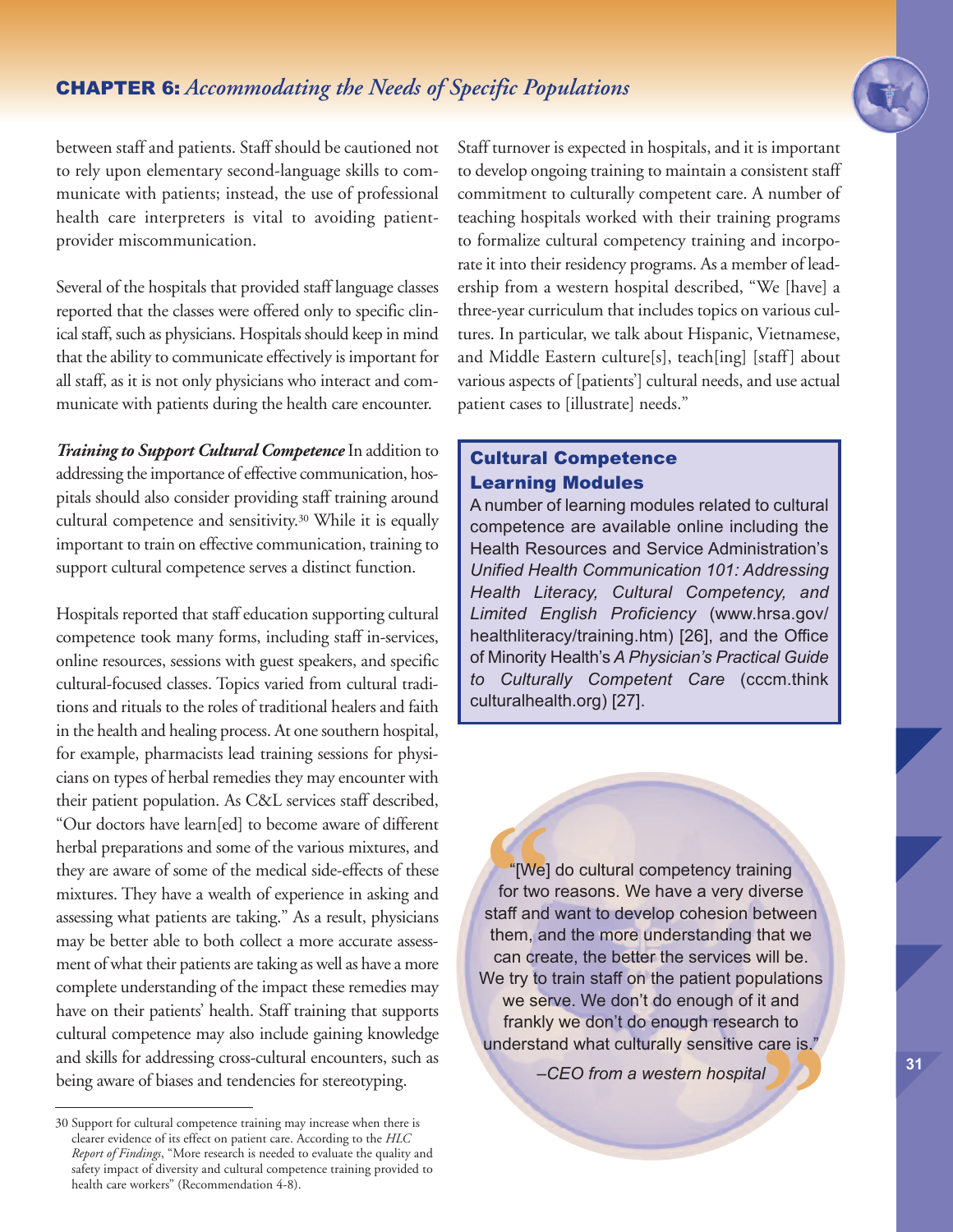*Providing Staff with Educational Materials and Tools* HLC study hospitals used self-study materials and tools to educate staff about C&L issues. Resource books on different cultures were often reported, and a number of hospitals developed visual aids such as cards for staff to use to communicate with patients. As a member of leadership from a midwestern hospital described, "We don't necessarily have an interpreter at the bedside 24 hours a day for every day of the hospitalization so there's a lot of time where the nurse has to use his or her skills to talk with that patient [and] communicate basic daily needs. You can do that very simply through pictures, and you can show them [text] in their language. . . . It's just something for day-today to get by." While these types of cards may be a relatively inexpensive resource for staff and may feature many of the issues commonly encountered by patients, such tools are far from exhaustive, only scratching the surface of individual patient issues and making the health care conversation fairly one-sided. As hospitals and their staff use various resources, they must remember that these are not substitutes for formal language training and/or quality language services.

Online applications such as intranets have also provided a new channel for hospitals to disseminate information similar to that included in cultural resource books. One C&L services staff member from a midwestern hospital noted, "We've tried to direct more and more staff to the diversity intranet, . . . [which provides] resources and information to them. We have a couple of links on that site that give them immediate translation of written materials as well. So, we're trying to keep it updated and make it easy to use at the bedside. The intranet site has been a really excellent tool because so many people are looking for something quick."

Hospitals should be aware that stand-alone self-study materials can increase the likelihood of stereotyping, given that only generalized descriptions of various populations and cultures may be available in resource books or visual aids.31 Educational materials such as these should not be a substitute for group trainings that give staff an opportunity to interact and openly discuss cultural diversity issues.

Hospitals can better understand different staff perspectives and possibly identify other issues that need to be addressed through in-person sessions that facilitate staff dialogues. The importance of culturally competent care extends beyond the limited English proficient (LEP) population and can address communication issues that affect populations with physical disabilities. One hospital developed hands-on role-play activities to provide staff the opportunity to experience the perspective of hearing- and vision-impaired patients.

*Using Technology to Support Communication* Technological aids can be used to increase the efficiency and efficacy of interpreting services. Dual handset telephones have reduced the inconvenience of passing a phone back and forth between provider and patient or using the speakerphone feature during telephone interpreting encounters. One northeastern hospital reported using hands-free headset technology, and a member of their leadership said, "We have made broader and better use of phone-based translation services over thelast five years. We have become a little more adept in using those services through hands-free telephonic headsets. . . . Pre-admission,

"They had a 'lunch-and-learn' [session]<br>last year where people came and put on<br>headphones so [that] they couldn't hear.<br>[Physicians] would stand there and read<br>you medical instructions and [ask you to] **"** "They had a 'lunch-and-learn' [session] last year where people came and put on headphones so [that] they couldn't hear. [Physicians] would stand there and read repeat back what they said. You would be [like], 'Huh?' . . . Or, you [had to] put on these glasses so [that] you could not see, and you were supposed to fill out a menu [as a diabetic]."

*–Human resources staff from a western hospital*

<sup>31</sup> The *HLC Report of Findings* cautions that "once a patient's race, culture, ethnicity, language, and religion have been determined, hospital staff and medical staff should be made aware of the tendency toward stereotyping in order to avoid making assumptions about patients" (Recommendation 4-4).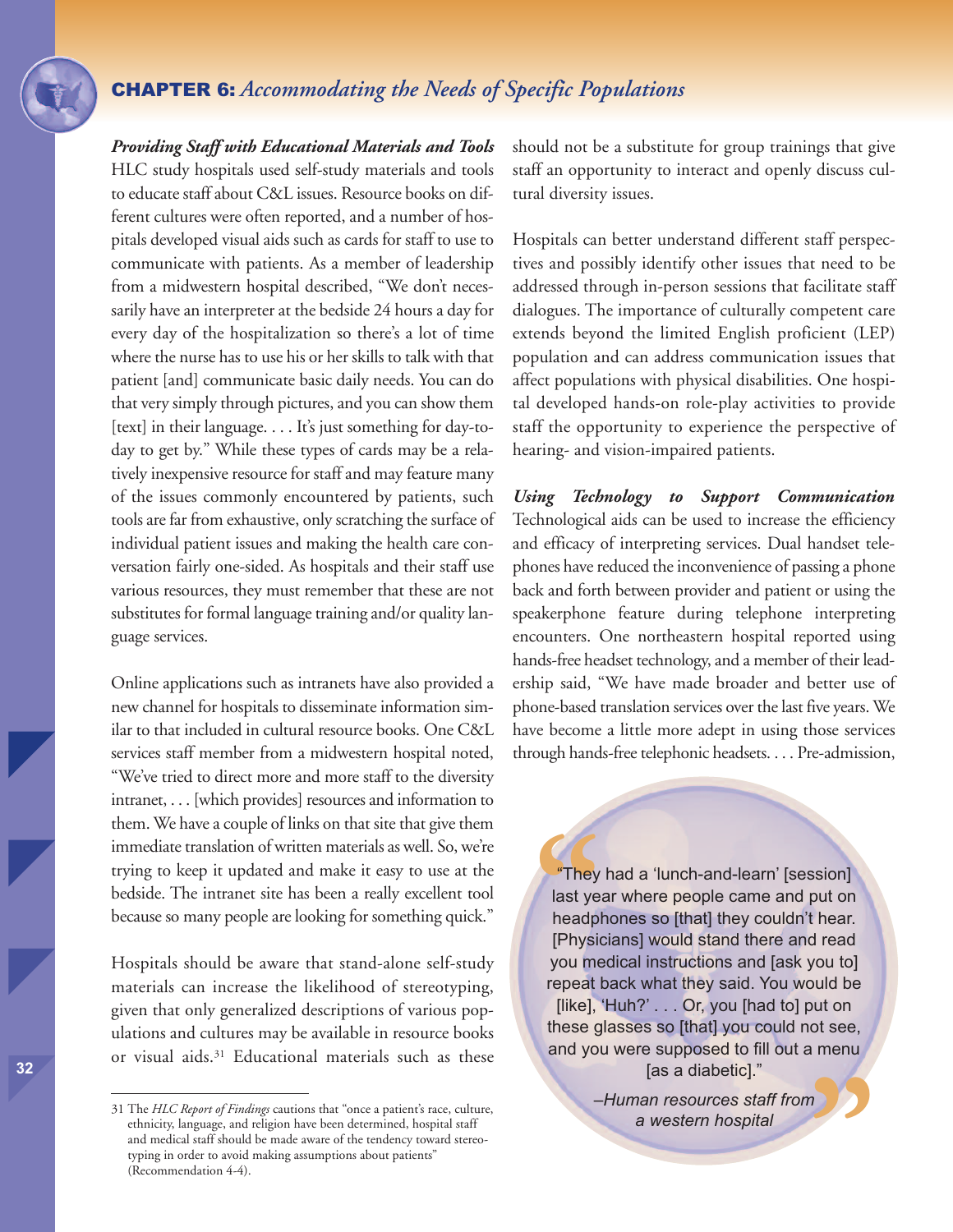

histories, and pre-examinations can be done by our personnel who are wearing hands-free sets so they can do physical examinations with patients and have telephonic interpretation at the same time. If you need someone to breathe deeply while you examine the solid organs in the abdomen, you can do that and have your hands available and do what you need to do. That type of technical help has been very useful."

One caveat to using the telephone for providing interpreter services is that the interpreter misses nonverbal communication between the patient and provider. Hospitals may want to define, through organizational policies or procedures, which situations are appropriate for telephonic interpreting and which require direct interaction [28].

Technology has also enhanced distance interpreting through the use of video medical interpreting. The video component adds another level of information to distance interpreting, as interpreters are able to better see nonverbal behaviors communicated by patients and staff. In some hospitals, video medical interpreting has improved the efficiency of in-house interpreters by eliminating travel time from one patient to the next. Video medical interpreting services provided by external vendors can also alleviate the demand for in-house interpreters without sacrificing the information obtained from nonverbal cues.

### Notes on Technology

Any technological upgrades may come with a sizable price tag so it may be worthwhile for hospitals to experiment and pilot the use of these technologies to look at a cost-benefit ratio. Although each organization is unique, a possible proxy for this process would be to solicit and share information with other organizations until more robust research can be conducted in the field. Hospitals should also consider staff needs and any anticipated barriers to using new technology. While technologies in interpreting are promising, organizations should keep in mind that it is not the technology alone that enhances care, but rather the way it is used by hospital staff to better communicate and meet patient needs.

## Creating an Environment that Meets Specific Patient Needs

In order to meet the needs of diverse patient populations, hospitals are developing or modifying existing services to provide safe, quality care to the specific populations they serve. These accommodations have involved alterations to various aspects of the hospital's physical space, programs, and services to create an environment that is inclusive of all patients.

*Enhancing the Hospital's Physical Space* Hospitals are undertaking numerous efforts to create a physical environment that supports the diversity of their patient population. <sup>32</sup> The physical environment includes everything from the layout of waiting areas and waiting rooms to navigational signage and decor. One midwestern hospital discovered that providing culturally competent care requires an assessment of the hospital's entire environment from the patient perspective. As diverse patient populations may contain groups other than LEP patients, hospitals should consider all perspectives when providing care.

We'v<br>
where<br>
and se<br>
as<br>
high a We've done a series of audits of our space, where people just go and sit in a waiting area and see what happens. Or, [they] do a visual assessment. If countertops are really high and you're sitting in a wheelchair, how accessible is that? So, there's been a very concerted effort around the environment. As we have done remodeling of patient care units, [and] as we've done remodeling of other spaces, it's with an eye toward how welcoming we are to all people."

*–C&L services staff from a midwestern hospital* 32 In *Improving Communication — Development — C&L services staff from a*<br>
32 In *Improving Communication* — *Improving Care*, the AMA's Ethical

Force Program advises organizations to create "a physical environment that facilitates communication by fostering a feeling of welcome and comfort for individuals from communication-vulnerable populations" (Content Area 5a, Performance Expectation 1.0).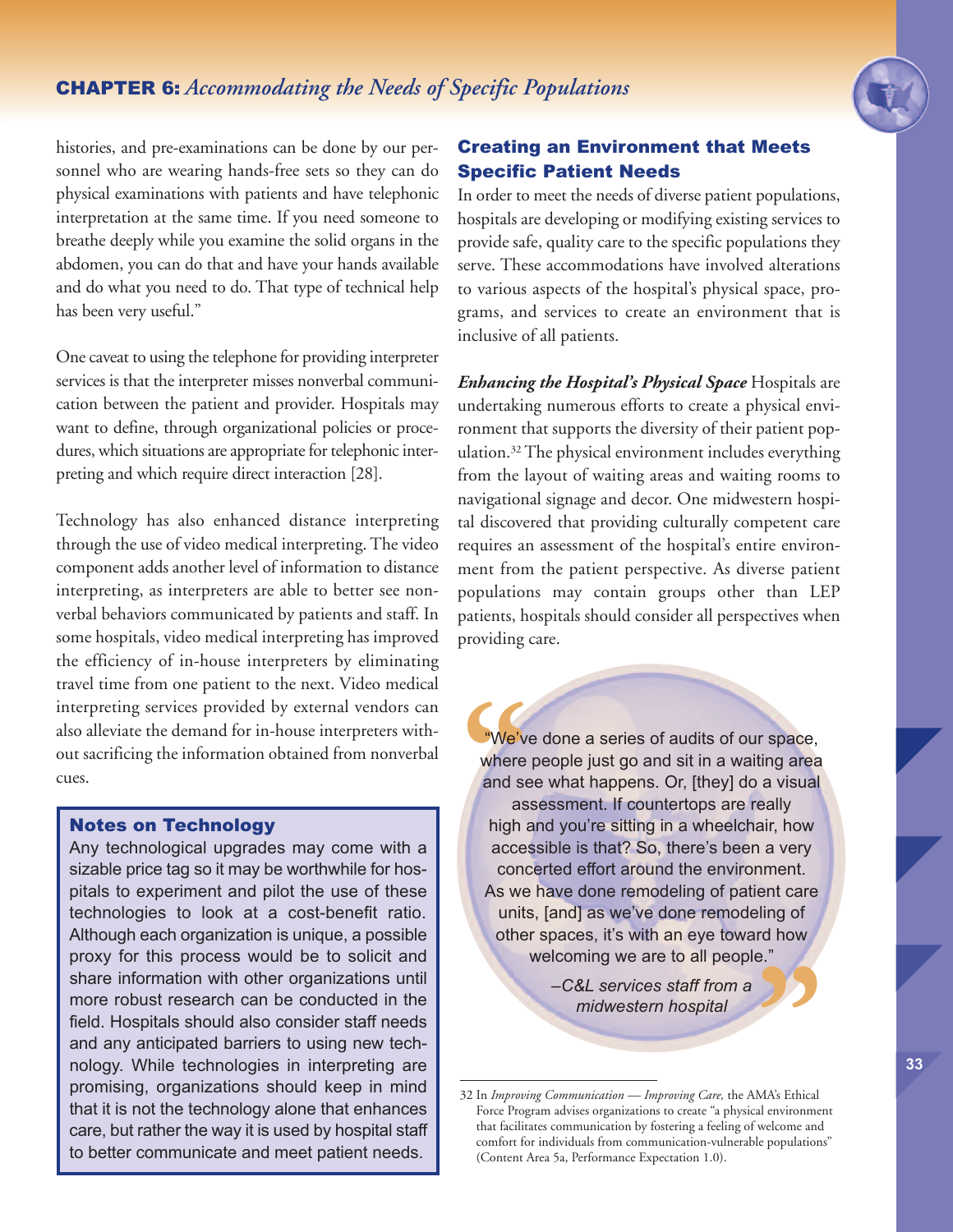Another significant component of an inclusive environment is the presence of directional signage and other critical postings in a format that is appropriate and accessible.<sup>33</sup> However, achieving a patient-friendly environment encompasses more than just having bilingual signage; health literacy levels should also be taken into account. As a member of leadership from a western hospital remarked, "It's just being sensitive to people in general. . . . Hospitals are like mazes to some people. They can't find [where they need to go], even with great signage — it's hard for them to interpret some signs." To meet both literacy and language needs, hospitals may consider using universal health care symbols<sup>34</sup> or focus some attention on training those at initial points of contact, such as information desk representatives, to be sensitive to and inclusive of diverse patients.

Beyond redesigning the elements of an existing physical space, an inclusive environment may also require structural additions. Some hospitals are making adjustments to accommodate the needs of both patients and staff. As a CEO from one northeastern hospital commented, "We have actually opened up a mosque, which is interesting for a Lutheran institution. . . . [We] work[ed] with the Imams in the community and with our physicians. We have quite a number of physicians [and patients] who are Muslim, and because they needed to pray during the day, there needed to be a spot to do it."This practice reflects a structural modification targeted to a specific population and illustrates the importance of engaging community leaders to improve hospital services for patients and staff.

As hospitals consider changes to their physical space, data collection will play a key role in understanding the needs of patient populations and/or staff, and as the previous example illustrates, collaboration may play a role in designing and implementing solutions. Understanding the underlying values of patients' cultures is essential to providing safe, quality care.

**34** 33 As required by CLAS Standard 7, "Health care organizations must make available easily understood patient-related materials and post signage in the languages of the commonly encountered groups and/or groups represented in the service area."

*Adapting Services to Address Cultural Beliefs* Some hospitals are altering or expanding existing services to address the cultural beliefs of their patients. 35These types of adjustments are made on a case-by-case basis and cannot always be planned, nor can they be reflected in an organization's policies and procedures. Organizations should make an effort to be responsive to patients' cultural needs and preferences.

While some practices may result in significant changes to hospital services, other situations can be resolved fairly simply. A midwestern hospital relocated a female Muslim patient to a different unit to accommodate her cultural preference for a female provider. At a northeastern hospital, the CEO discussed how staff found ways to show their respect for beliefs among the Chinese community: "You know [how some] people have a superstition [about] the number 13? In the Chinese culture, it is [around the number] four, so we do not put Chinese patients on the fourth floor or do anything with the number four. . . . You have to be responsive to that sort of [cultural belief]."

"You have to understand the values<br>
of the culture. The predominant value<br>
for the Hispanic culture is family and<br>
relationships.... The Italians [in this area]<br>
are the same way. It is critical that we provide "You have to understand the values of the culture. The predominant value for the Hispanic culture is family and relationships. . . . The Italians [in this area] an environment to accommodate that. Our Women's Center has huge rooms. . . . It's nothing unusual if there is a mother in labor . . . [and] there might be 15-20 people [in the room]. . . . It is critical that we accommodate [cultural values]."

> *–A member of leadership from a western hospital*

**"**

<sup>34</sup> The Hablamos Juntos project of the Robert Wood Johnson Foundation developed and tested a set of universal health care symbols that is available at www.hablamosjuntos.org.

<sup>35</sup> The *HLC Report of Findings* recommends that "hospitals should take advantage of the internal and external resources available to educate them on cultural beliefs they may encounter" (Recommendation 4-3).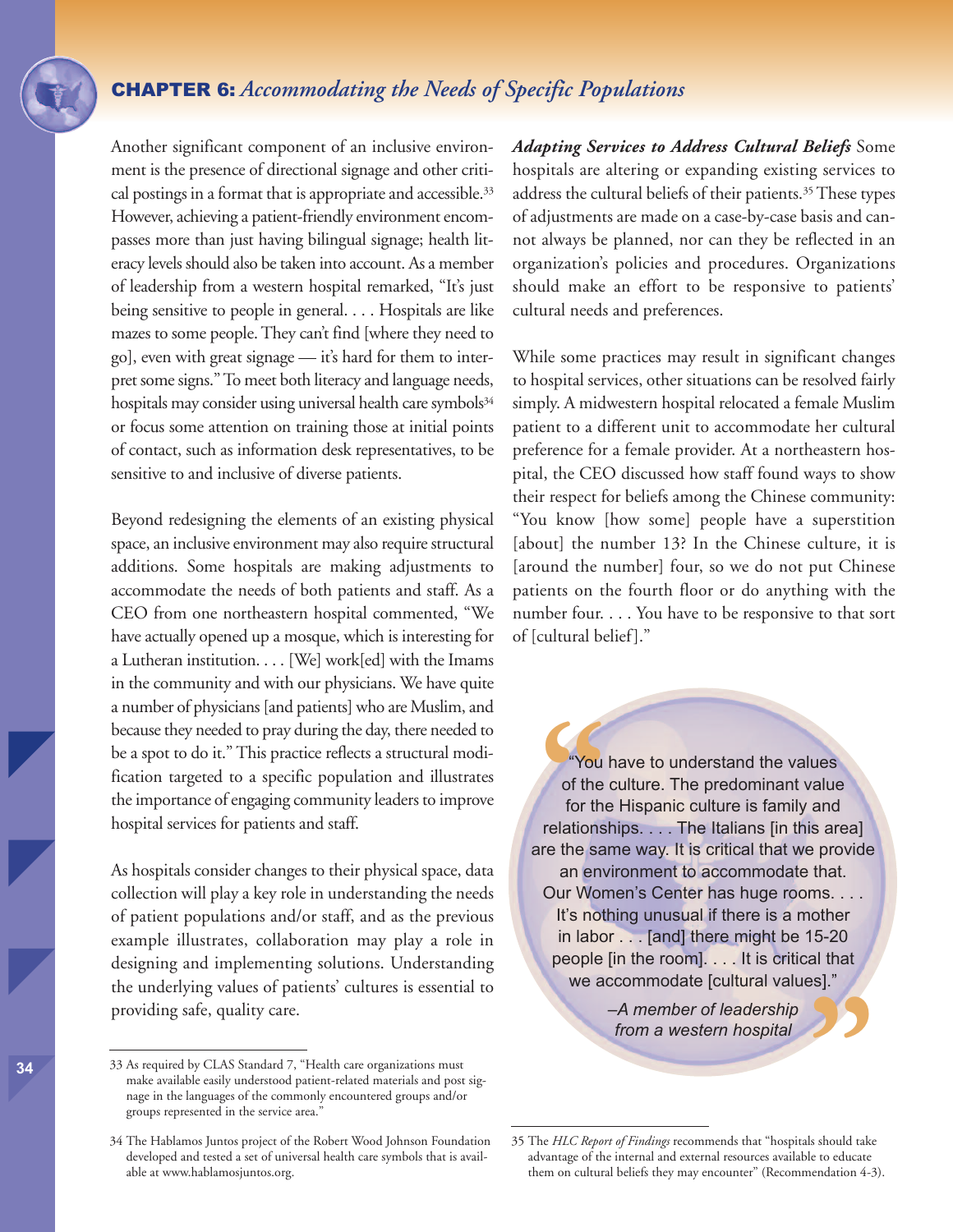

As a human resources staff member from a midwestern hospital described, "We had a patient who wore a [culturally symbolic bracelet,] and she had to have surgery. While we were trying to be attentive to the western philosophy of medicine, we didn't realize that there were other things going on. Someone realized later that they could put tape over the [bracelet,] in the [operating room] to maintain sanitation but also make the place more welcoming for all people who have different practices." Although this resolution seems simple, it took initiative on the part of hospital staff to respect the patient's beliefs and find an acceptable compromise that was mutually beneficial.

Other hospitals mentioned adapting their food service programs, such as developing a halal kitchen and menu or having their kitchen blessed by local religious leaders. Developing menus that are more attuned to the cultures of patient populations is not solely a food preference issue. Food may play a role in specific traditions, as one CEO from a northeastern hospital noted: "We had a sizable Korean population of women who were delivering their children here, and then all of a sudden, they disappeared. Why is that? Well, in the Korean culture, the birth of the child and the care of the mother necessitate the serving of seaweed soup to the mother post-delivery. Who would know that unless you figured out why they were not coming back? So we learned the hard way that . . . serving the seaweed soup was [part of] their culture." This example emphasizes the need to learn about and better understand the community served. If this organization had not taken the initiative to reach out to the Korean community, it would have not discovered a simple accommodation to reconnect with this population.

Hospitals have also found the need to adapt direct patient care services. In order to meet the needs of their Somali population, one CEO from a midwestern hospital described the need to add to their workforce, "For the Somali [population,] we have a doula in our [obstetrics] department. Somalis have a very different perspective about gynecologic and reproductive health than [Western medicine]. [The doula] is kind of like an advocate in labor someone who's trained to know — not to be a physician extender but [rather] a patient extender."

### Helping Patients Manage Their Care

Another way hospitals are better serving diverse populations is by offering services that allow patients to more easily navigate the health care system. <sup>36</sup> Hospitals are also providing patients with education and training to help them take responsibility and advocate for their own health.

*Navigating the Health Care System* Patient navigation programs are designed to eliminate barriers and delays to diagnosis and treatment through one-on-one contact [29]. Patient navigators may assist patients with numerous issues, ranging from insurance to logistics (e.g., appointment scheduling, transportation) to cultural beliefs to education. Navigators are typically members of the community served, are knowledgeable about the health care system, can communicate effectively with patients and their families, and collaborate with external partners to coordinate follow-up and support services [30].

One western hospital used a patient navigator model targeted to immigrant populations that integrates cultural mediation, community engagement, patient navigation, case management, interpreting, and provision of care.

we<br>
m which]<br>
room. [T<br>
doesn't<br>
unusual "We had an organ procurement [issue, in which] the spiritual leader could not leave the room. [The patient's culture believes] the soul doesn't depart without them....but [it's] very unusual to have anybody else in the operating room during that particular procedure. But all the right people were notified, and all the arrangements were made, and we were able to do that, to accommodate them, because we knew how important it was for the family and everyone else involved."

> *–A member of leadership from a midwestern hospital*

<sup>36</sup> *Improving Communication — Improving Care* advises organizations to have "programs to help communication-vulnerable populations navigate the health care system to appropriately use health care resources" (Content Area 5, Performance Expectation 2.0). **1999**<br>ganizations to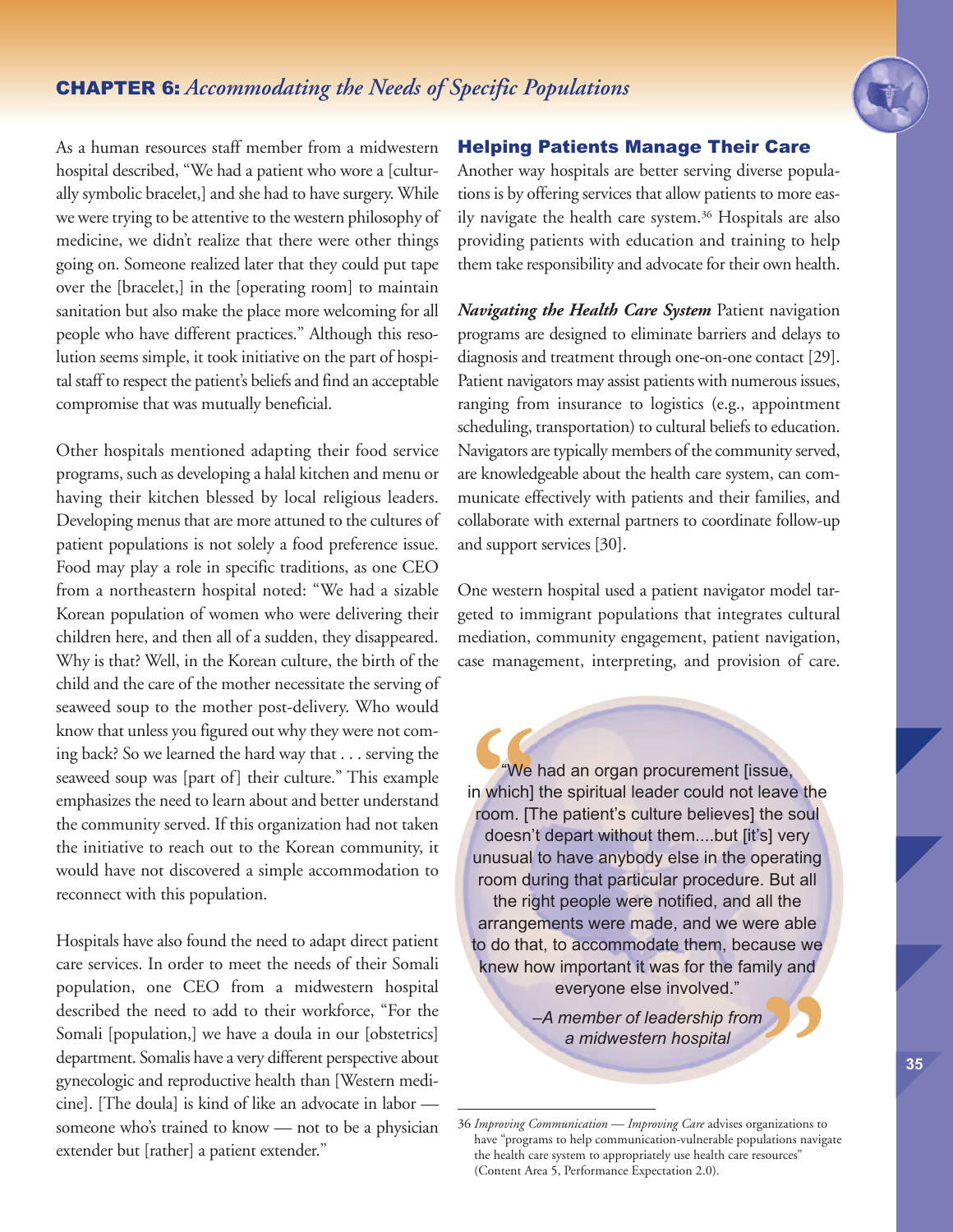A member of the leadership from the same hospital said, "[T]hese navigators have a capacity to do complex case management, as well as education [and] some public health work, because they can bridge clinical encounters, go out to the community, and talk about the implications for the communities — kind of a public health vehicle." However, hospitals are cautioned that the implementation of a patient navigator program may require organizations to define boundaries between the roles of patient navigators and professional interpreters. If navigators will be used to interpret during medical encounters, they should be assessed for language proficiency in English and the target language.

*Providing Patient Education and Training* Patients must have the appropriate education and training to make informed decisions, actively participate in, and manage their care. <sup>37</sup> Hospitals employed several practices to educate patients in their primary language. Spanish interpreters have specifically been used in obstetrics (OB) and neonatal intensive care units to assist patients with discharge instructions, which resulted in decreased revisits to the emergency room. According to the leadership at a western hospital, "[We] recognized there [were] a large number of moms and babies returning to the hospital after discharge. In investigating that, [we] realized that the problem was that they weren't understanding the information that they were being sent home with. . . . [Now] if you go up to OB, you will find everything you can possibly imagine. Information can be communicated correctly so that [new parents] can leave the hospital and know how to care for that baby and know how to care for themselves. . . .There was just an absolute decrease in the number of returns we had of new moms and babies coming back. It was a simple solution to what could just turn out to be a disaster if [patients] don't have the right info."

In an effort to meet both the educational and cultural needs of the patient population, hospitals may also alter how they provide education to account for traditional customs. A member of leadership from a northeastern hospital described, "[After childbirth,] the mother had been discharged. What was needed was for her to come back and receive some training and education about how to care for the baby. She was not able to come back because of this cultural practice — to rest for 30 days — so [the husband] was going to come in her place. Our practice was that mom comes in and receives that education, so we realized that we needed to . . . reevaluate our own practices."The organization subsequently modified their post-childbirth training to engage the father, thus accommodating the mother's need to rest for the allotted time period following labor.

*Using Technology in Patient Instruction and Education* Some hospitals have used technology to distribute patient education, including online education via streaming video technology in sign language for deaf and hard of hearing patients as well as language translation software to provide educational and discharge materials in patients' primary languages. Hospitals have used the internet or an organizational intranet to create patient education materials in multiple languages. At a western hospital, human resources staff discussed their use of electronic patient education software to create documents that meet language needs, "[F]or the nursing side, we have a patient education [computer] program. [It has] whatever topic you want to teach to your patient to take home and to read. It comes predominately in English and Spanish. . . . There are up to ten languages provided for certain topics."

**C**<br>
case<br>
an<br>
non-<br>
really **"** "One of the programs we have [includes] case managers that go into the community and areas particularly where we have non-English speaking individuals and are really case finders/case managers, where they can work with those populations and encourage them to seek care when needed."

*–CEO from a western hospital*

<sup>37</sup> Joint Commission standards require that patients receive "education and training specific to the patient's needs and as appropriate to the care, treatment, and services provided."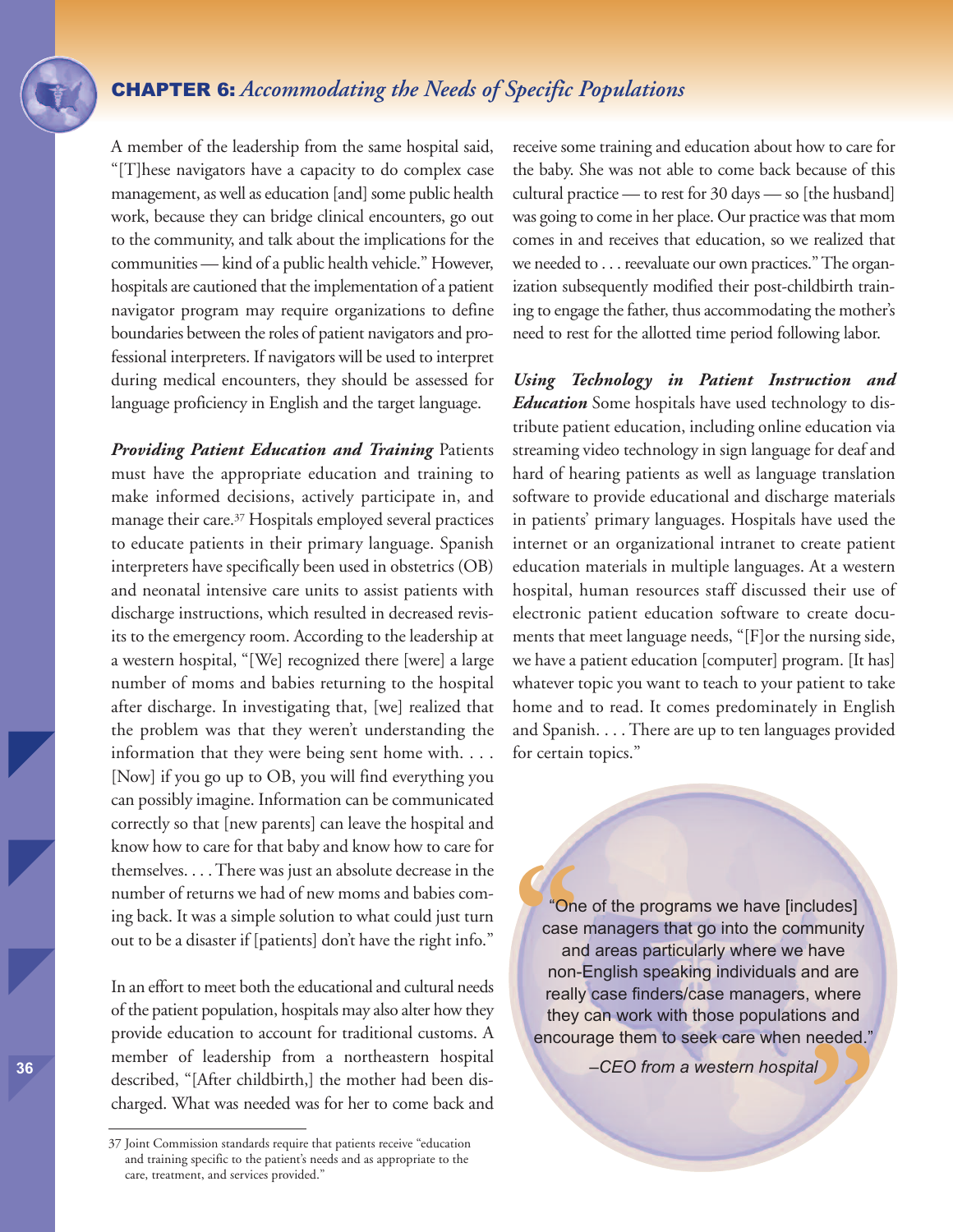

Hospitals should remember that although technology is a more convenient or efficient channel to convey information, it is the quality of the message and materials that will ultimately determine whether the needs of patients are being met. With online translation tools, hospitals should remind their staff that language translation software provides literal translations, and therefore, they should have written policies about the editing process that is required to verify the accuracy of the translation.<sup>38</sup> Without professional translators to edit electronically translated documents, the danger is very real that incorrect information could be conveyed to patients, compromising patient safety and care.

## Notes on Language Translation **Software**

Organizations should be aware that although language translation software and online translation tools can make some processes more efficient, these resources may only provide information in one direction, such as tools that only provide instruction. When such programs are used alone, there is no way for health care providers to ascertain the level of patient understanding or respond to patient concerns and questions. Hospitals may consider supplementing the use of electronically translated patient education documents with professional interpreters to facilitate communication between patients and providers.

cultural needs of the patients they serve. In some instances, hospitals designed culturally centered programs to help bridge cultural barriers in the understanding of health and healing. For example, one western hospital faced challenges when reconciling ideas between practices in Western medicine and the traditional healing practices of the American Indian population they serve. A C&L services staff member described, "In Native medicine there's no diabetes. The illness a patient carries has another diagnosis in Native medicine . . . so then as a patient, you will have two illnesses, [one diagnosed by Western medicine, and another diagnosed by Native medicine]. . . .The practitioner, physician, and nurses have to have some general understanding about the cultural belief and the legal issues so that they teach [patients] accordingly — or provide medications accordingly." This hospital formally established a Native medicine program and a Traditional Healing Committee that worked to integrate traditional healing practices into the Western medicine practiced in the hospital to better serve their American Indian community.

In other cases, culturally centered programs provided services that better recognized the distinct needs of various groups. One midwestern hospital developed a tele-psychiatry program to better serve the needs of their deaf and hard of hearing patients. A C&L services staff member pointed out, "We have a psychologist/psychiatrist who

## Establishing Centralized Programs that Meet Specific Needs of Large Populations

For large populations that may comprise a significant number of patients, it may be necessary to develop centralized programs within an organization to implement system-wide services that address specific patient needs. These types of programs are often created in response to diverse cultural and religious needs.

*Developing Culturally Centered Programs* Hospitals have developed formalized programs built around the unique **C**<br> **"**<br> **In p**<br> **INSIE**<br> **POSITE**<br> **INTOL "** "In psychiatry, we have culturally focused units —Spanish-focused, gay-focused, Asian-focused. We have had waivers on positions that would require a person to go through specific classes before being hired for [one of these] positions. This model in psychiatry has worked well, [and] it is a big attractor for staff to work here."

*–CEO from a western hospital*

<sup>38</sup> As recommended by *Improving Communication — Improving Care*, organizations should ensure that "translations from English are independently evaluated and checked for accuracy" (Content Area 5b, Performance Expectation 8.1).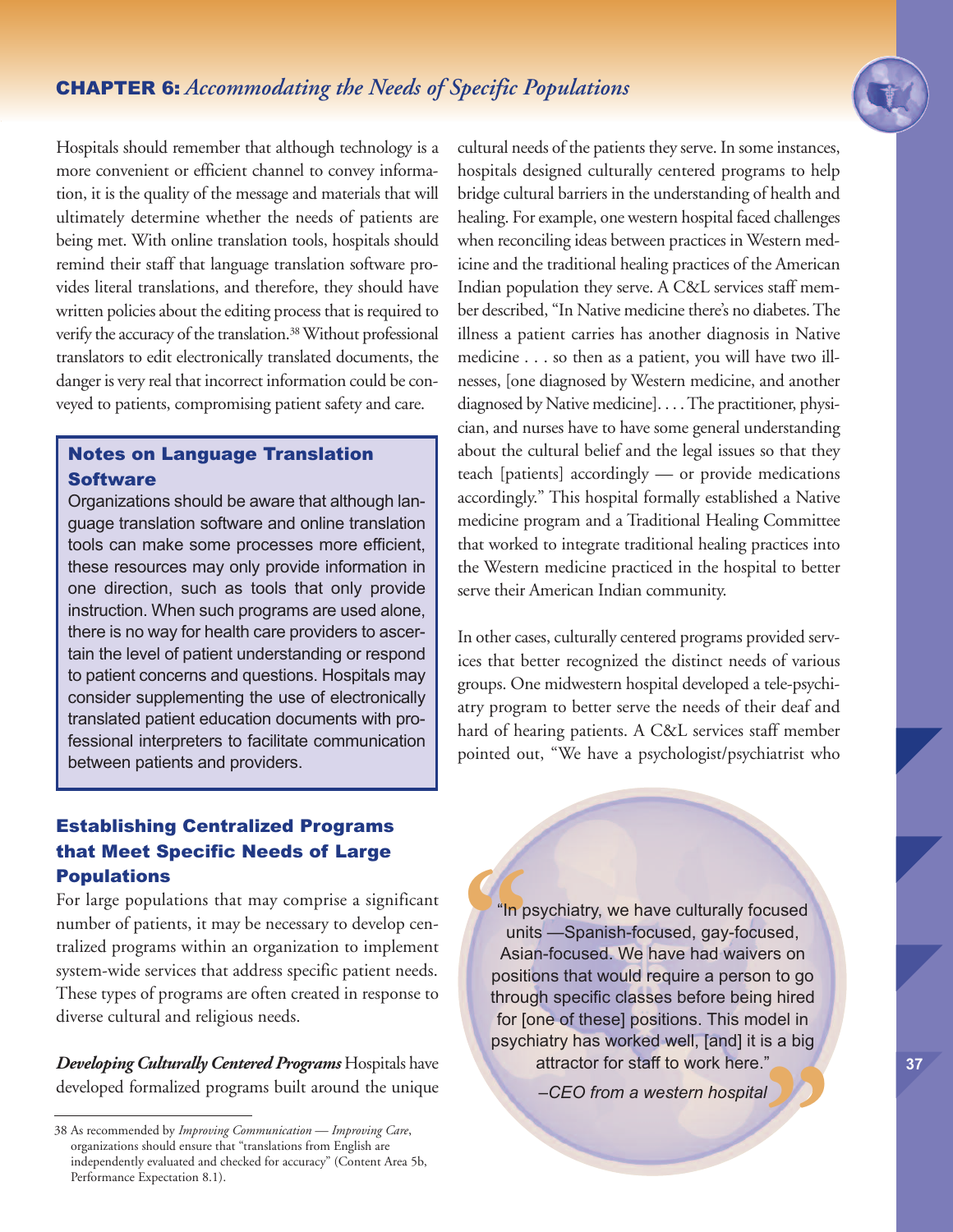speaks sign language and through video streaming gives appointments to people over their home computer. . . . [They provide] mental health and behavioral health sessions [and] consults."

Similarly, a western hospital created a culturally focused psychiatric unit that accommodates several populations in their service community. Culturally centered programs need to be supported by targeted recruitment and cultural competency training, and the cultural competency training that this program's staff completes is both ongoing and evaluated for efficacy. As described by a human resources staff member, "We have certain things such as mandatory cultural competency testing. We require that all of our staff have at least one training . . . and monthly unit-based updates. I think where [we see results] is around patient relationships."

#### *Developing Religious or Spiritually Centered Programs*

Along with meeting the cultural needs of patients, hospitals have established programs to meet various religious and spiritual needs of patients. <sup>39</sup> A human resources staff member from a western hospital noted, "One thing that has been identified on the patient side was more support, spiritually . . . [The hospital] started a program a year ago, and the employees are volunteering to give their skills to help. Thirty-five percent of our patients are Catholic, so we wanted to meet that need. When [patients] are in the hospital, [they feel] a need to be connected with their faith. What we found is that we have far more employees willing to help with religions [in addition to Catholicism]. We took [these 60 volunteers] through a six-week training on praying in other religions." A northeastern hospital addressed the religious needs of their population by expanding their annual child remembrance services to include four different religions.

Twenty percent of hospitals reported that they had developed interfaith chaplaincy programs comprised of leaders from a variety of different religious groups. In some instances, these religious leaders not only provide consultation services to patients, but offer guidance as a group on how the hospital can engage their community.

Spiritually or culturally centered committees can play an important role in the development of centralized programs. In addition to the use of focus groups, as described in the Chapter 5: Collecting and Using Data to Improve Services, these committees can inform the development and implementation of such centralized programs.

#### Conclusions

Accommodations targeted to the needs of specific populations evolve as hospitals search for solutions to the challenges of providing care to their diverse patients. To ensure organizations meet changing staff and patient needs, the development of services and activities tailored for specific populations should be a continuous process. While the practices outlined in this chapter show positive steps toward the delivery of culturally and linguistically appropriate care, they also indicate the complicated reality of the long road ahead. Although knowledge, field experience, and technology have improved the delivery of C&L services, hospitals need to consider the balance between convenience, cost, patient safety, and quality. Chapter 8 includes a self-assessment tool hospitals and other health care organizations can use to evaluate their current C&L services with respect to the specific populations they serve.

**Committ**<br> **Committer**<br> **Community**<br> **Community**<br> **Community** "We have a Spiritual Care Advisory Committee comprised of community clergy. The local Imam of the mosque in [the neighboring community] is on it. The priest from the Catholic church next door is on it. . . . We have a rabbi from a temple in [a neighboring community] involved as well, so it is a whole cross-section of people — the first council for [the Church of Jesus Christ of Latter-Day Saints] is also on it. They are our advisory committee; [and] they talk with us every year about how to promote our programs in the community."

> *–C&L services staff from a western hospital*

**"**

<sup>39</sup> *Improving Communication — Improving Care* advises that "the organization's scheduling of communication and educational events [be] sensitive to relevant religious and cultural observances" (Content Area 5a, Performance Expectation 6.0).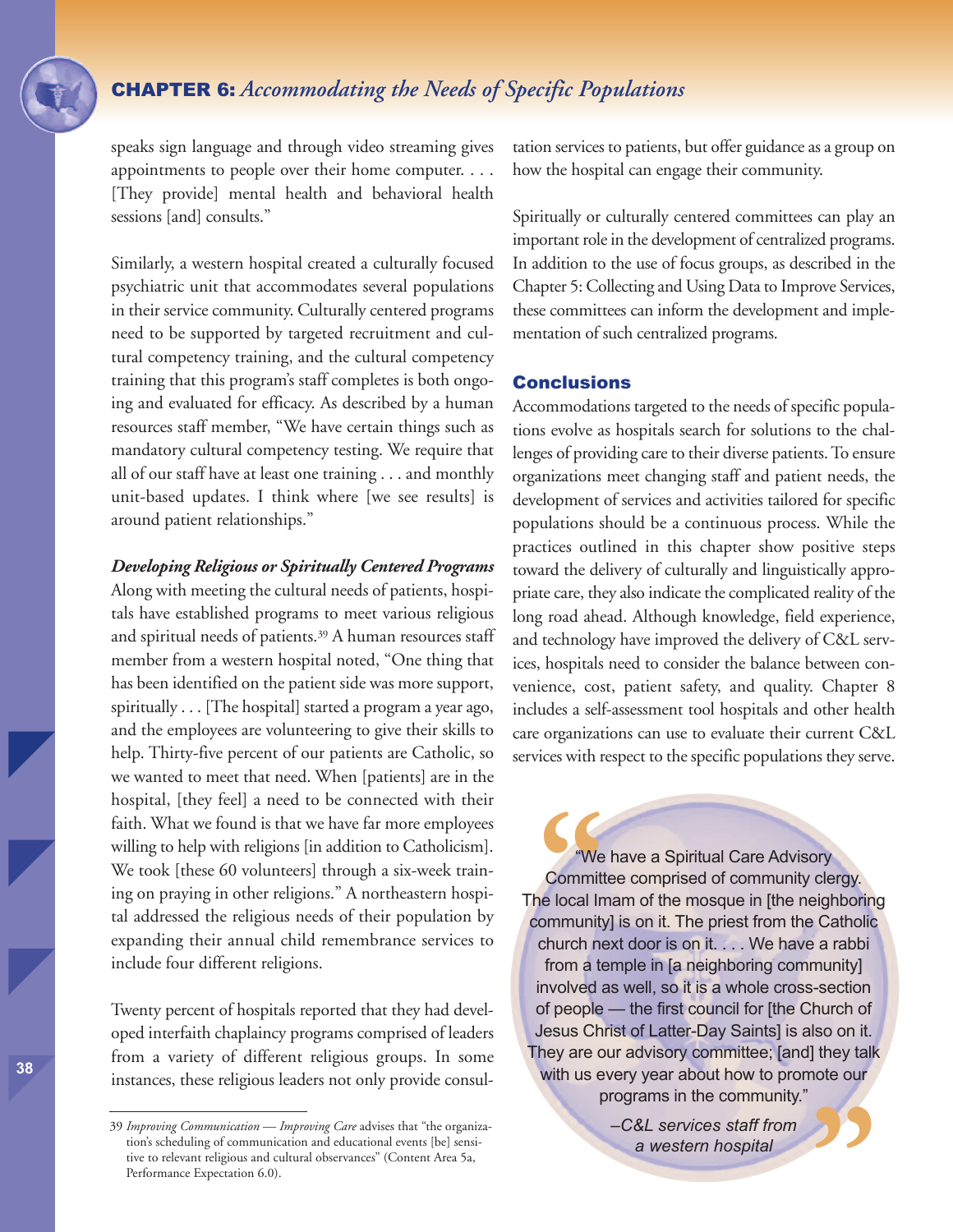

As organizations create services and resources for specific populations, these initiatives will likely include elements of Chapter 4: Building a Foundation, Chapter 5: Collecting and Using Data to Improve Services, and Chapter 7: Establishing Internal and External Collaborations. As a member of C&L services from a midwestern hospital described, "[The doula program] came out of dialogue with women from the community that we were able to bring in [to] talk about their birth practices [and] our birth practices. . . . We had a series of three luncheons. We literally sent vans out to go pick women up and bring them here to have a dialogue. It was as informal as that. It [developed] into the doula program that we [now] have." As this example shows, elements of each theme can contribute to the development of programs that accommodate the needs of specific populations.

we<br>
we<br>
we<br>
Witnes<br>
do not b al) S "We have had to modify some of our policies with respect to religious preferences. We have a population of Jehovah's Witnesses who use our facility and who do not believe in blood transfusions [during] surgery, so our medical staff have created some policies for bloodless surgeries with the Jehovah's Witness leadership within the community to make certain that we are consistent with the guidelines that they have set up."

*–CEO from a western hospital*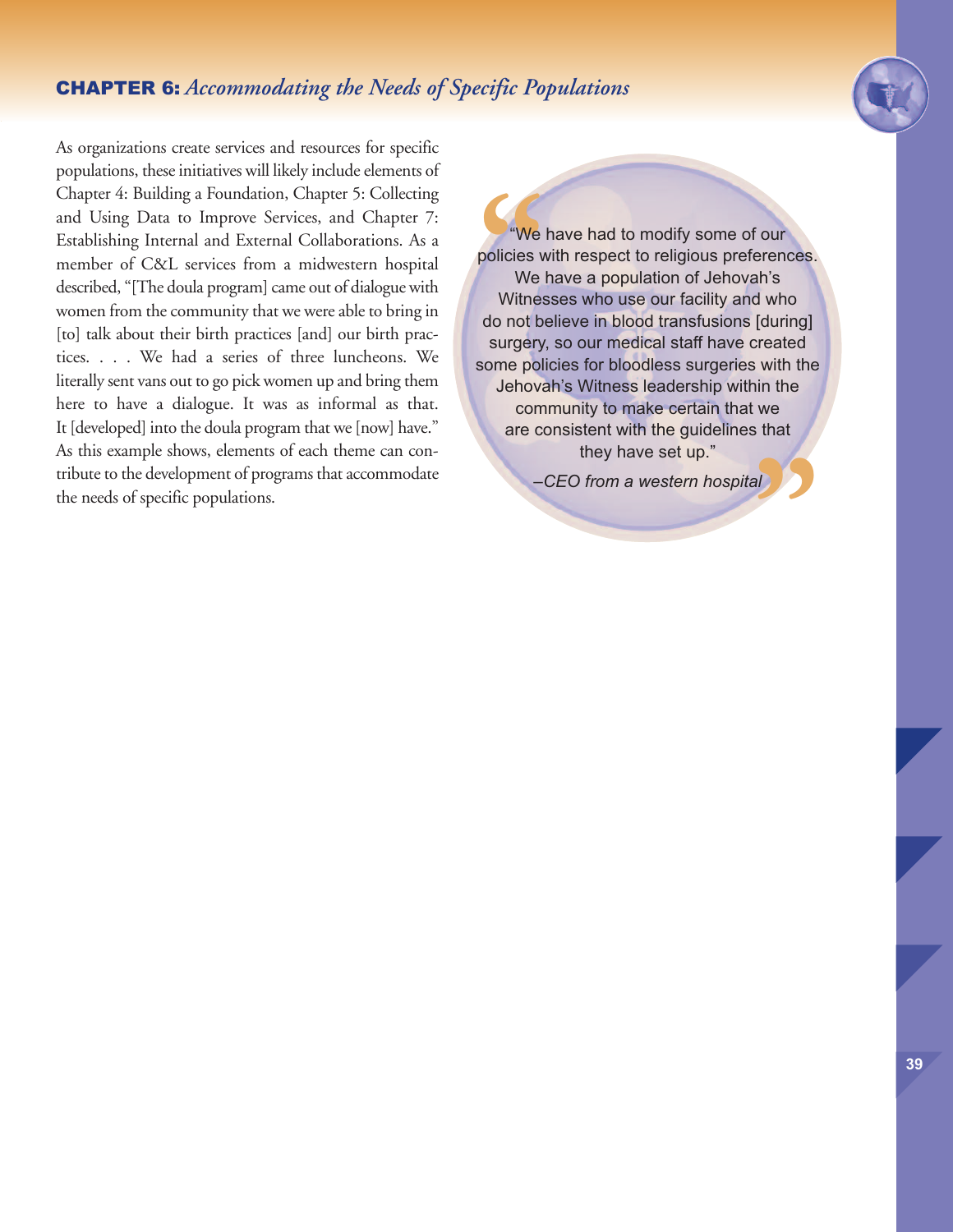## CHAPTER 7: *Establishing Internal and External Collaborations*

Collaborative practices encompass those that bring together multiple departments, organizations, providers, and individuals to achieve objectives related to culturally and linguistically appropriate care. Collaborative partnerships, both internal and external, can provide a conduit for undertaking the practices outlined in Chapter 4: Building a Foundation, Chapter 5: Collecting and Using Data to Improve Services, and Chapter 6: Accommodating the Needs of Specific Populations.Collaborations can help hospitals engage their community, share information and resources, and improve the care they provide.

#### Working Together within the Hospital

Within each hospital, different stakeholders should be brought together to develop, implement, evaluate, and improve initiatives aimed at meeting the needs of diverse patients. <sup>40</sup> For this reason, when implementing any of the practices outlined in the previous chapters, diverse individuals across the organization should be involved, representing a range of different departments, positions, professional levels, racial/ethnic backgrounds, etc.

*Establishing a Cultural Diversity Committee* Involving staff from across the organization throughout the development and implementation of culturally competent care is essential to helping identify all the needs to be addressed and to provide feedback on solutions to meet those needs. Along these lines, among the most common practices reported by participating hospitals is the establishment of a Cultural Diversity Committee comprising administration, management, and employees. Some of these committees also included members of the community or patient population.These groups are often tasked with providing mentorship, education, information sharing, and other activities related to offering cultural and language (C&L) services.

*Bringing Stakeholders Together Beyond the Diversity Committee* While bringing together a diverse committee or task force is important, interdepartmental collaborations should not be exclusive to specialized "diversity groups." These types of collaborations could be utilized to implement any of the practices outlined in the previous chapters. By gathering a diverse group of stakeholders to work together on projects and tasks related to cultural competence, the varying perspectives that this type of group can give will help guide organizations through various steps in the process. First, in defining issues, they can provide insight and identify specific needs to be addressed. Second, they can guide implementation as there may be existing resources within each department that can be pooled together or existing processes that can serve as a template. Third, they will play an important role in pilot testing, evaluating, and providing feedback for refining programs and materials. Having feedback from multiple groups at a pilot stage may help refine processes, identify any areas that require tailoring, and reveal any critical gaps or lagging processes. Despite the benefits that these types of interdepartmental collaborations can bring, they do not come without their challenges. Bringing together such varying departments, perspectives, personalities, and cultures can cause points of disagreement to surface, which may generate tension. However, as contentious as these discussions may become, they may also help alleviate existing tensions among these

## Bringing Diverse Stakeholders Together to Form a High-Level Task Force

The practice of bringing diverse stakeholders together can add another level to the idea of the high-level task force introduced in Chapter 4: Building a Foundation. The importance of the task force described in chapter 4 is that it is charged with the responsibility of driving cultural competence. The Cultural Diversity Committee brings together diverse stakeholders from throughout the organization to discuss and implement C&Lrelated initiatives. These two practices are not mutually exclusive. Ideally, a C&L-related task force or committee would be comprised of diverse, multidisciplinary stakeholders and hold the power and responsibility to oversee and drive initiatives.

<sup>40</sup> *Improving Communication — Improving Care* suggests, "Regular evaluations include talking to workforce members, community liaisons and individuals from communication-vulnerable populations about both positive and negative aspects of the organization's communication programs and strategies" and "the organization responds to the results of evaluations by having leaders, workforce members community members, and individuals from the populations it serves work together to develop solutions and make changes to plans, policies, procedures and educational programs" (Content Area 6, Performance Expectations 1.2 and 8.0).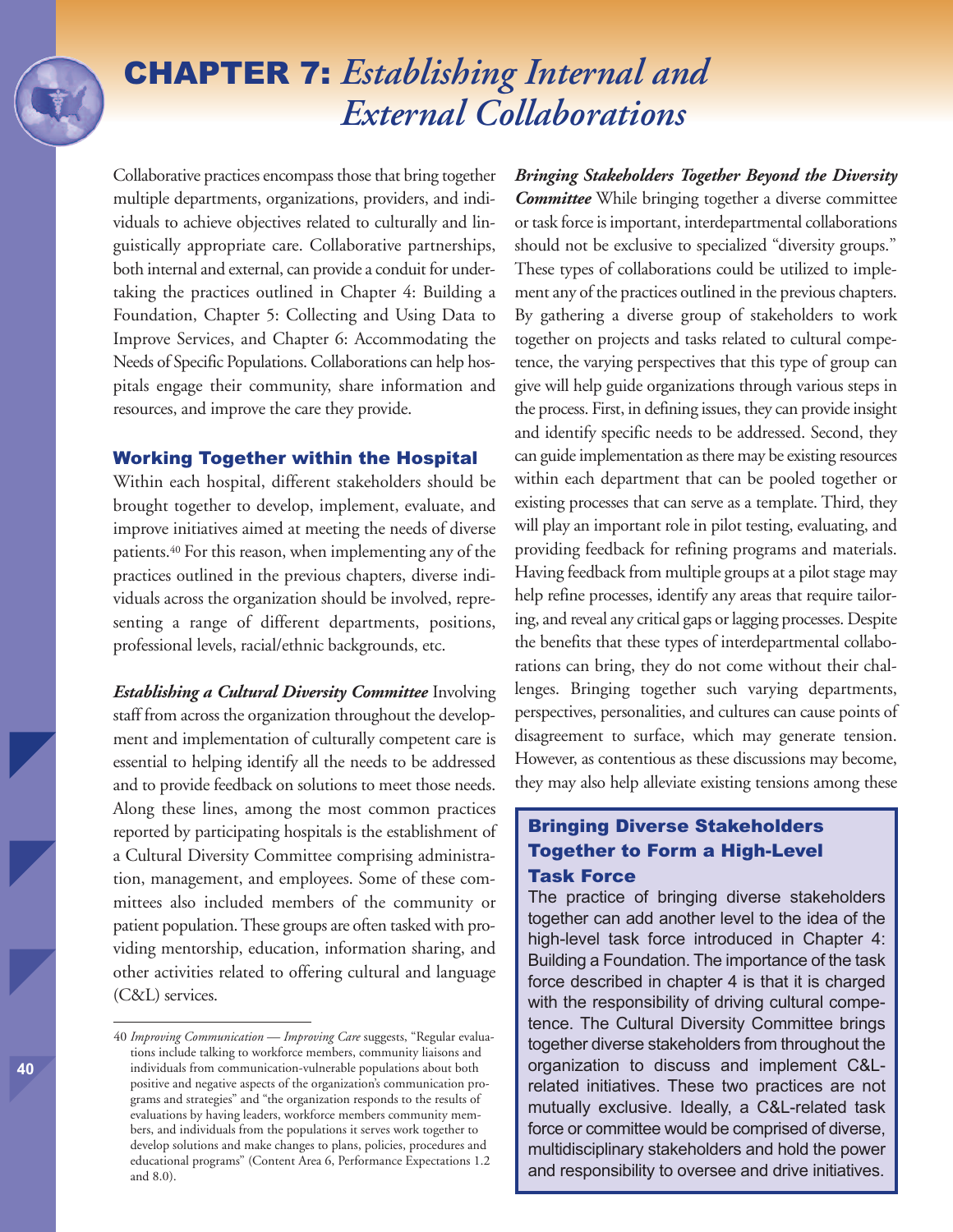

groups as they have an opportunity to voice their opinions, hear from others, and work toward a common goal.

#### Building Bridges with Other Hospitals

External collaborations — with other hospitals or health care organizations — are equally important.<sup>41</sup> As hospitals find ways to share their resources with each other, they may be able to better address challenges such as limited resources and high costs for developing new materials and programs. Resources and programs that may benefit from collaboration include staff training in cultural competence, interpreter services, signage and written materials available in multiple languages, and resources to patients who speak languages not commonly encountered by the hospital.

*Sharing Existing Resources* Many hospitals around the country provide care to patients with similar needs and face common challenges in providing culturally and linguistically appropriate care to diverse populations. While each hospital is unique, they may share a common need for resources, which can bring organizations together to avoid "reinventing the wheel" each time they take on C&Lrelated activities. In some cases, sharing existing resources can help resolve issues related to time, finances, and staff.

For example, as part of a grant they received, one western hospital reported creating a web site for sharing information about the different cultures that are common to their geographical area. As the CEO of the hospital commented, "We can get information [about] a variety of patient populations and present it to [staff] in a way that they understand." While the development of this web site is worth mentioning, what is more interesting about this example is that the organization took this project a step further by sharing it with other hospitals that serve similar communities. Since its development, this web site has been used by other hospitals across the country and continues to receive support from grant funding. By sharing resources this way, hospitals may find new methods of filling gaps in their own materials and programs. Alternatively, this type of sharing may also help hospitals develop materials they do not have the resources to produce on their own.

41 Recommendation 4-3 from the *HLC Report of Findings* supports this idea: "Hospitals should take advantage of the internal and external resources available to educate them on cultural beliefs they may encounter."

However, sharing existing materials can also require overcoming any organizational "red tape" that may prevent this type of collaboration. Additionally, although hospitals may be able to contribute to a common pool of resources that meet several needs and are available in a variety of languages, there will still be gaps, and existing materials may not be adequate.

*Pooling Resources Together* Bringing together the resources of multiple hospitals to create new materials that meet the needs of diverse patient populations is one potential way to fill persistent gaps in existing materials. One midwestern hospital collaborated with a group of area hospitals to produce a set of translated materials for use among the group. As a member of leadership from this hospital, "[The] hospitals all together received grant funding and developed a web site that is accessible to all hospitals [and which] has translated materials in multiple languages on all of the basic health care needs."This hospital also reported taking part in a collaborative to create a cultural competency index that addresses the health care needs of 50 or 60 ethnic groups in addition to 25 or 30 cultural belief systems. The index provides links to translation services and resources for patient health information and education materials. Since its initial development, this particular hospital has posted this index on their intranet.

e we a<br>six o<br>hav<br>all ne<br>educa "We are part of a local collaborative, where six or seven different health care systems have come together and said, 'We don't all need to translate all of our diabetic and education information into these six or seven languages. Why don't you take on doing half of those, and we'll do half of those, and let's take our letterhead off of that information.' We can use that information across the system."

**"** *–Human resources staff from a midwestern hospital*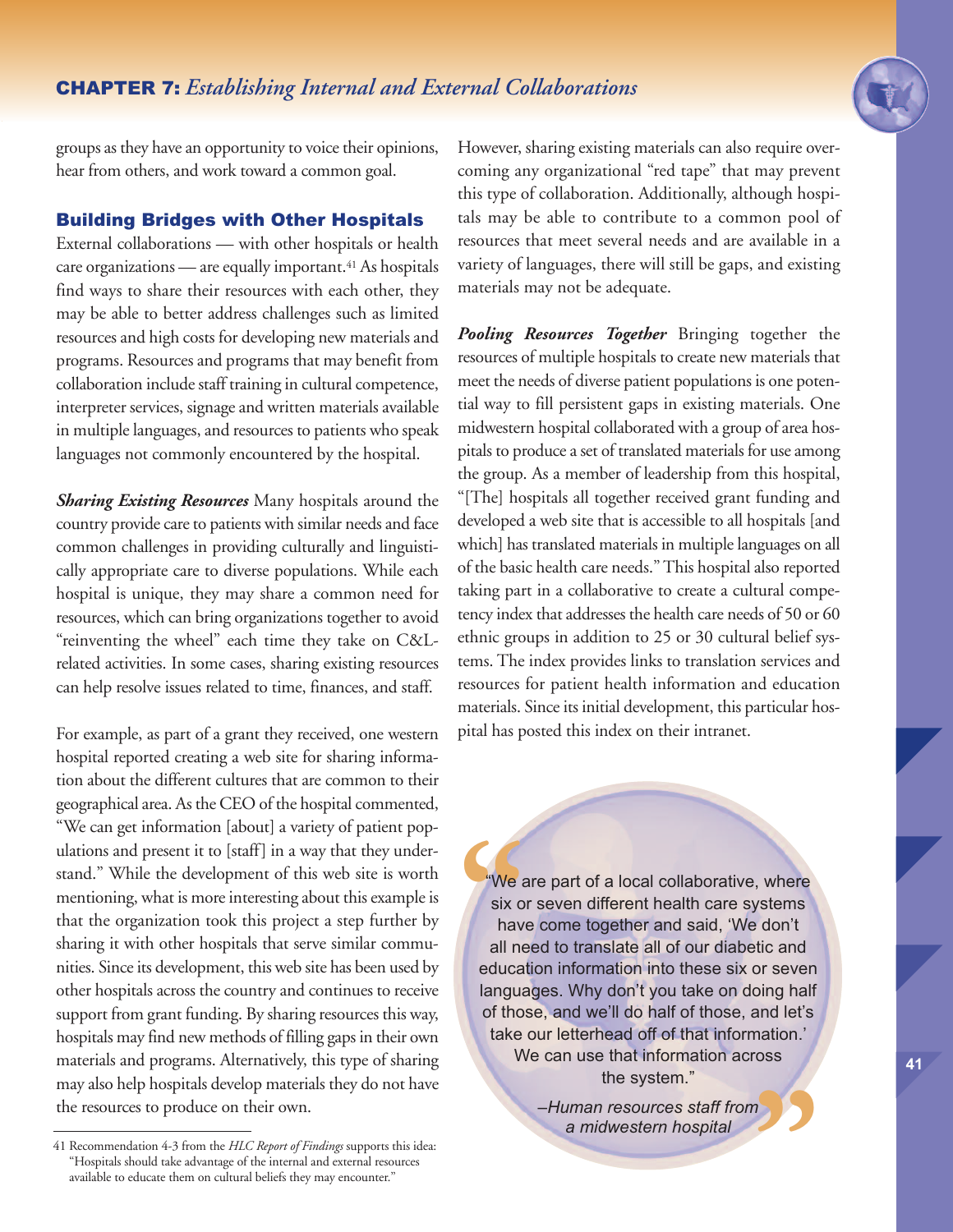## CHAPTER 7: *Establishing Internal and External Collaborations*

By pooling resources to create materials in this way, hospitals are essentially creating better tools that they can all use. As a human resources staff member noted, "[By working together,] we can make sure that the information is accurate, but we can [also] be more effective with the information we have."

If hospitals can find other health care organizations that have similar needs or serve a similar mix of patients, they can come together to create tools or translate existing materials to better serve their patients. However, in some cases, it may be difficult to find a hospital with similar needs, or there may be organizational barriers or restrictions to jointly developing, owning, and sharing materials. Working with other hospitals and health care organizations is a great step forward, but collaborative opportunities can be expanded by involving other disciplines, groups, and the community in general.

#### Engaging the Community

Involving the community and making use of external resources can help hospitals take steps toward developing a more diverse workforce, bridging cultural barriers, and becoming a more active part of the community. 42

*Community Partnerships to Create a More Diverse Workforce* Collaboration with academic institutions and training programs has the power to provide a comparable opportunity for hospitals that are not affiliated with health professional teaching programs to establish potential sources for recruiting and training a more diverse workforce. <sup>43</sup> In *Exploring Cultural and Linguistic Services in the Nation's Hospitals: A Report of Findings (HLC Report of Findings)*,

the research framework suggests that "in hospitals that are affiliated with health professional teaching programs (such as medical schools, nursing schools, and schools of public health), there is an effort to interact with the teaching program to share information about providing services to meet the diverse cultural and linguistic needs of patients" [3]. This type of opportunity is not exclusive to hospitals affiliated with health professional teaching programs. One western hospital mentioned that they are participating in a foreign nurse program with a local community college. As a member of their human resources staff said, "We take individuals who are already here in this state who are licensed in another country, and they go through a retraining to become nurses here in the United States." Programs such as these have the potential to provide hospitals with a more diverse workforce. As the CEO remarked, "Our hope, our desire, is to hire many more bilingual staff members."

One issue to keep in mind with retraining foreign-born staff is that literacy and language competency need to be assessed in both the target language and English. As one TAP member suggested, this practice could be improved if coupled with English as a Second Language classes for the nurses being recruited and retrained.

**"** "We are working with [a] county hospital. We want to be able to share our resources, [especially for] the [less common] languages we see like Arabic, Croatian, etc."

**"** *–C&L services staff from a western hospital*

<sup>42</sup> Practices that engage the community have been recommended by both the *HLC Report of Findings* — "Hospitals should make use of the community resources available through community networks, collaborations, and partnerships, including the involvement of community members from diverse cultures and language groups on formal boards and in hospital planning processes" (Recommendation 6-1) — as well as CLAS Standard 12: "Health care organizations should develop participatory, collaborative partnerships with communities and utilize a variety of formal and informal mechanisms to facilitate community and patient/consumer involvement in designing and implementing CLAS-related activities."

<sup>43</sup> *Improving Communication — Improving Care* recommends, "The organization partners with educational institutions and other community organizations to achieve workforce goals and enhance services, especially for communication-vulnerable populations" (Content Area 4, Performance Expectation 3.0).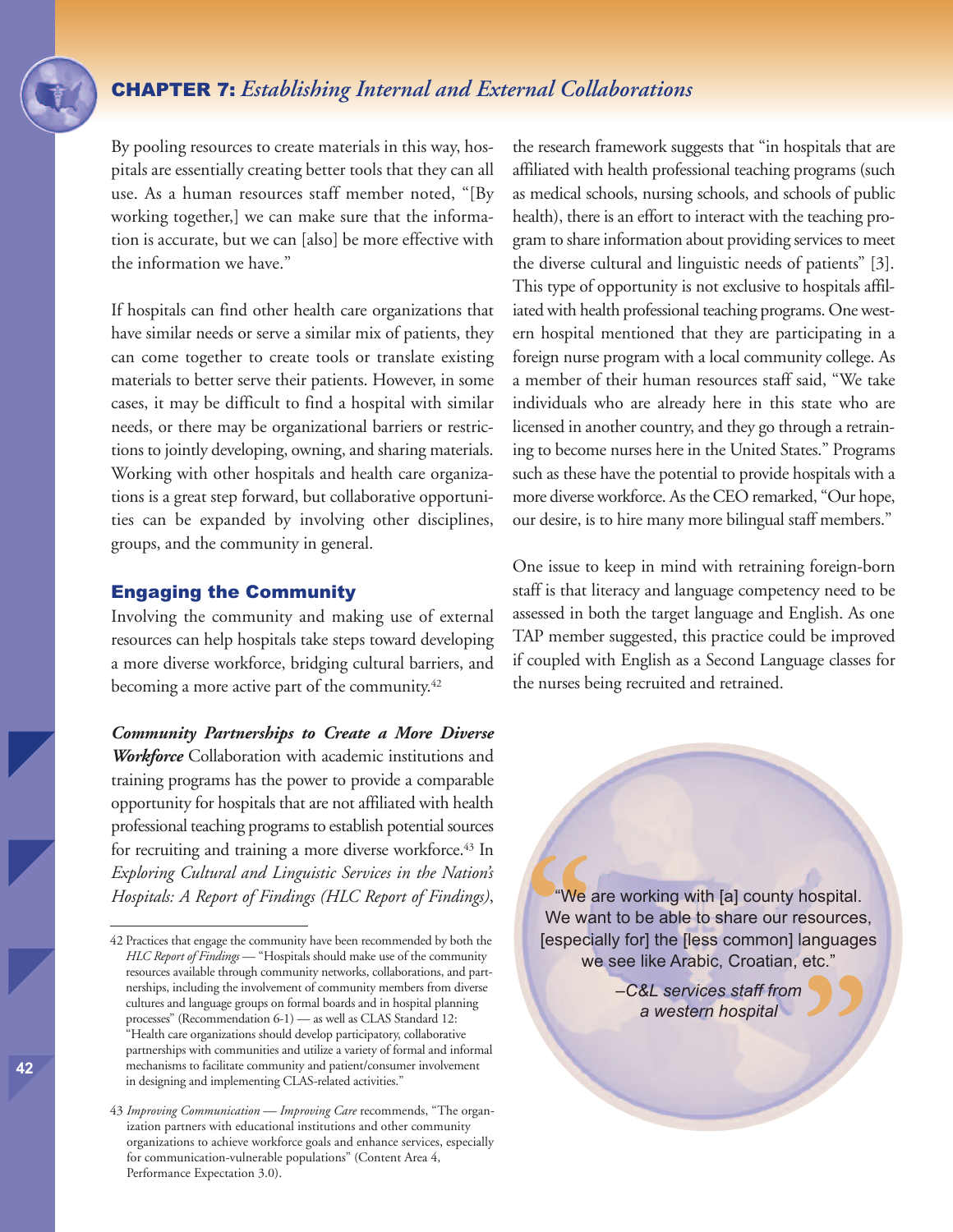

Partnerships among hospitals, local training programs, and academic institutions are not limited to retraining foreign-born medical staff. Hospitals should consider reaching out to any local programs that provide training in bilingual medical interpretation, giving students the opportunity to complete an internship or shadow professional healthcare interpreters. Alternately, if these types of programs do not currently exist in the community, local colleges or training programs can work together with hospitals to establish partnerships to develop and train bilingual staff. Obviously, developing new training programs requires both time and money, which can be difficult to find, but a number of partnerships have made available the structure of their programs as well as some lessons learned, upon which hospitals can draw [31-33].

Additionally, partnerships should not be limited to colleges and secondary education institutions. A western hospital mentioned working with a local high school to financially support high school students who want to go to college for health care interpreting. As many high school students are unaware of such opportunities, it is important to reach out to the community and establish relationships with local schools. However, one TAP member commented, "Few colleges offer medical interpretation as a career," so this type of collaboration may not always be an option. Therefore, hospitals should supplement their recruitment efforts with ongoing training of existing bilingual staff.

*Using Community Leaders to Bridge Cultural Barriers* To better address cultural or religious health beliefs, hospitals can develop relationships and collaborate with cultural or religious leaders in the community to meet patients' needs. One western hospital, for example, discussed their cooperative relationship with a local American Indian medicine man. Through such partnerships, traditional healers are on hand to provide guidance to patients and staff on how to bridge gaps between traditional and Western medicine.

The practice of developing partnerships with traditional healers is not limited to any particular culture. A shaman, for example, may help bridge cultural barriers for Southeast Asian populations, or a curandero may help address the needs of patients of Mexican descent. However, these partnerships should not be exclusive to traditional healers. As many patients may have cultural needs related to religious beliefs, hospitals should develop relationships with local religious leaders and institutions to provide resources and guidance for serving patients with specific needs. The National Center for Cultural Competence's *Sharing a Legacy of Caring: Partnerships Between Health Care and Faith-Based Organizations* may help organizations explore the potential benefits and barriers to developing these types of collaborations [34]. In addition, hospital chaplains often serve as cultural brokers, helping hospitals address patients' cultural needs. While these partnerships may help fill existing gaps in a hospital's C&L-related services, they can also present major challenges. As oneTAP member mentioned, this type of collaboration, such as allowing traditional ceremonies to be performed at the hospital, may require a change in organizational policies. Staff training on accessing these services and understanding their role in the provision of culturally competent care may also be required.

*Becoming an Active Member of the Community* Engaging the community also involves reaching out to community members and raising awareness of services available at the hospital. These activities can include such strategies as advertising and recruitment drives; however, community interaction can consist of activities that are considered more grassroots. One southern hospital, for

We<br>biling<br>efforts<br>that s<br>into "We go to [high school] job fairs. Having a bilingual recruiter helps us a lot with these efforts [because] they can influence the ideas that some students may have about getting into health care or nursing. We just had a scholarship for education aimed at vulnerable populations. By [receiving] that, [students] are committ[ed] to com[ing] back here and work[ing] for us." **"**

*–Human resources staff from a western hospital*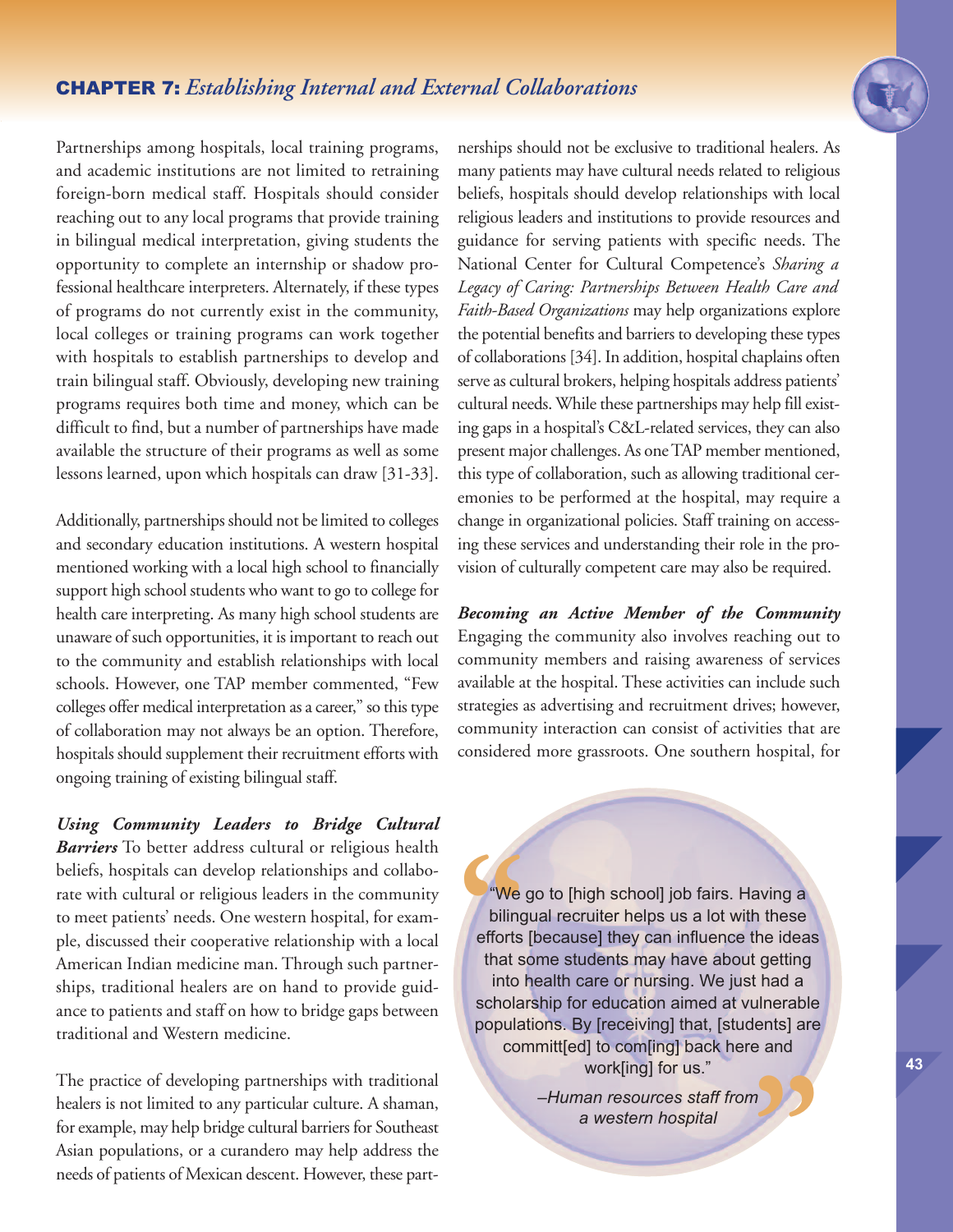## CHAPTER 7: *Establishing Internal and External Collaborations*

example, shared that they hired a Hispanic staff person to work with lay health educators in the Hispanic community to educate community members on how to use the hospital. A western hospital mentioned that they have made formal efforts to talk to the community and inform them about the various services the hospital provides.This type of outreach can both raise awareness of available services and provide a means of establishing organizational commitment and a level of trust within the community.

As hospitals reach out to their communities, they should also consider ways in which they can provide avenues for making community services more cohesive. <sup>44</sup> To do this, hospitals need to identify the various services that their patients may encounter throughout the continuum of care. One northeastern hospital, for example, trains their interpreters to raise awareness of public assistance programs and the State Children's Health Insurance Program (SCHIP) to help with hospital reimbursement. A CEO from a western hospital mentioned that their web site includes, "a lot of other programs that . . . provide non-health care support —food coupons [and] other types of temporary housing assistance that we can provide to patients when we need to." Alternatively, hospitals can also provide resources on local adult learning programs for patients with limited health literacy skills. <sup>45</sup> These efforts may help hospitals develop relationships to revise existing materials or create new materials that not only meet patients' language needs but also their health literacy needs. 46

#### **Conclusions**

Collaboration, whether internal or external, may provide new avenues for hospitals currently undertaking cultural competence initiatives. There is no doubt that collaboration needs to play a role in all the practices outlined in this report. For example, as hospitals develop C&L-related organizational policies and procedures, leadership should engage and bring together stakeholders from multiple departments in order to understand the environment (supports, constraints, etc.) in which current procedures are being carried out (see Chapter 4: Building a Foundation). Collaboration may also have implications for data collection (see Chapter 5: Collecting and Using Data to Improve Services) as hospitals may find external organizations that they can work with to collect community-level data. Additionally, partnerships with external organizations may increase access to resources that supplement the services provided by the hospital (see Chapter 6: Accommodating the Needs of Specific Populations). Building active relationships with cultural brokers, traditional healers, chaplains, religious leaders, and other individuals may enhance and extend the hospital's existing C&L services. While collaborative efforts come with their own challenges, building partnerships that bring together the champions of culturally and linguistically appropriate care has the potential to move the entire field forward. The self-assessment questions provided in chapter 8 can help hospitals and other health care organizations further explore opportunities for internal or external collaborations for better meeting the needs of diverse patient populations.

The director of community outreach and<br>
interpreter services] has taken a step with<br>
the interpreters — that they should not just<br>
function within the four walls of the hospital;<br>
they should actually be out in the communi The director of community outreach and interpreter services] has taken a step with the interpreters — that they should not just function within the four walls of the hospital; This hospital, through its interpreter services and other services as well, has truly gone out and has mined the intelligence that's out in the community — the epidemiology that's out in the community, the different religious groups, and people living in the community — and said, 'How can we best react to that?'" **"**

*–CEO from a northeastern hospital*

<sup>44</sup> *Improving Communication — Improving Care* recommends that a health care organization work "with its community partners to facilitate communication outside of clinical encounters, emphasizing the needs of communication-vulnerable populations." Once this partnership is established with the community, the AMA's Ethical Force Program suggests that they "work together to identify resources, services and assets available within the community to aid in communicating about health and health care, especially for communication-vulnerable populations" (Content Area 3, Performance Expectations 3.1 and 3.2).

<sup>45</sup> *Improving Communication — Improving Care* suggests that "the organization [work] with the populations it serves and community organizations to help improve health literacy" (Content Area 5c, Performance Expectation 7.0).

<sup>46</sup> Recommendation III from *"What Did the Doctor Say?:" Improving Health Literacy to Protect Patient Safety* suggests that health care organizations "refer patients with low literacy to adult learning centers, and assist them with enrollment procedures" and "encourage partnerships among adult educators, adult learners, and health professionals to develop healthrelated curricula in adult learning programs, and conversely . . . assist in the design of patient-centered health care services and interventions."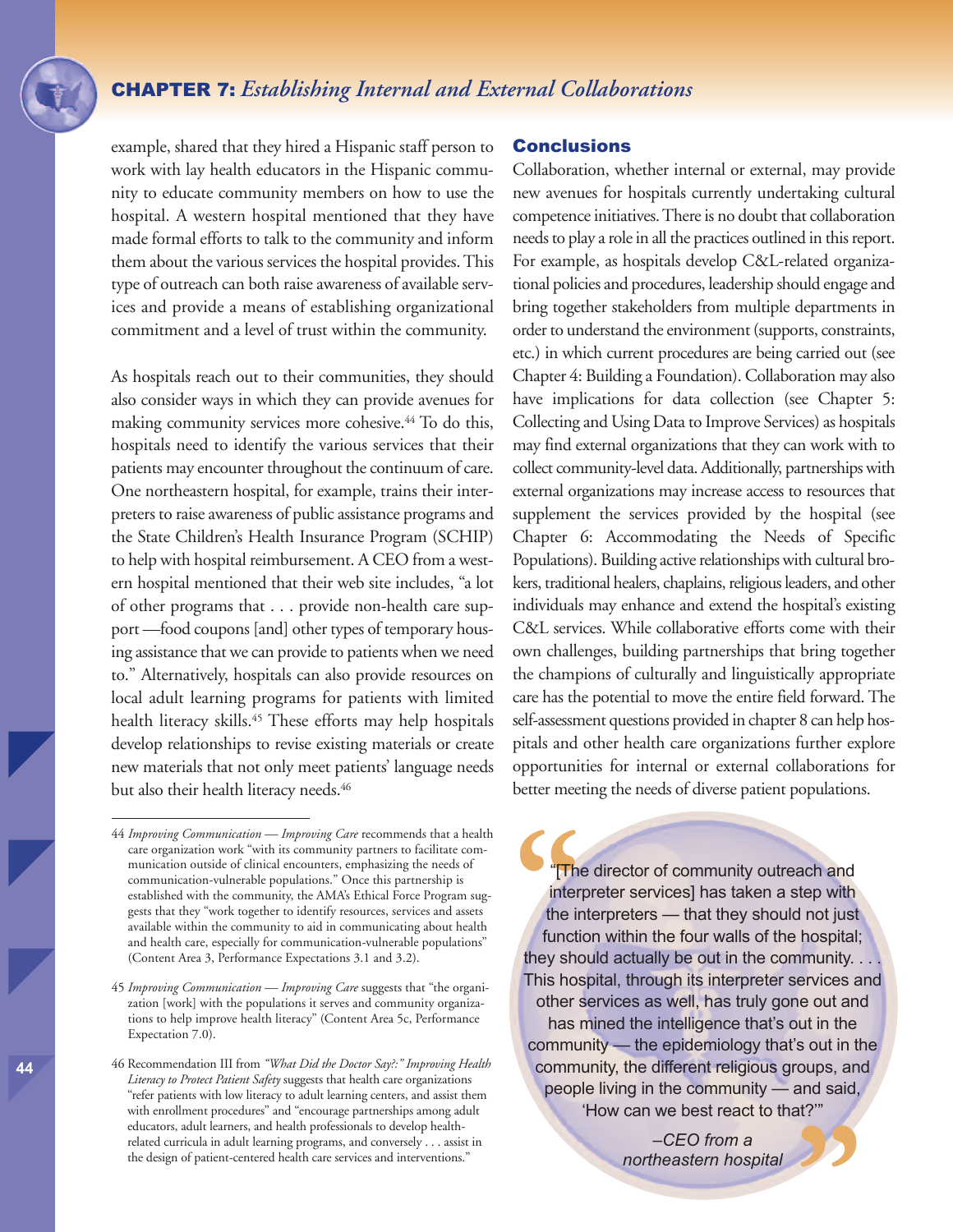*Exploring Cultural and Linguistic Services in the Nation's Hospitals: A Report of Findings (HLC Report of Findings)* showed us a snapshot of 60 hospitals at different points of the cultural competence continuum [3]. It also confirmed that hospitals are challenged to meet the diverse cultural and language (C&L) needs of the patients they serve. Until evidence-based practice standards for cultural competence are developed, hospitals must continue to meet these diverse needs as best they can.

Hospitals are complex institutions, each with unique demographic, regional, historic, and financial contexts. In order for C&L practices to be effective, they should be designed to meet the needs of the organization and its patients. It is our hope that this report and the self-assessment tool contained in this chapter will help hospitals and other health care organizations tailor initiatives to provide culturally and linguistically appropriate care.

#### The Self-Assessment Tool

Site visits for the *Hospitals, Language, and Culture* (HLC) study brought together individuals at each hospital for focused discussions about how care is being provided to patients from culturally and linguistically diverse backgrounds. The interview sessions were exploratory, allowing participants to share their experiences and challenges in meeting C&L needs. We found that bringing staff together to dialogue about how their organization was meeting these needs was informative not only for the study, but for participants as well. Hospital staff often found themselves viewing these issues from a new perspective and generating new ideas for approaching these situations.

The self-assessment tool at the end of this chapter can be used to guide these types of discussions and engage members of the organization in conversations about the needs, resources, and goals for providing the highest quality care to every patient served. The tool consists of questions, generally open-ended, that are built around the concepts outlined in chapters 4 through 7. The questions are not evaluative, and there are no right or wrong answers. The

tool is designed to help hospitals and other health care organizations discuss and explore current C&L practices in order to identify potential gaps and areas for improvement. We believe that the tool presented here will stimulate these moments of discovery and help staff see their C&L services in the context of the organization as a whole.

### How to Use the Tool

The goal of this tool is to engage diverse staff members from different sectors of the organization to come together and explore how they are currently addressing patients' C&L needs. The benefit of the tool is that it allows organizations to think broadly about how they meet the needs of diverse patient populations and consider how processes may be improved upon to reflect the organization's focus on achieving optimal patient outcomes and reducing health disparities.

*Bringing People Together* Organizations will likely find different ways to use the self-assessment tool. Some organizations may decide that they wish to bring together a multidisciplinary group or create a high-level task force — as described in Chapter 4: Building a Foundation and Chapter 7: Establishing Internal and External Collaborations — to go through the self-assessment questions. Another option is to bring together smaller groups, drawing from different organizational levels or disciplines. Some organizations may decide to appoint either a team or individual to spearhead the process. It may also be useful to have a group facilitator help guide discussions and give members of the group an opportunity to provide input.

Bringing people together to explore C&L issues can be a useful way to share information and ensure that everyone is on the same page. In addition, individual interviews can provide details and enrich the information collected. Organizations may consider using a combination of methods to conduct their self-assessment. While some organizations may choose to complete their assessment in a one-day session, others may prefer a series of shorter meetings.

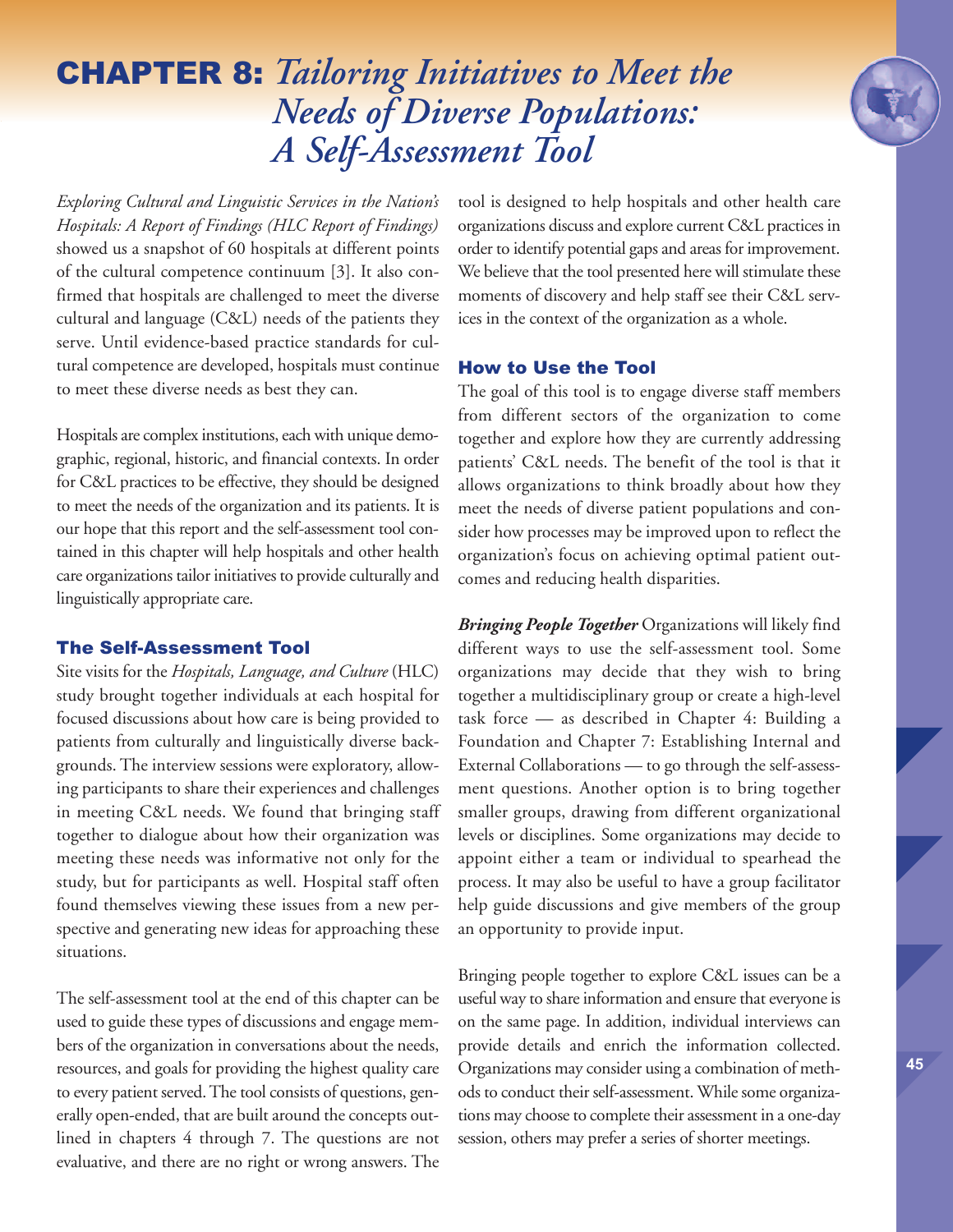## Methods for Conducting Self-Assessment

- Focus groups
- In-services
- Lunch meetings
- Seminar series
- Small-group interviews
- Staff retreat
- Targeted interviews

*Choosing Participants* Regardless of which method is used, it will be important to collect information from a range of staff representing different disciplines and levels. A diverse group of stakeholders will bring varying experiences with C&L issues to the table and provide a more well-rounded view of how the organization is currently meeting the needs of diverse patients.

#### Potential Participants

- Chaplain
- Chief executive officer
- Chief medical officer
- Chief nursing officer
- Chief operating officer
- 
- Dietary services
- Diversity officer
- Financial assistance/ Recruiter billing staff
- Human resources director
- Information technology staff
- Intake staff
- Language services coordinator
- Medical staff
- Nursing staff
- Patient advocates
- Patient safety officer
- Community members Patients and families
	- Quality improvement officer
	-
	- Risk management officer
	- Social services
	- Staff/clinical educator

### Beyond Self-Assessment

Self-assessment should be a continuous process. Once an organization has explored the practices that it has in place to meet C&L needs, these practices should be monitored and evaluated.The HLC study found that some hospitals developed practices to meet specific C&L needs, but sometimes they did not achieve the desired results. For example, a hospital may have a contract with a telephone interpreting service, but discover that staff do not use it. To understand why this disconnect occurs, the organization should determine what factors contribute to the underuse of the service — perhaps staff is unaware that the service is available or is not comfortable using it.

We encourage organizations to have frequent dialogues about the practices that are employed, including how the practices are being evaluated. Asking questions such as *Are the practices meeting their intended aims? How effective are these current practices? How well are they fittingin with other hospital processes/services? Are there any barriers that still need to be addressed? What improvements can be made? Have the practices resulted in any unintended consequences?* should be a continuous part of ongoing organizational improvement.

Organizations may also consider conducting a self-assessment in conjunction with a gap analysis of current practices, using resources such as the recommendations of the *HLC Report of Findings* and the National Standards for Culturally and Linguistically Appropriate Services (CLAS).

As health care organizations plan for new C&L practices, it is important that they understand the desires and needs of their staff. Consideration for the preferences of the staff who utilize these services is one way to encourage the effective implementation of new practices. In addition, new services should be easy to use and impose minimal delay to care and treatment [35].

This report does not provide a step-by-step guide to becoming culturally competent. The road map to cultural competence is unique for each organization, and there is no "one size fits all" solution. As shown by HLC study hospitals, motivators and journeys toward cultural competence are distinct. It is our hope that this report can help organizations tailor their initiatives to meet the unique needs of their diverse patient populations.

**46**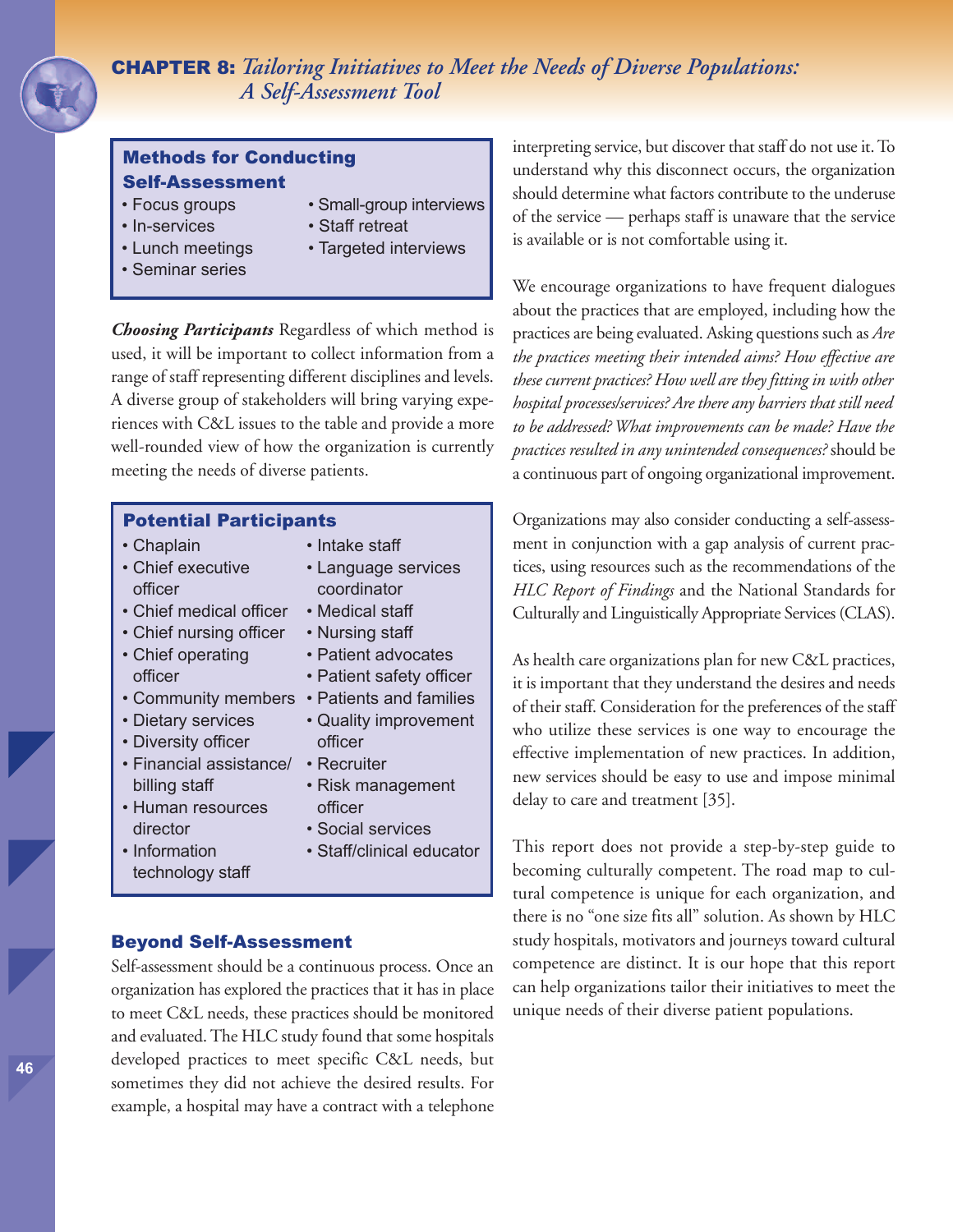

## Self-Assessment Tool

We provide this self-assessment tool to help organizations evaluate the way they currently provide care and services to diverse patient populations. The tool is intended to address the main issues that emerged from the *Hospitals, Language, and Culture* (HLC) study, and the questions are designed to promote discussion around the need to improve or expand current initiatives to meet patients' cultural and language (C&L) needs. The questions are organized by four key themes: Building a Foundation, Collecting and Using Data to Improve Services, Accommodating the Needs of Specific Populations, and Establishing Internal and External Collaborations.

## Building a Foundation

## *Developing a Supportive Infrastructure for Cultural Competence*

- 1. How does our leadership currently support the provision of culturally competent care?
- 2. In what ways does our mission statement or other guiding principles (e.g., vision, values) reflect an organizational commitment to providing culturally competent care?
- 3. How have we operationalized our commitment to the provision of culturally competent care into organizational actions, procedures, services, and resources?
	- How do our C&L services reflect an understanding of the needs of the population?
	- What resources (e.g., financial, staff) have we dedicated to C&L activities?
		- o Which internal resources have been identified to support C&L activities and improve patient-provider communication?
		- o Which external resources have been explored to provide or pay for C&L activities and improve patientprovider communication?
- 4. In what ways have we used the National Standards for Culturally and Linguistically Appropriate Services (CLAS) or other guidance<sup>47</sup> to incorporate cultural competence into organizational planning?
- 5. Which organizational policies and procedures, if any, set expectations for staff for providing culturally and linguistically appropriate care?
	- Do we have policies and/or procedures that address the following:
		- o Reinforcing the importance of cultural sensitivity and effective communication in the provision of care
		- o Supporting the use of professional health care interpreters
		- o Discouraging the use of family, minors, or other untrained individuals as interpreters
		- o Suggesting which types of language services are appropriate for certain situations (e.g., on-site, telephone, video)
		- o Requiring the use of language services throughout the continuum of care
		- o Resolving or mediating any cross-cultural conflicts that may arise
	- What training have staff received regarding these policies and procedures and how to abide by them?
	- How is compliance with these policies and procedures monitored?

### *Integrating Culture and Language into Organizational Systems*

- 6. Which of our organizational goals support staff diversity?
	- What are our strategies for staff recruitment?
	- What are our strategies for staff retention?

<sup>47</sup> Other guidance may include the United States Department of Justice's Language Assistance Self-Assessment and Planning Tool for Recipients of Federal Financial *Assistance* [36], United States Department of Health and Human Services' *Patient-Centered Guide to Implementing Language Access Services in Healthcare Organizations* [37], and the American College of Healthcare Executive, American Hospital Association, Institute for Diversity in Health Management, and National Center for Healthcare Leadership's Strategies for Leadership: Does Your Hospital Reflect the Community It Serves, A Diversity and Cultural Proficiency *Assessment Tool for Leaders* [38].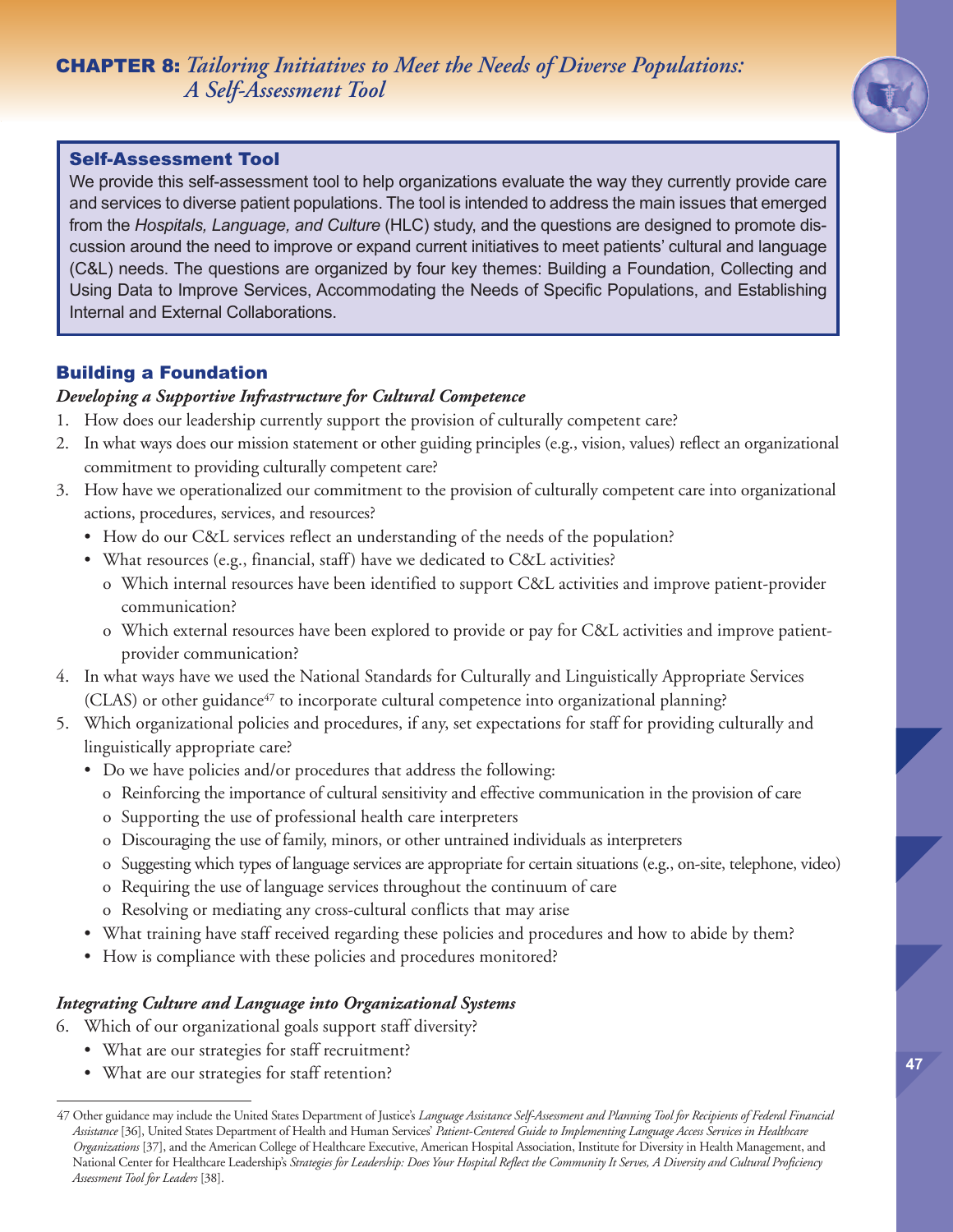- 7. Which members of our organization are responsible for coordinating C&L initiatives?
	- In what ways does leadership support those in charge of C&L initiatives?
- 8. Is there a dedicated staff position for coordinating C&L initiatives?
	- o What are the position's specific responsibilities?
	- o Does this position report to an executive in the organization?
	- Is there a high-level task force that coordinates C&L initiatives?
		- o Who serves on the task force?
		- o How many members are internal or external to the organization?
		- o Are there a range of staff levels and disciplines represented?
		- o How often does the task force meet?
		- o How does the task force review policies and procedures to ensure they address the diverse needs of patients and staff?
		- o How does the task force support efforts for ongoing cultural competence training for staff at all levels?
		- o What is the process for implementing task force recommendations?
- 9. What types of financial systems are in place to remove barriers to using C&L services?
	- How do we budget funds for the provision of culturally appropriate services?
		- o How do we budget funds for the provision of language services?
		- o Can we manage costs by cancelling/rescheduling interpreter appointments when patients cancel/reschedule appointments?

#### *Integrating Cultural Competence into Patient Care*

10. Are we effectively using staff across disciplines to provide culturally and linguistically appropriate care?

- 11. What formal systems do we have for identifying patients' C&L needs?
	- Have we determined the first points of contact at which C&L needs are best identified?
	- How do staff handle phone calls from patients with language needs?
	- How does the phone system handle calls from patients with language needs (e.g., automated system, operator)
	- How do we ensure that information regarding C&L needs follows the patient throughout the continuum of care?
- 12. What tools are provided to staff to determine the appropriate language services?
	- What resources are available to identify language needs (e.g., "I Speak" cards, telephone interpreting services)?
	- What training have staff received to understand and use the resources available to identify language needs?
- 13. What tools and resources are available to staff to help them meet patients' cultural needs?
	- How are staff made aware of these tools?
	- What type of training have staff received to help them meet the unique cultural needs of the patient population?
- 14. How are staff made aware of the availability of C&L services?
	- Are interpreter services incorporated at the patient care level to ensure visibility?
	- What type of training have staff received regarding the appropriate use of C&L services?
- 15. What type of training have staff received regarding how to access C&L services?
	- Are staff aware of the regulatory requirements, mandates, and national standards regarding the provision of language services?
	- What internal materials are available on how to access C&L services during hours, after-hours, and for certain departments (e.g., the emergency room)?
	- How are C&L services accessed (e.g., on-site interpreters, contract interpreters, telephone or video language services, chaplain, religious and spiritual services, dietary services, etc.)?

**48**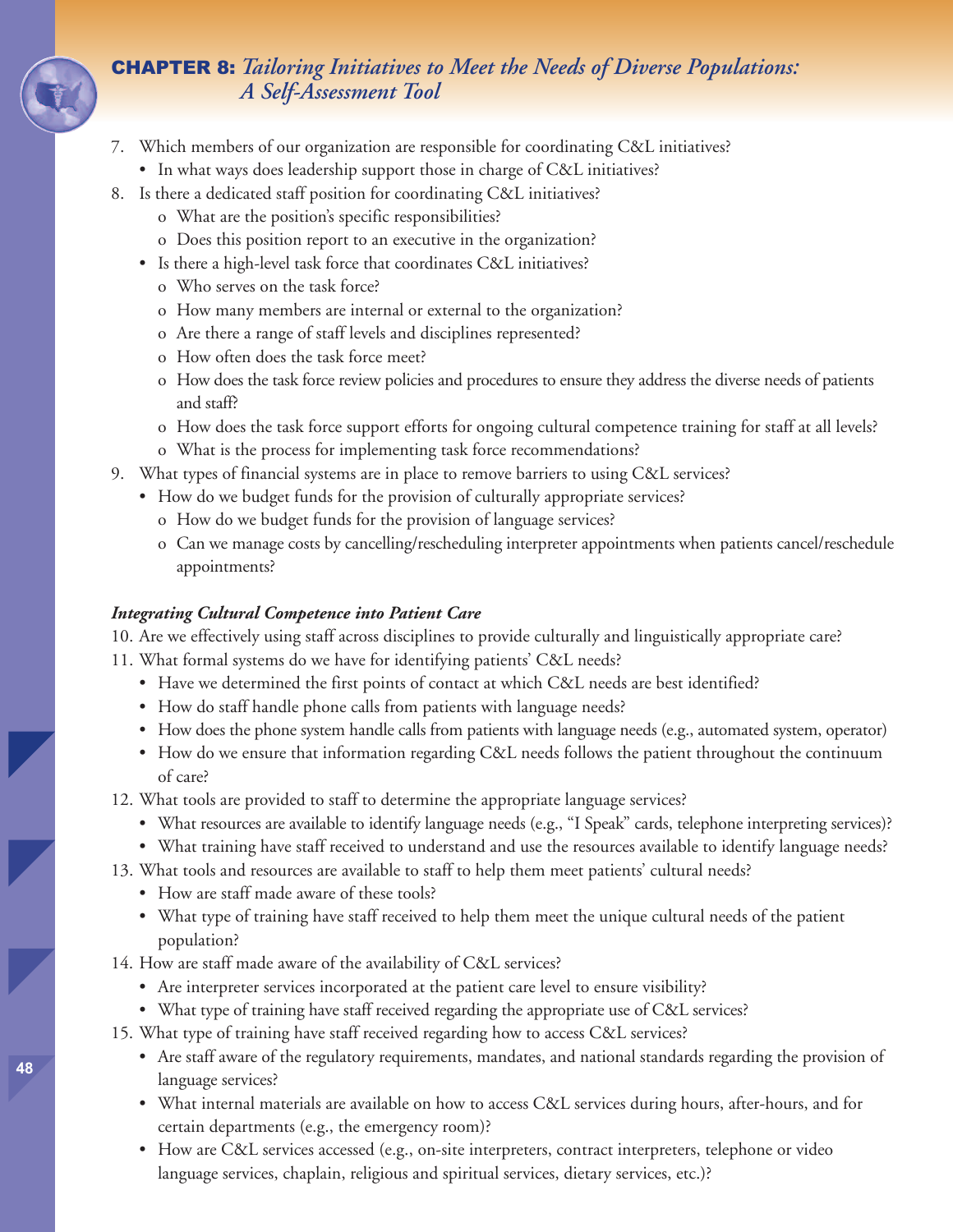

- 16. What type of training is required for those providing language services?
	- If using staff to interpret:
		- o Is there a policy that ensures staff are proficient in English and the target language, including relevant medical terminology?
		- o Is there a policy that ensures staff understand the role of the interpreter, Health Insurance Portability and Accountability Act (HIPAA) and confidentiality issues, and interpreter codes of ethics and standards of practice?
		- o Are there requirements for ongoing testing and training?
		- o Have guidelines been developed for dual-role interpreters?
	- If using an outside vendor for language services:
		- o Are there standards for training and competency that agency interpreters have to meet?
		- o Does the hospital ensure that outside vendors comply with hospital policies and procedures related to such issues as language proficiency, the role of interpreters, HIPAA, confidentiality, ethics, and standards of practice?
		- o How do we ensure that contract interpreters are meeting those standards?
- 17. What types of written materials (e.g., informed consent, medication information, discharge instructions) does our organization create or have translated into patients' primary languages?
	- Are professional translators used to translate materials?
	- Is there a formal quality review process for these materials?
	- Is there a central repository for translated documents to minimize duplication and control the quality of the documents?
	- How are health literacy and cultural issues addressed by written materials?
	- Are other options available for patients with low literacy or low health literacy skills (e.g., video or audio instructions)?
	- What is the process for tracking print materials for revisions and updates?

## Collecting and Using Data to Improve Services

## *Assessing the Need for C&L Services*

- 18. How have we assessed the C&L needs of the community?
	- What type of community-level demographic data do we collect (e.g., age, gender, race/ethnicity, primary spoken and/or written language, socioeconomic status, religion, health literacy level, etc.)?
		- o How often are these data collected?
		- o Are these data self-reported?
		- o Do staff in all departments/care units have access are these data?
	- What methods do we use to collect data from the community?
		- o Have we conducted individual interviews and/or focus groups with community leaders, patients, and local businesses?
		- o Are there other data regarding community demographics that we can access?
- 19. How have we assessed the C&L needs of our patients?
	- What type of patient-level demographic data do we collect (e.g., age, gender, race/ethnicity, primary spoken and/or written language, religion, sexual orientation, disabilities, cultural needs, dietary needs, health literacy level, etc.)?
	- How do we ensure the accuracy of the data?
		- o Do we collect data directly from our patients?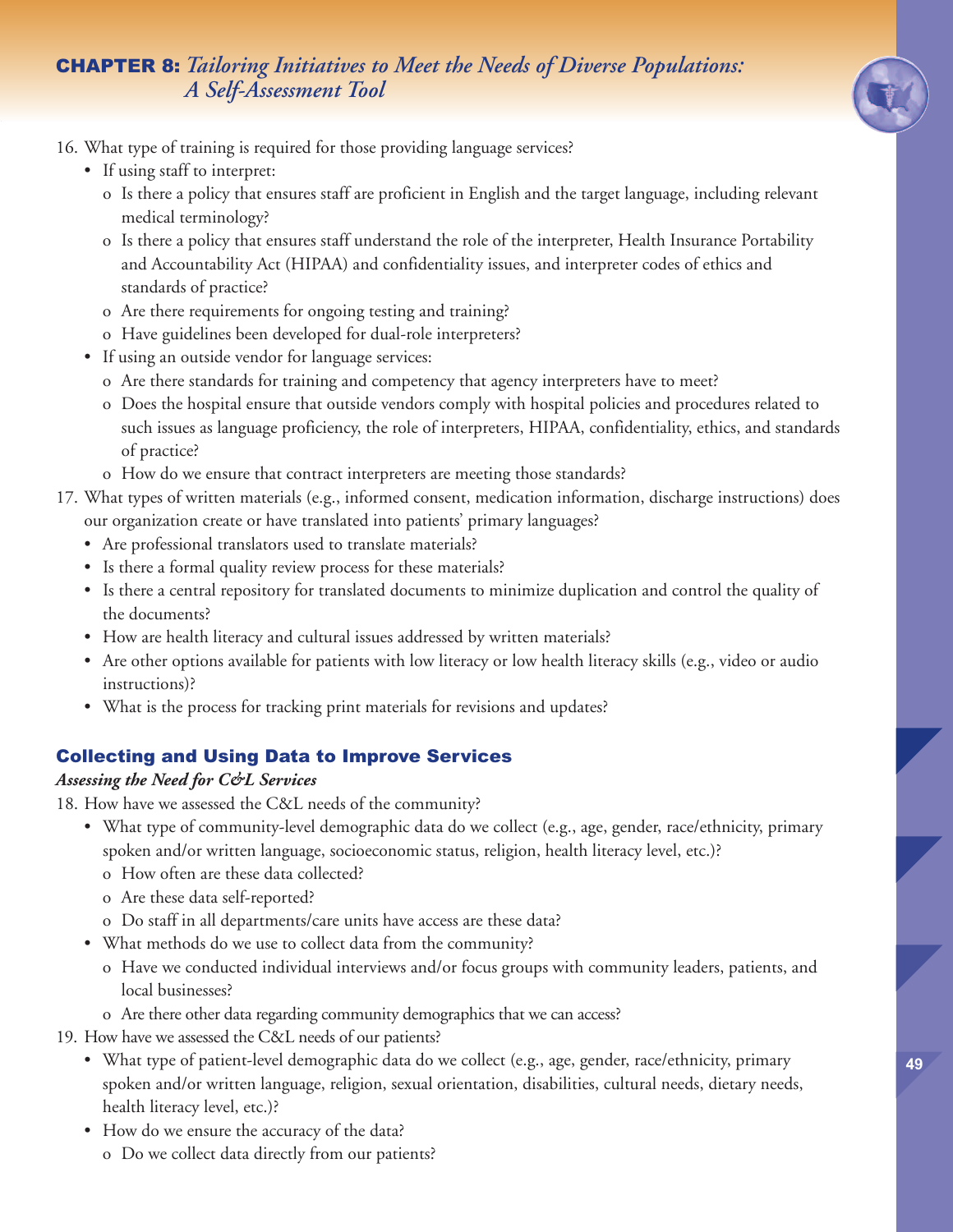- o Are staff trained on the best way to obtain data in a manner that is respectful to the patient and comfortable for the staff?
- o Has the organization utilized tools such as the Health Research and Educational Trust (HRET) Toolkit for collecting data on race, ethnicity, and primary language to aid their data collection efforts?
- What are our policies and/or procedures that address the systematic collection of data?
- 20. How are these data used to create C&L initiatives?

### *Monitoring C&L Service Utilization*

21. How are cultural issues incorporated into patient care?

- How often do cultural issues have an impact on patient care?
- Do staff consider religious and spiritual beliefs, cultural beliefs, folk remedies, traditions, rituals, and alternative medicine when providing care?
- What skills do staff have to explore patients' perspectives including cultural and religious beliefs related to health, illness, and treatment?
- Do staff document situations in which cultural issues arise?
	- o Do chaplains record encounters with patients?
	- o Are dietary considerations regarding culture and/or religion recorded?
- 22. How are language issues incorporated into patient care?
	- Is there formal documentation of interpreter encounters?
		- o Where is the encounter documented (e.g., interpreter log, patient's medical record)?
		- o Is the type of interpreter documented (e.g., on-site, telephone, video)?
		- o Is there a policy for documenting interpreter encounters?
		- o Are staff educated on the importance of documenting interpreter encounters?
	- Are encounters documented when an interpreter has been offered but has been refused by a patient?
		- o Is there a policy for documenting the refusal of interpreter services?
		- o Are staff educated on the importance of documenting the refusal of interpreter services?
	- Are the different forms of interpreters (e.g., on-site, telephone, video) evaluated for efficiency, cost, and quality?
- 23. How are data regarding the use of C&L services reviewed and compared to the C&L needs identified through demographic data collection?

### *Using Data to Improve C&L Services*

24. What is the baseline for the C&L services we currently provide?

- Can we use this baseline to compare our progress as we improve C&L services?
- 25. How do we measure the quality of our C&L services?
	- What systems are in place to collect feedback from patients and staff?
	- Are we asking the right questions to obtain information regarding the care we provide to patients with C&L needs?
	- How do we obtain feedback from patients with language needs?
		- o Do patient satisfaction surveys include questions about C&L services?
		- o Is there a mechanism in place to translate written surveys and patient responses?
		- o Are focus groups and patient interviews used to obtain patient satisfaction data?
	- Are our patients satisfied with the communication services, resources, and tools provided to them?
	- How are these data used to improve C&L services?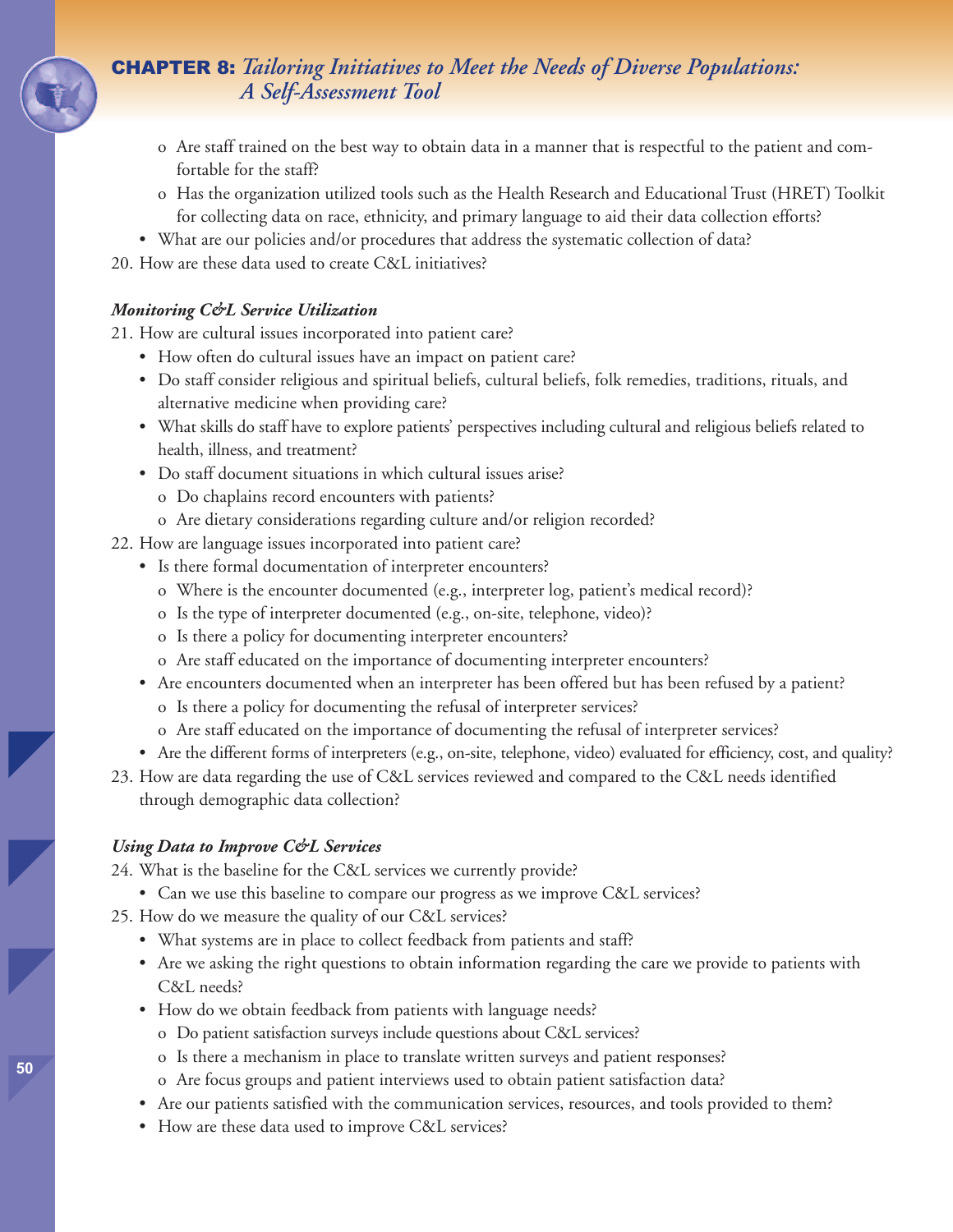

26. How are data used to identify disparities in health care and improve C&L services?

- Are data regarding outcomes, performance and quality indicators, adverse events, etc., stratified by demographic variables?
- Which demographic variables are used to stratify data?
- Is there an information system in place to link demographic data to other information to facilitate analysis?
- Are these results used to improve the C&L services provided for diverse populations?

## Accommodating the Needs of Specific Populations

## *Promoting Staff Awareness through Training, Dialogue, and Support*

27. How does staff training address the importance of effective communication in the provision of care?

- Does training address the roles that language, literacy, and culture play?
- Are these issues addressed during orientation and ongoing training?
- Are staff provided training on how to access available resources to meet the C&L needs of patients? o Are they trained to access on-site interpreters, telephone, or video interpreters?
- What type of training have staff received on how to work with interpreters?
- 28. How are staff educated on the unique C&L needs of the patients served?
	- Do staff receive cultural competence training?
		- o When does training occur?
		- o Is the training required or optional?
		- o How often is training provided (e.g., during orientation, annually to all staff)?
		- o What issues are addressed in the training?
		- o Who provides the training?
- 29. What educational materials and tools are staff provided regarding the C&L issues of the service community?
	- Are there any online applications or intranet resources that provide cross-cultural information?
	- Do staff have an opportunity to dialogue about the cultures and languages encountered?
	- Are staff required to demonstrate competency regarding the use of C&L resources and tools?
- 30. How can technology enhance or better facilitate existing language services?
	- Are staff trained to properly use telephone or video medical interpreting services?
	- Is the appropriate equipment present in patient rooms (e.g., speakerphone, dual handset telephones, video equipment)?
	- Are speech output devices and/or bilingual communication boards made available to supplement language services?

## *Creating an Environment that Meets Specific Patient Needs*

- 31. What aspects of the physical environment have been evaluated to determine whether they meet specific patient needs?
	- Is signage readable, in appropriate languages, and available throughout the organization?
	- Is it easy for patients to identify and access the organization's entry points?
- 32. What changes have we made to the physical environment that support patient diversity?
	- Are there rooms available for special patient needs such as prayer, family conferences, and individual consultations?
	- Do we have patient rights and responsibilities documents translated into our most dominant languages and posted in clear view of all major entry points?
	- Have we considered ways to accommodate patients with large families?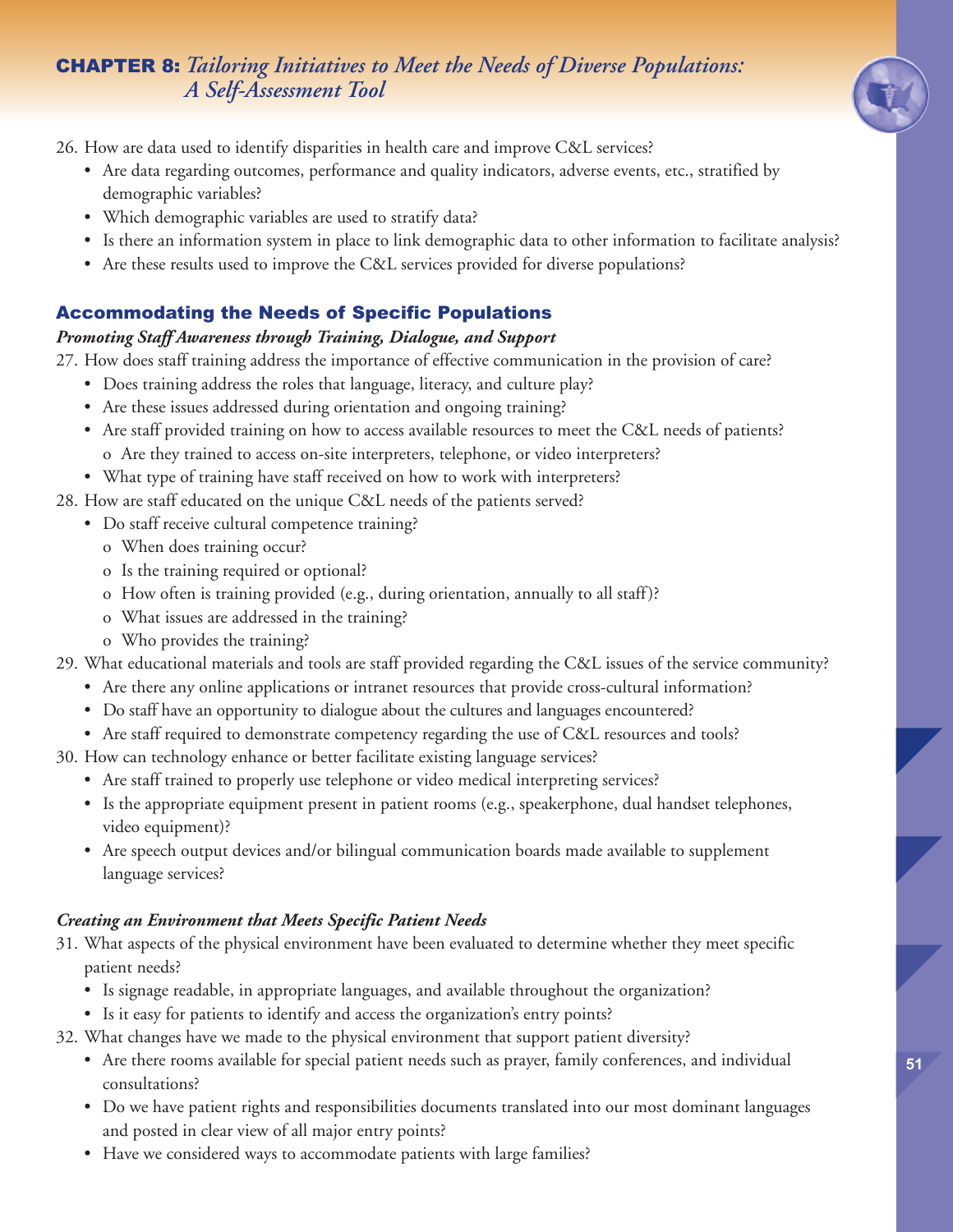- 33. How have we adapted our patient care services to incorporate cultural beliefs?
	- Is there a need to modify visitation hours to accommodate patient needs?
	- How can we adjust our policies and procedures to accommodate cultural considerations?
	- Do our dietary menus reflect our commitment to diversity and culturally competent care?

#### *Helping Patients Manage Their Care*

34. What programs do we have that help patients understand and navigate the health care system?

- Do we have educational resources that explain the health care system?
- What mechanism is in place for patients to ask questions about the health care system?
- Are staff available to assist patients with insurance, payment, and logistical issues?
- 35. What types of patient education and training do we provide that help patients make informed decisions and actively participate in their care?
	- Does our in-house pharmacy translate prescription and warning labels into the most common patient languages?
	- Do discharge instructions take into account such factors as a patient's language, health literacy, cultural beliefs, access, child care, family support, etc.?
	- How can technology be used as a tool to provide patient education? o Are electronically translated patient education materials assessed for accuracy?
	- Are patients given an opportunity to ask questions regarding their instructions?
	- How are patients assessed for comprehension of their instructions (e.g., asked questions, teach-back processes)?

### *Establishing Centralized Programs that Meet Specific Needs of Large Populations*

36. What culturally centered programs have been developed to address the needs of our larger populations?

- Are there any current programs that could be more culturally focused?
- 37. What programs have been built around religious and spiritual beliefs?
	- Is our chaplaincy service diverse and inclusive of multiple religions?

## Establishing Internal and External Collaborations

#### *Working Together within the Hospital*

38. How are activities and initiatives related to culturally competent care being coordinated within our organization?

- How are we involving different stakeholders from across the organization to collaborate in C&L efforts?
	- o Committees may consist of:
		- o Staff (clinical and administrative leadership, nursing, medical staff, pastoral care, interpreting services, social work, human resources, patient safety/risk management, quality improvement staff, cultural brokers, community outreach/marketing, etc.)
		- o Patients
		- o Community leaders
		- o Religious leaders
- Do stakeholders represent varying perspectives within the organization (including various departments, positions, professional levels)?
- Do stakeholders represent the varying perspectives within the community (e.g., cultures, religions)?
- What activities are stakeholders overseeing?
	- o How are these C&L activities being centrally coordinated?
- How are stakeholders addressing patient and/or staff concerns related to C&L issues?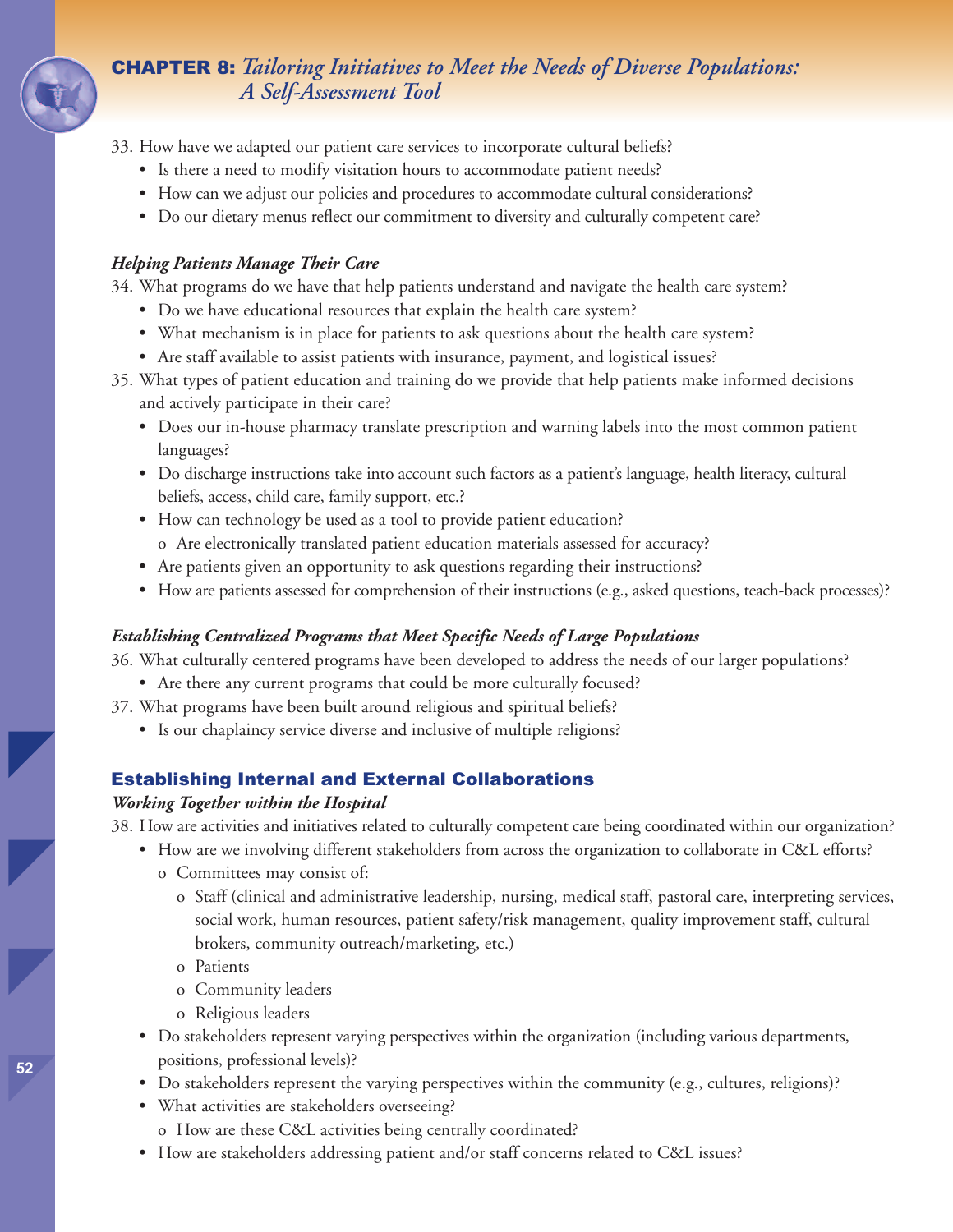

## *Building Bridges with Other Hospitals*

39. What existing resources can we share with other organizations or local, state, and national associations?

- Are there best practices related to implementing culturally competent care that we could share with other organizations?
- Are there any lessons learned from implementing culturally competent care that would be useful to share with other organizations?
- What types of information would we like to learn from other organizations?
- What resources are available that other organizations can share with us?
- What organizations or types of organizations do we want to share information or resources with?

40. What resources or materials do we want to develop in collaboration with other organizations?

- Are there specific types of resources we want to develop with other organizations (e.g., a multi-hospital interpreter network, educational resources, or translations of vital documents such as consent forms, complaint forms, patient rights information, intake forms, etc.)
- Which languages should we target?
- Which hospitals or other health care organizations should we collaborate with?

## *Engaging the Community*

41. How many community representatives are involved in our C&L-related committees?

- On what other committees would having community representatives be helpful?
- Do the community representatives currently involved provide perspectives of the diverse needs of the populations we serve?
- 42. What opportunities have we identified to partner with educational institutions to recruit and train a diverse workforce?
	- What opportunities are available for training current staff?
	- What types of recruitment opportunities are available in the surrounding community?
	- What incentives are we providing to recruit and train a diverse, bilingual staff?
	- Are there opportunities for developing a future diverse workforce?
- 43. Which community resources exist that could help us better meet C&L needs?
	- What community organizations or networks can we collaborate with to help bridge cultural barriers?
	- What religious leaders or chaplains have we developed relationships with to meet patient needs?
	- Are there traditional healers within the community to whom we can reach out?
	- How have we trained staff to be aware of and access these external resources?
- 44. How have we reached out to the community and/or facilitated access to both internal and external services?
	- Are patients aware of the community programs or services available that relate to patients' continuum of care?
	- Are there public assistance programs that we could help patients become more aware of as part of their overall care?
	- What adult learning programs could we partner with to help with issues of health literacy?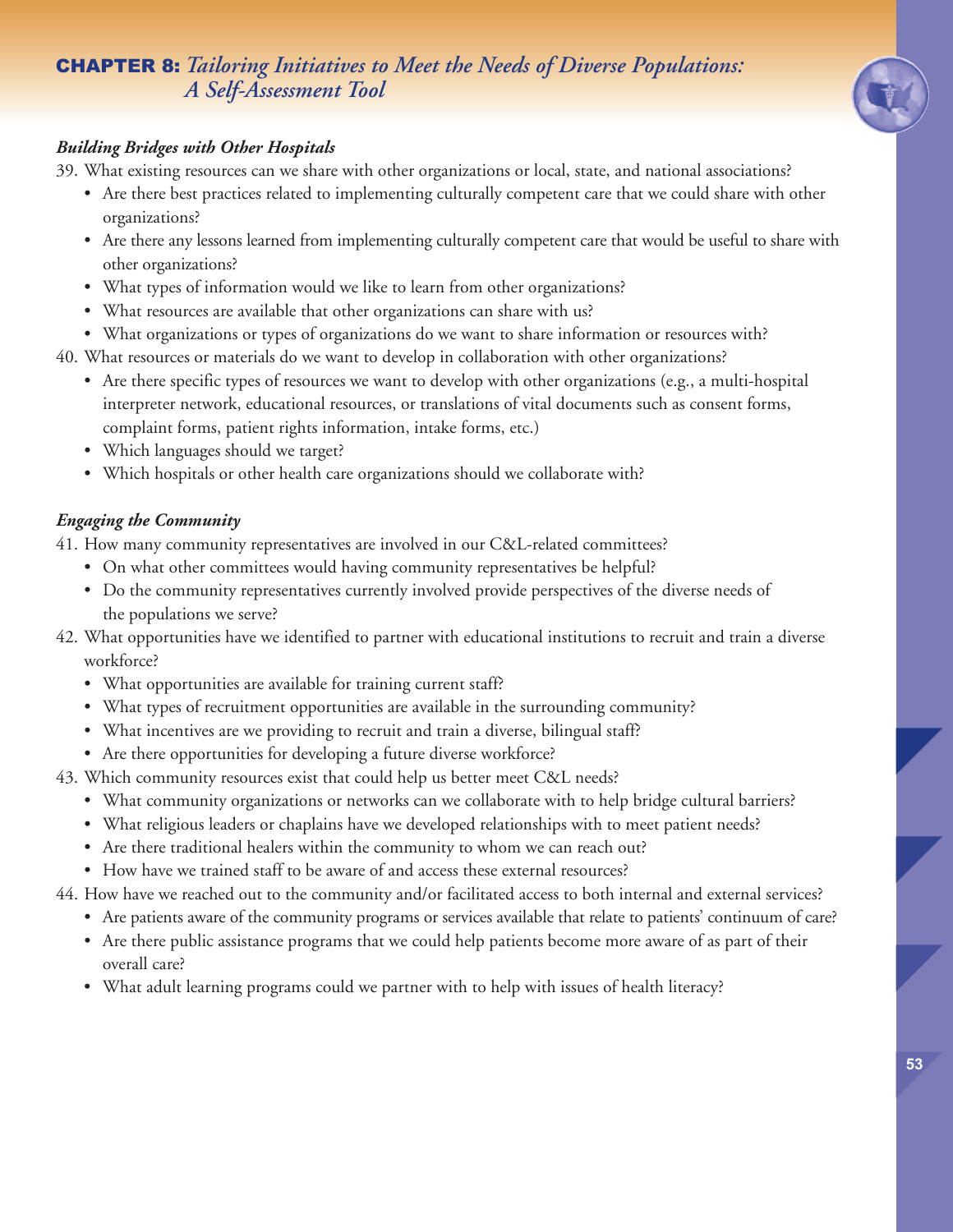## Appendix A: *Endnotes*

- 1. Smedley BD, Stith AY, Nelson AR. *Unequal Treatment: Confronting Racial and Ethnic Disparities in Health Care.* Washington, DC: National Academy Press; 2002.
- 2. Hasnain-Wynia R, Yonek J, Pierce D, Kang R, Greising CH. *Hospital Language Services for Patients with Limited English Proficiency: Results from a National Survey.* Chicago, IL: Health Research & Educational Trust and the National Health Law Program; 2006.
- 3. Wilson-Stronks A, Galvez, E. *Hospitals, Language, and Culture: A Snapshot of the Nation Exploring Cultural and Linguistic Services in the Nation's Hospitals A Report of Findings.* Oakbrook Terrace: The Joint Commission; 2007.
- 4. Brashers DH, Stephen M, Neidig JL. The Patient Self-Advocacy Scale: Measuring patient involvement in health care decision-making interactions. *Health Commun.* 1999:97-121.
- 5. Marelich WD, Murphy, DA. Effects of empowerment among HIV-positive women on the patient-provider relationship. *AIDS CARE.* 2003;15:475-481.
- 6. Flores G, Laws MB, Mayo SJ, Zuckerman B, Abreu M, Medina L, Hardt EJ. Errors in medical interpretation and their potential clinical consequences in pediatric encounters. *Pediatrics.* Jan 2003;111(1):6-14.
- 7. Divi C, Koss RG, Schmaltz SP, Loeb JM. Language proficiency and adverse events in US hospitals: a pilot study. *Int J Qual Health Care.* Apr 2007;19(2):60-67.
- 8. The Joint Commission. *Root Causes of Sentinel Events 2006.* Available at: http://www.jointcommission.org/NR/ rdonlyres/FA465646-5F5F-4543-AC8F-E8AF6571E372/0/root\_cause\_se.jpg. Accessed February 19, 2008.
- 9. Woolf SH, Kuzel AJ, Dovey SM, Phillips RL Jr. A string of mistakes: the importance of cascade analysis in describing, counting, and preventing medical errors. *Ann Fam Med.* Jul-Aug 2004;2(4):317-326.
- 10. Jacobs EA, Shepard DS, Suaya JA, Stone EL. Overcoming language barriers in health care: costs and benefits of interpreter services. *Am J Public Health.* May 2004;94(5):866-869.
- 11. Karliner LS, Jacobs EA, Chen AH, Mutha S. Do professional interpreters improve clinical care for patients with limited English proficiency? A systematic review of the literature. *Health Serv Res.* Apr 2007;42(2):727-754.
- 12. Brach C, Fraser I. Reducing disparities through culturally competent health care: an analysis of the business case. *Qual Manag Health Care.* Summer 2002;10(4):15-28.
- 13. Schyve PM. Language differences as a barrier to quality and safety in health care: The Joint Commission perspective. *J Gen Intern Med.* 2007 Nov;22 Suppl 2:360-1.
- 14. American Medical Association, The Ethical Force Program. *Improving Communication — Improving Care: How Health Care Organizations can Ensure Effective, Patient-Centered Communication with People from Diverse Populations.* Chicago, IL: Ethical Force Program, American Medical Association; 2006.
- 15. United States Department of Health and Human Services, Office of Minority Health. *National Standards for Culturally and Linguistically Appropriate Services in Health Care.* Washington, DC: HHS; 2001.
- 16. The Joint Commission. *What Did the Doctor Say? Improving Health Literacy to Protect Patient Safety.* Oakbrook Terrace, IL: The Joint Commission; 2007.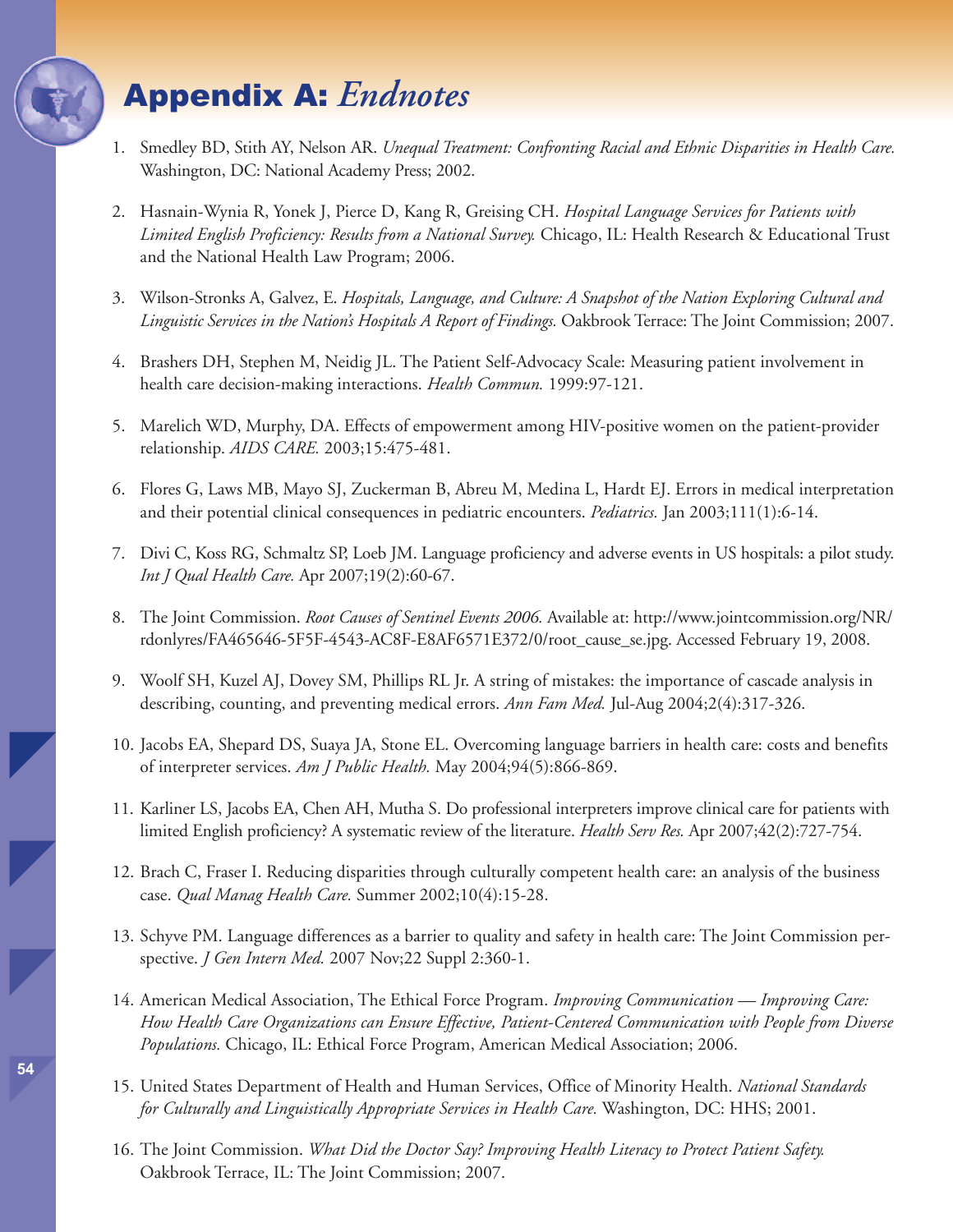## Appendix A: *Endnotes*



- 17. Adapted from Cross et al., 1998 and US Department of Health and Human Services, Office of Minority Health, 2000. Available at: www.ahrq.gov/about/cods/cultcompdef.htm. Accessed December 19, 2006.
- 18. National Council on Interpreting in Health Care. *The Terminology of Health Care Interpreting: A Glossary of Terms.* Washington, DC: National Council on Interpreting in Health Care; 2001. Available at: www.hablamosjuntos.org/pdf\_files/TheTerminologyofHealthCareInterpreting.pdf. Accessed on February 19, 2008.
- 19. Jacobson KL, Gazmararian JA, Kripalani S, McMorris KJ, Blake SC, Brach C. *Is Our Pharmacy Meeting Patients' Needs? A Pharmacy Health Literacy Assessment Tool User's Guide.* (Prepared under contract No. 290-00-0011 T07) AHRQ Publication No. 07-0051. Rockville, MD: Agency for Healthcare Research and Quality; October 2007.
- 20. United States Department of Health and Human Services, Office for Civil Rights. *Guidance to Federal Financial Assistance Recipients Regarding Title VI Prohibition Against National Origin Discrimination Affecting Limited English Proficient Persons.* Washington, DC: HHS;2003:68 Fed. Reg. At 47311-47323.
- 21. Paras M. *Straight Talk: Model Hospital Policies and Procedures on Language Access.* Oakland, CA: California Health Care Safety Net Institute; 2005.
- 22. Georgetown National Center for Cultural Competence. *Cultural and Linguistic Competence Policy Assessment.* Available at: www.clcpa.info/. Accessed February 21, 2008.
- 23. University of Kansas, Work Group for Community Health and Development. *Conducting Concerns Surveys.* Available at: ctb.ku.edu/en/tablecontents/section\_1045.htm. Accessed February 19, 2008.
- 24. Executive Office of the President, Office of Management and Budget (OMB), Office of Information and Regulatory Affairs. Revisions to the Standards for the Classification of Federal Data on Race and Ethnicity, Federal Register Notice. Washington, DC: Executive Office of the President; October 30, 1997. Available at: www.whitehouse.gov/omb/fedreg/1997standards.html. Accessed February 19, 2008.
- 25. Hasnain-Wynia R, Pierce D, Haque A, Hedges Greising C, Prince V, Reiter J. *Health Research and Educational Trust Disparities Toolkit.* Chicago, IL: Health Research & Educational Trust; 2007. Available at: www.hretdisparities.org. Accessed February 19, 2008.
- 26. United States Department of Health and Human Services, Health Resources and Services Administration. *Unified Health Communication 101: Addressing Health Literacy, Cultural Competency, and Limited English Proficiency.* Available at: www.hrsa.gov/healthliteracy/training.htm. Accessed on February 22, 2008.
- 27. United States Department of Health and Human Services, Office of Minority Health. *A Physician's Practical Guide to Culturally Competent Care.* Available at: cccm.thinkculturalhealth.org/. Accessed on February 22, 2008.
- 28. Kelly N. Telephone interpreting in health care settings: some commonly asked questions. *The ATA Chronicle*. June 2007. Available at: www.atanet.org/chronicle/feature\_article\_june2007.php. Accessed on February 19, 2008.
- 29. Freeman HP, Muth BJ, Kerner JF. Expanding access to cancer screening and clinical follow-up among the medically underserved. *Cancer Pract.* 1995;3:19-30.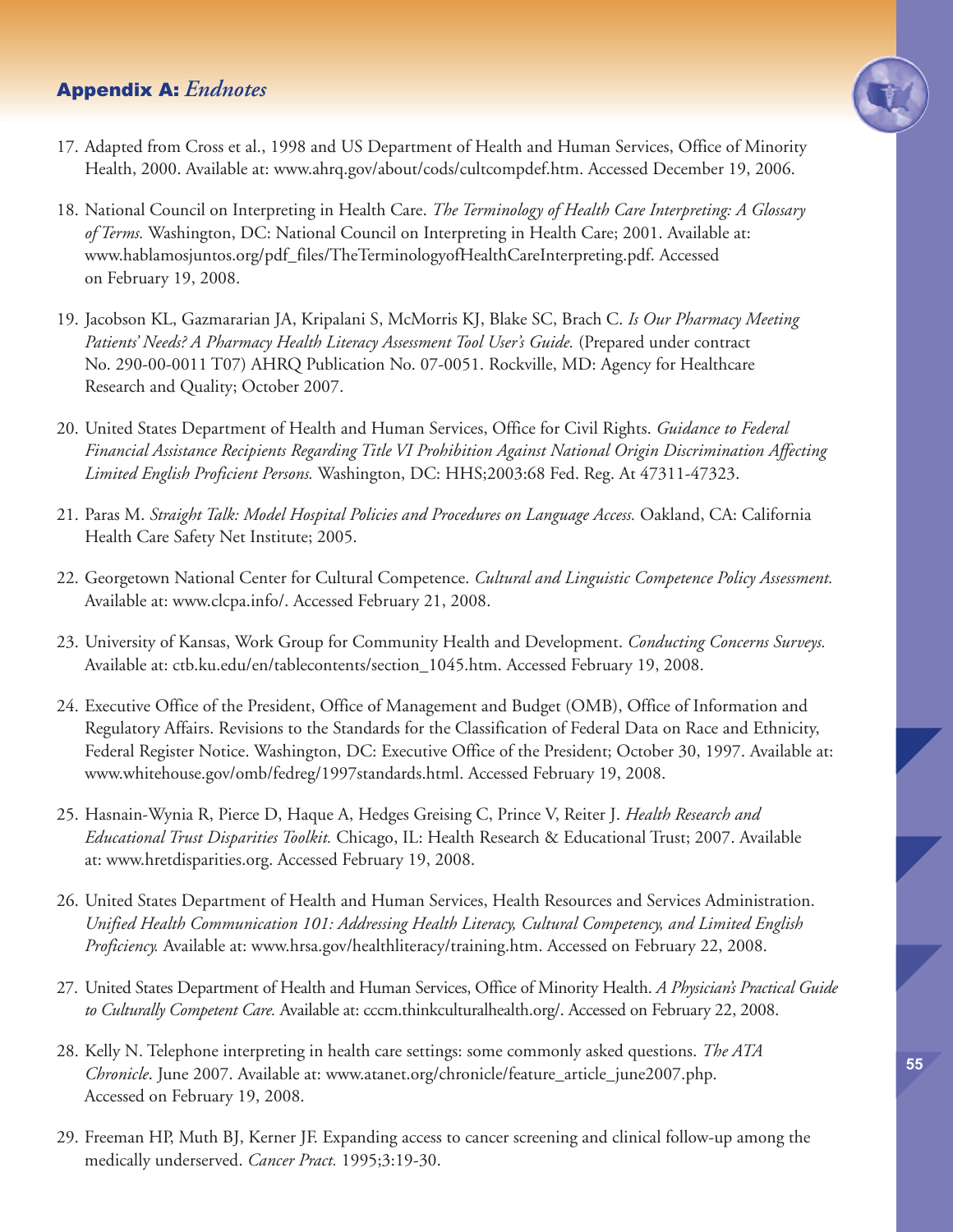## Appendix A: *Endnotes*

- 30. Freeman HP. A model patient navigation program. *Oncol Issues.* 2004 Sept/Oct;19:44-46.
- 31. Central Nebraska Area Health Education Center, Inc., Hablamos Juntos. *Developing a Medical Interpreting Training Program.* Fresno, CA: Hablamos Juntos; 2005. Available at: www.hablamosjuntos.org/ resource\_guide\_portal/pdf/13Training\_Program-CNAHEC.pdf. Accessed February 19, 2008.
- 32. Hablamos Juntos. *Educational Partnerships for Interpreter Training: An Hablamos Juntos Initiative.* Fresno, CA: Hablamos Juntos; 2005. Available at: www.hablamosjuntos.org/resource\_guide\_portal/pdf/ 12Training\_Program\_Profile\_091405.pdf. Accessed February 19, 2008.
- 33. National Linguistic & Cultural Programs (NLCP), Kaiser Permanente. Health Care Interpreter Certificate Program [webpage]. Available at: www.kphci.org/. Accessed February 19, 2008.
- 34. National Center for Cultural Competence. *Sharing a Legacy of Caring: Partnerships Between Health Care and Faith-Based Organizations.* Washington, DC: Georgetown University Child Development Center; 2001.
- 35. Regenstein M. Measuring and improving the quality of hospital language services: insight from the Speaking Together collaborative. *J Gen Intern Med.* 2007; 22(Suppl 2):356-9.
- 36. United States Department of Justice, Coordination and Review Section, Civil Rights Division. *Language Assistance Self-Assessment and Planning Tool for Recipients of Federal Financial Assistance.* Washington, DC: DOJ. Available at: www.lep.gov/selfassesstool.htm. Accessed February 19, 2008.
- 37. United States Department of Health and Human Services, Office of Minority Health. *A Patient-Centered Guide to Implementing Language Access Services in Healthcare Organizations.* Washington, DC: HHS; 2005. 1-253.
- 38. American College of Healthcare Executives, American Hospital Association, Institute for Diversity in Health Management, National Center for Healthcare Leadership. *Does Your Hospital Reflect the Community it Serves?: A Diversity and Cultural Proficiency Assessment Tool for Leaders.* Chicago, IL: American Hospital Association; April 2004. Available at: www.aha.org/aha/content/2004/pdf/diversitytool.pdf. Accessed February 19, 2008.
- 39. Adapted from Cross T, Bazron B, Dennis K, Isaacs M. *Towards a Culturally Competent System of Care* (Volume I). Georgetown University Center for Child and Human Development, Washington, DC; 1989. Available at: https://www.omhrc.gov/templates/browse.aspx?1v1=2&lv1ID=107. Accessed December 12, 2006.
- 40. Jezewski MA. Cultural brokering in migrant farm worker health care. *West J Nurs Res.* 1990 Aug;12(4):497-513. Jezewski MA, Sotnik P. *Culture Brokering: Providing Culturally Competent Rehabilitation Services to Foreign-born Persons.* Buffalo, New York; 2001.
- 41. Adapted from *Bridging the Cultural Divide in Health Care Settings: The Essential Role of Cultural Broker Programs.* Developed for the National Health Service Corps Bureau of Health Professions, Health Resources and Services Administration, U.S. Department of Health and Human Services by National Center for Cultural Competence, Georgetown University Center for Child and Human Development. Spring/Summer 2004.
- 42. Adapted from Sampson A. *Language Services Resource Guide for Health Care Providers.* The National Health Law Program and the National Council on Interpreting in Health Care. October 2006.
- 43. The Joint Commission. *The Joint Commission Standards for Hospitals.* Oakbrook Terrace, IL: The Joint Commission; 2008.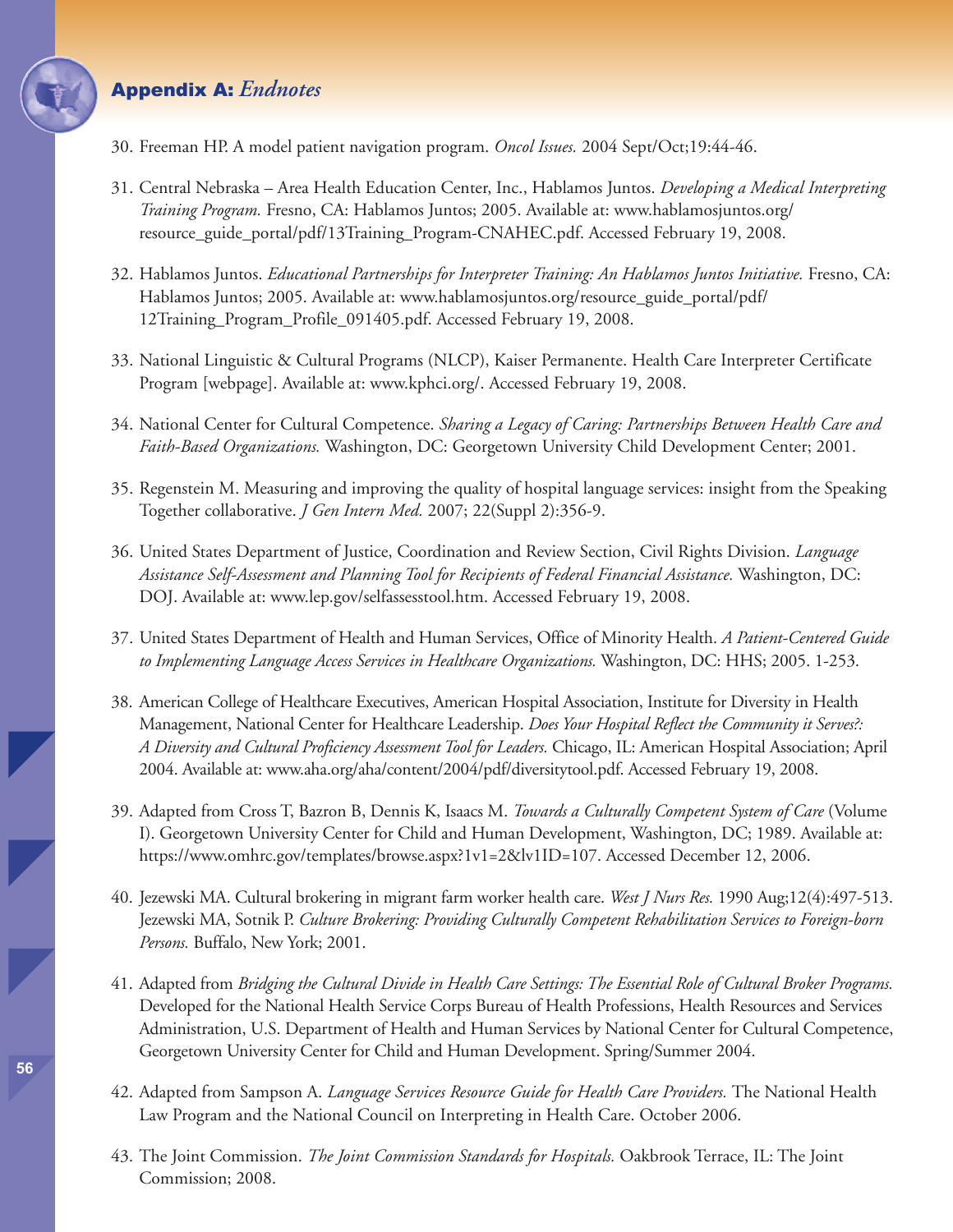## APPENDIX B: *Glossary*

**bilingual staff:** for the purposes of this report, we have used this term to refer to individuals who have some degree of proficiency in more than one language. Bilingual staff includes those who serve in a dual role, providing interpreter services for the hospital in addition to their primary position.

**competence:** having the capacity to function effectively as an individual and an organization within the context of the cultural beliefs, behaviors, and needs presented by people and their communities [39].

**cultural broker:** an individual who bridges, links, or mediates between groups or persons of differing cultural backgrounds for the purpose of reducing conflicts, producing change, or advocating on behalf of a cultural group or person [40]. Cultural brokers can also be medical professionals who draw upon cultural and health science knowledge and skills to negotiate with the patient and health system toward an effective outcome [41].

**cultural competence:** the ability of health care providers and health care organizations to understand and respond effectively to the cultural and language needs brought by the patient to the health care encounter. Cultural competence requires organizations and their personnel to: 1) value diversity; 2) assess themselves; 3) manage the dynamics of difference; 4) acquire and institutionalize cultural knowledge; and 5) adapt to diversity and the cultural contexts of individuals and communities served [17].

**culturally and linguistically appropriate services:** health care services that are respectful of and responsive to cultural and language needs [15].

**culture:** integrated patterns of human behavior that include the language, thoughts, communications, actions, customs, beliefs, values, and institutions of racial, ethnic, religious, or social groups [39].

**curandero:** a traditional folk healer in some Latin American cultures dedicated to curing physical and/or spiritual illnesses.

**disparities:** racial and ethnic differences in health care that are not attributable to other known factors [1].

**doula:** an individual who assists with labor and after childbirth.

**effective communication:** a critical component to the patient's understanding of the informed consent process, participation in his or her care, understanding of all information provided to him or her, and ability to fulfill the responsibilities related to his or her care. In order for communication to be effective, the information provided must be complete, accurate, timely, unambiguous, and understood by the patient.

**halal:** dietary laws which regulate the preparation of food in accordance with Muslim principles and techniques.

**Imam:** a Muslim religious leader; prayer leader of a mosque.

**interpreter/interpretation/interpreting:** an *interpreter* is a person who renders a message spoken/signed in one language into one or more languages. The practice of *interpreting* is distinguished in this report from translating to include only spoken/signed language. *Interpreting*refers to the process of *interpretation; interpreter* refers to the person who is providing the interpretation [42].

**language services:** for purposes of this report, language services refers to those mechanisms used to facilitate communication with individuals who do not speak English and those who are deaf or hard of hearing. These services can include in-person interpretation using a professional health care interpreter, bilingual staff, or remote interpreting systems such as telephone or video medical interpreting. Language services also refer to processes in place to provide translation of written materials or signage.

**limited English proficiency (LEP):** a legal concept referring to a level of English proficiency that is insufficient to ensure equal access to public services without an interpreter; the inability to speak, read, write, or understand English at a level that permits an individual to interact effectively with health care providers or social service agencies [20].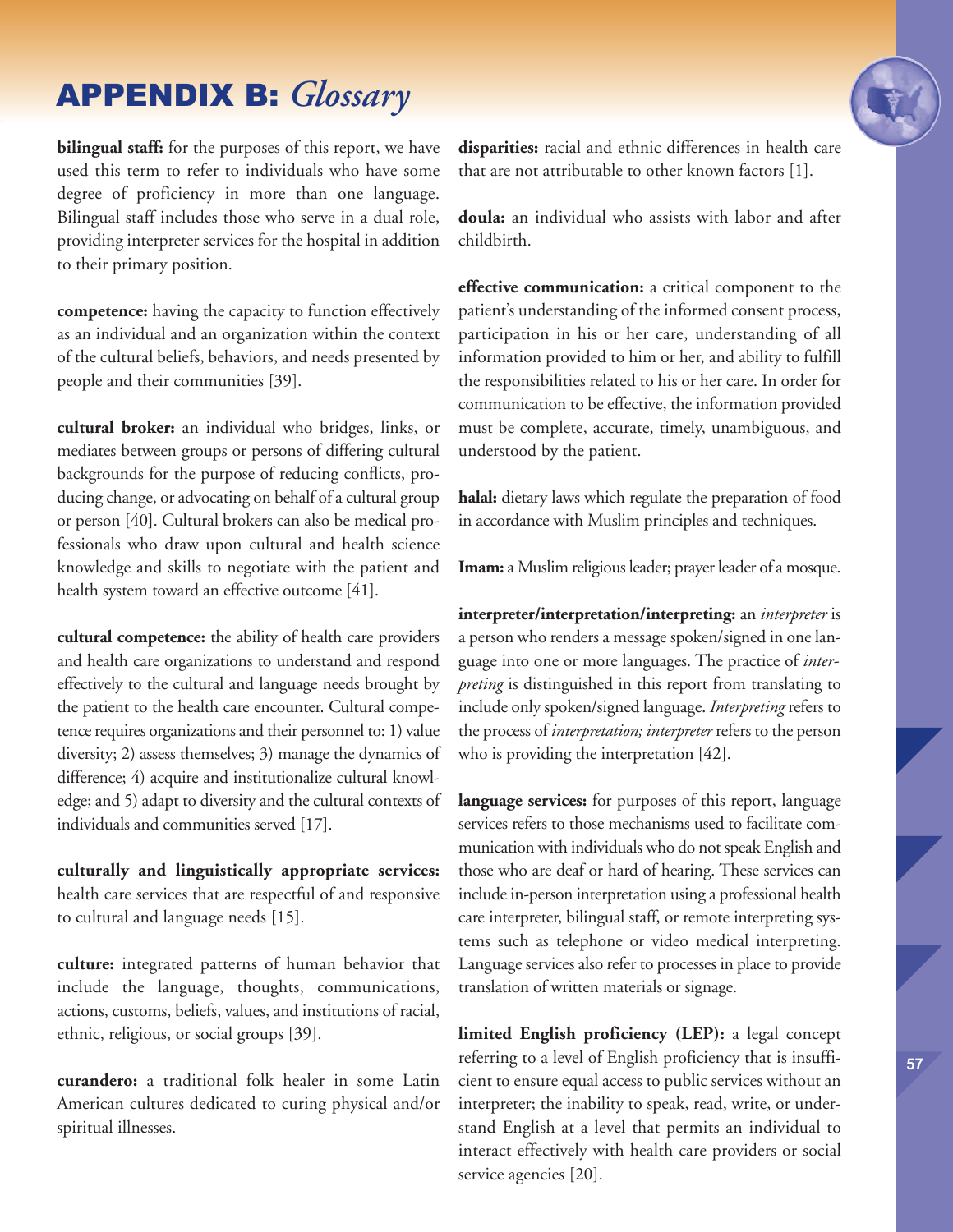## APPENDIX B: *Glossary*

**National Standards on Culturally and Linguistically Appropriate Services (CLAS standards):** the collective set of culturally and linguistically appropriate services (CLAS) mandates, guidelines, and recommendations issued by the United States Department of Health and Human Services Office of Minority Health intended to inform, guide, and facilitate required and recommended practices related to culturally and linguistically appropriate health services [15].

**professional health care interpreter:** an individual with the appropriate training and experience to interpret with consistency and accuracy and who adheres to a code of professional ethics [18].

**sentinel event:** an unexpected occurrence involving death or serious physical or psychological injury, or the risk thereof. Serious injury specifically includes loss of limb or function. The phrase *or the risk thereof* includes any process variation for which a recurrence would carry a significant chance of a serious adverse outcome [43].

**shaman:** a member of certain tribal societies who acts as a medium between the natural and supernatural world.

**telephone interpreting:** interpreting carried out remotely, with the interpreter connected by telephone to the principal parties, typically provided through speakerphones or headsets. In health care settings, the principal parties (e.g., doctor and patient) are normally in the same room, but telephone interpreting can be used to serve individuals who are also connected to each other only by telephone [18].

**translator/translation/translating:** a *translator* is a person who converts written text in one language into another language. *Translation* is distinguished from interpretation to refer to written language [42].

**video medical interpreting:** interpreting carried out remotely using a video camera that enables an interpreter in a remote location to both see and hear the parties for whom he or she is interpreting via a television monitor. The interpretation is relayed to the principal parties by speakerphone or through headsets. Two-way interactive television can also be used so that the other parties can interact with the interpreter as though face-to-face [18].